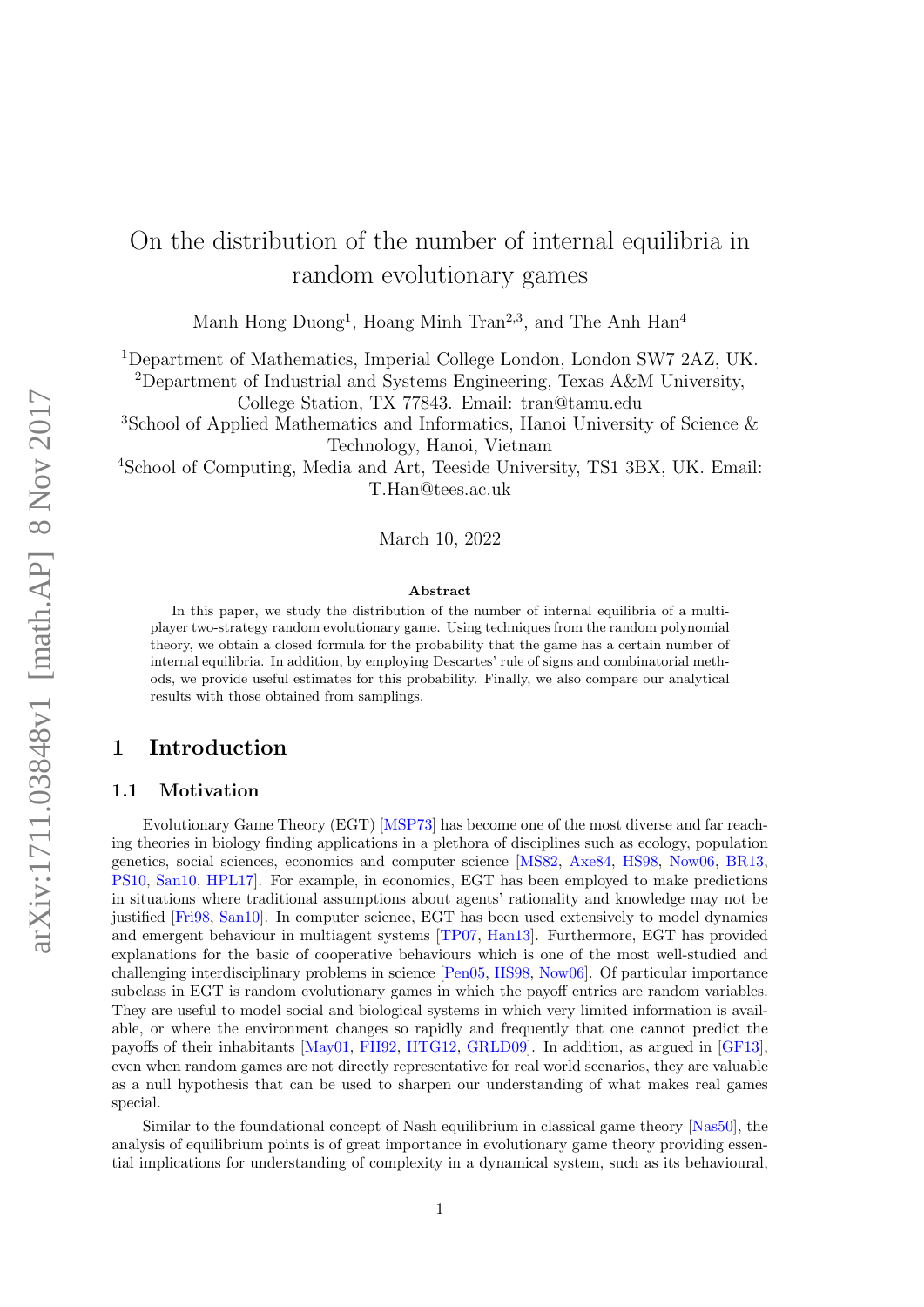cultural or biological diversity [\[BCV97,](#page-28-5) [Bro03,](#page-28-6) [GT10,](#page-29-13) [HTG12,](#page-29-10) [GT14,](#page-29-14) [DH15,](#page-28-7) [DH16,](#page-28-8) [BR16\]](#page-28-9). There are a considerable number of papers in the literature that study the number of equilibria, their stability and attainability in concrete strategic scenarios such as public goods games, see for example [\[BCV97,](#page-28-5) [Bro00,](#page-28-10) [PSSS09,](#page-29-15) [SPS09,](#page-30-1) [SCP15\]](#page-29-16). However, despite its importance, equilibrium properties in random games is far less understood with, to the best of our knowledge, only a few recent efforts [\[GT10,](#page-29-13) [HTG12,](#page-29-10) [GF13,](#page-28-4) [GT14,](#page-29-14) [DH15,](#page-28-7) [DH16,](#page-28-8) [BR16\]](#page-28-9). One of the most challenging problems in the study of equilibrium properties in random games is to characterise the distribution of the number of equilibria [\[GT10,](#page-29-13) [HTG12\]](#page-29-10)

#### Can one compute the distribution of the number of (internal) equilibria in a d-player two-strategy random evolutionary game?

In this paper, we address this question by providing closed formulas for the probability  $p_m$  (0  $\leq$  $m \leq d-1$ )that a d-player two strategy game has m internal equilibria.

Using the replicator dynamics approach, to find an internal equilibrium in a  $d$ -player twostrategy game, one needs to solve the following polynomial equation for  $y > 0$  (see Equation [\(5\)](#page-3-0) and its derivation in Section [2\)](#page-2-0),

<span id="page-1-0"></span>
$$
P(y) := \sum_{k=0}^{d-1} \beta_k \binom{d-1}{k} y^k = 0,
$$
\n(1)

where  $\beta_k = a_k - b_k$ , with  $a_k$  and  $b_k$  being random variables representing the entries of the game payoff matrix. In [\[GT10,](#page-29-13) [HTG12,](#page-29-10) [GT14\]](#page-29-14), the authors provide both numerical and analytical results for games with a small number of players  $(d \leq 4)$ , focusing on the probability of attaining a maximal number of equilibrium points. These works use a direct approach by solving Equation [\(1\)](#page-1-0), expressing the positivity of its zeros as domains of conditions for the coefficients and then integrating over these domains to obtain the corresponding probabilities. However, in general, a polynomial of degree five or higher is not analytically solvable [\[Abe24\]](#page-27-0). Therefore, it is impossible to extend the direct approach to the case of large number of players. In recent works [\[DH15,](#page-28-7) [DH16,](#page-28-8) [DTH17a\]](#page-28-11) we have developed links between random evolutionary games and random polynomial theory [\[EK95\]](#page-28-12) as well as the classical polynomial theory (particularly Legendre polynomials) employing techniques from the latter to study *the expected number*,  $E = \sum_{m=0}^{d-1} mp_m$ , of internal equilibria. More specifically, we provided closed formulas for  $E$ , characterized its asymptotic limits as  $d$  tends to infinity and investigated the effect of correlation in the case of correlated payoff entries. The derivation of the individual probabilities  $p_m$   $(0 \le m \le d-1)$  is harder than that of the expectation; however, it will provide more insights into the understanding of the equilibrium properties of the game such as the probabilities of having no/unique/maximal number of internal equilibria. In this paper we explore deeper links between random polynomial theory and random evolutionary game theory.

#### 1.2 Summary of main results

We now summarize our main results. Detailed statements and proofs will be given in the sequel sections. The first main result of the paper is explicit formulas for the distribution of the number of internal equilibria.

<span id="page-1-1"></span>**Theorem 1.1** (The distribution of the number of internal equilibria in a  $d$ -player two-strategy random evolutionary game). Suppose that the coefficients  $\{\beta_k\}$  in [\(1\)](#page-1-0) are either normally distributed or uniformly distributed or being the difference of uniformly distributed random variables. The probability that a d-player two-strategy random evolutionary game has m,  $0 \le m \le d-1$ , internal equilibria, is given by

<span id="page-1-2"></span>
$$
p_m = \sum_{k=0}^{\lfloor \frac{d-1-m}{2} \rfloor} p_{m,2k,d-1-m-2k},\tag{2}
$$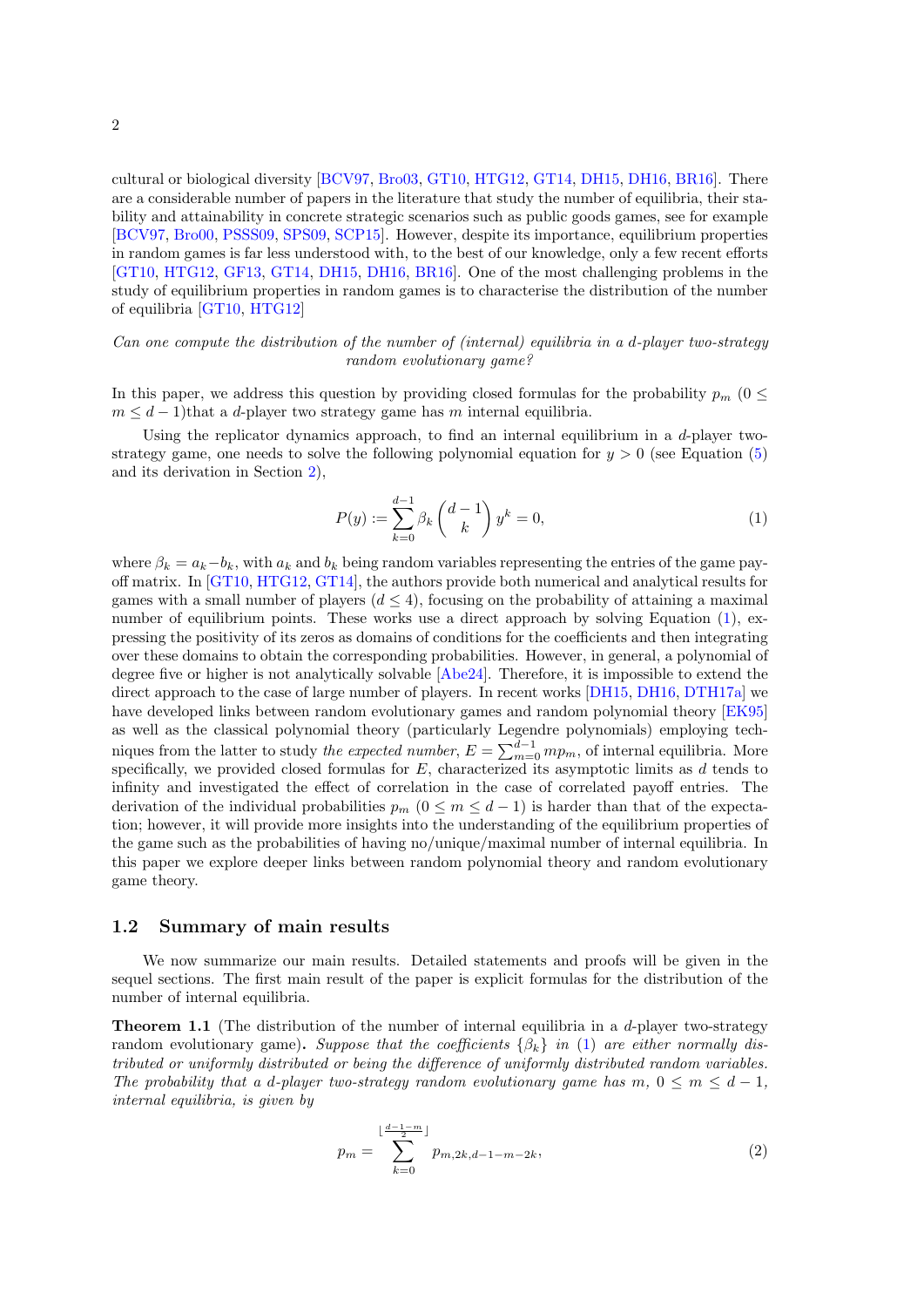where  $p_{m,2k,d-1-m-2k}$  are given in [\(19\)](#page-6-0)-[\(20\)](#page-6-1)-[\(21\)](#page-6-2) respectively.

In Section [3,](#page-3-1) we will derive Theorem [1.1](#page-1-1) from a more general theorem, Theorem [3.1,](#page-4-0) where we provide explicit formulas for the probability  $p_{m,2k,n-m-2k}$  that a random polynomial or degree n has  $m (0 \le m \le n)$  positive,  $2k (0 \le k \le \lfloor \frac{n-m}{2} \rfloor)$  complex and  $n-2m-2k$  negative roots. We expect that Theorem [3.1](#page-4-0) is also useful in a more general context in the random polynomial theory.

Theorem [1.1](#page-1-1) is theoretically interesting; however, to obtain  $p_m$  one needs to calculate all the probabilities  $p_{m,2k,d-1-2k}$ ,  $0 \le k \le \lfloor \frac{n-m}{2} \rfloor$ , which are complex multiple integrals. In Section [5](#page-26-0) we do compute all the probabilities  $p_m$ ,  $0 \leq m \leq d-1$ , for d is up to 5 and compare the result with the sampling method. When  $d$  is larger it becomes computationally expensive to compute these probabilities using formula [\(2\)](#page-1-2). Our second main result offers simpler explicit estimates of  $p_m$  in terms of d and m. It turns out that the symmetry of the coefficients  $\beta_k$  plays a significant role. We consider two cases

Case 1: 
$$
\mathbf{P}(\beta_k > 0) = \mathbf{P}(\beta_k < 0) = \frac{1}{2}
$$
 and Case 2:  $\mathbf{P}(\beta_k > 0) = \mathbf{P}(\beta_k < 0) = \alpha$ 

for all  $k = 0, \ldots, d-1$  and for some  $0 \leq \alpha \leq 1$ . Case 1 is obviously a particular instance of Case 2 when  $\alpha = \frac{1}{2}$ ; however, due to its special symmetric property, we will provide a much more simpler treatment for Case 1 than the general one.

<span id="page-2-2"></span>**Theorem 1.2.** We have the following estimates for  $p_m$ 

<span id="page-2-1"></span>
$$
p_m \leq \sum_{\substack{k \geq m \\ k-m \ even}} p_{k,d-1},\tag{3}
$$

where  $p_{k,d-1} = \frac{1}{2^{d-1}} \begin{pmatrix} d-1 \\ k \end{pmatrix}$ k ) if  $\alpha = \frac{1}{2}$ , in this case the sum on the right hand side of [\(3\)](#page-2-1) can be computed explicitly in terms of m and d, and can be computed explicitly according to Theorem  $4.10$ for the general case. Estimate [\(3\)](#page-2-1) has several interesting consequences such as explicit bounds for  $p_{d-2}$  and  $p_{d-1}$  as well as the following assertions

1) For  $d = 2$ :  $p_0 = \alpha^2 + (1 - \alpha)^2$  and  $p_1 = 2\alpha(1 - \alpha)$ ;

2) For 
$$
d = 3
$$
:  $p_1 = 2\alpha(1 - \alpha)$ .

We will derive Theorem [1.2](#page-2-2) in Section [4](#page-11-0) from Descartes' rule of signs applied to random polynomials and combinatorial techniques. Our technique can be used to obtain estimates for the probability that a random polynomial has a certain number of positive roots which is an interesting problem on its own right.

#### 1.3 Organisation of the paper

The rest of the paper is organised as follows. In Section [2,](#page-2-0) we summarize the replicator dynamics for multi-player two-strategy games. Section [3](#page-3-1) is devoted to the proof of Theorem [1.1](#page-1-1) on the probability distribution. The proof of Theorem [1.2](#page-2-2) will be given in Section [4.](#page-11-0) In Section [5](#page-26-0) we show some numerical simulations to demonstrate analytical results. Finally, further discussions are given in Section [6.](#page-27-1)

## <span id="page-2-0"></span>2 Replicator dynamics

A fundamental model of evolutionary game theory is replicator dynamics [\[TJ78,](#page-30-2) [Zee80,](#page-30-3) [HS98,](#page-29-2) [SS83,](#page-30-4) [Now06\]](#page-29-3), describing that whenever a strategy has a fitness larger than the average fitness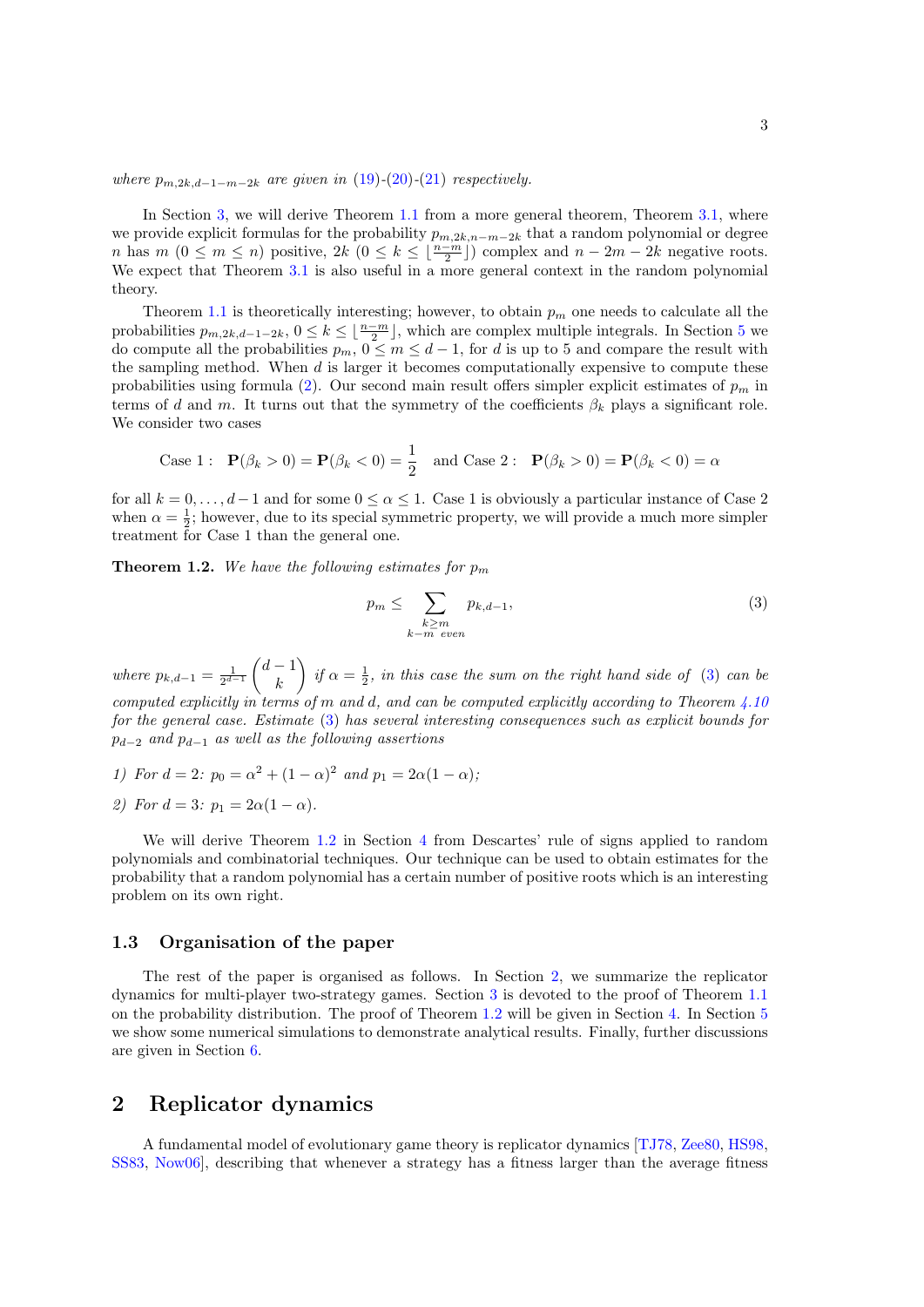of the population, it is expected to spread. For the sake of completeness, below we derive the replicator dynamics for multi-player two-strategy games.

Consider an infinitely large population with two strategies, A and B. Let  $x, 0 \le x \le 1$ , be the frequency of strategy A. The frequency of strategy B is thus  $(1 - x)$ . The interaction of the individuals in the population is in randomly selected groups of  $d$  participants, that is, they play and obtain their fitness from d-player games. The game is defined through a  $(d-1)$ -dimensional payoff matrix [\[GT10\]](#page-29-13), as follows. Let  $a_k$  (resp.,  $b_k$ ) be the payoff of an A-strategist (resp., B) in a group containing k A strategists (i.e.  $d - k$  B strategists). In this paper, we consider symmetric games where the payoffs do not depend on the ordering of the players. Asymmetric games will be studied in our forthcoming paper [\[DTH17b\]](#page-28-13). In the symmetric case, the probability that an A strategist interacts with k other A strategists in a group of size  $d$  is

$$
\binom{d-1}{k} x^k (1-x)^{d-1-k}.\tag{4}
$$

Thus, the average payoffs of  $A$  and  $B$  are, respectively

$$
\pi_A = \sum_{k=0}^{d-1} a_k \binom{d-1}{k} x^k (1-x)^{d-1-k}, \quad \pi_B = \sum_{k=0}^{d-1} b_k \binom{d-1}{k} x^k (1-x)^{d-1-k}.
$$

The replicator equation of a d-player two-strategy game is given by [\[HS98,](#page-29-2) [Sig10,](#page-30-5) [GT10\]](#page-29-13)

$$
\dot{x} = x(1-x)\big(\pi_A - \pi_B\big).
$$

Since  $x = 0$  and  $x = 1$  are two trivial equilibrium points, we focus only on internal ones, i.e.  $0 < x < 1$ . They satisfy the condition that the fitnesses of both strategies are the same  $\pi_A = \pi_B$ , which gives rise to

$$
\sum_{k=0}^{d-1} \beta_k {d-1 \choose k} x^k (1-x)^{d-1-k} = 0,
$$

where  $\beta_k = a_k - b_k$ . Using the transformation  $y = \frac{x}{1-x}$ , with  $0 < y < +\infty$ , dividing the left hand side of the above equation by  $(1-x)^{d-1}$  we obtain the following polynomial equation for y

<span id="page-3-0"></span>
$$
P(y) := \sum_{k=0}^{d-1} \beta_k \binom{d-1}{k} y^k = 0.
$$
 (5)

Note that this equation can also be derived from the definition of an evolutionary stable strategy, see e.g., [\[BCV97\]](#page-28-5). As in [\[GT10,](#page-29-13) [DH15,](#page-28-7) [DH16\]](#page-28-8), we are interested in random games where  $a_k$  and  $b_k$  (thus  $\beta_k$ ), for  $0 \leq k \leq d-1$ , are random variables.

In Section [3](#page-3-1) where we provide estimates for the number of internal equilibria in a d-player two-strategy game, we will use the information on the symmetry of  $\beta_k$ . The following lemma gives a necessary condition to determine when the difference of two random variables is symmetrically distributed.

**Lemma 2.1.**  $[DTH17a, Lemma 3.5]$  $[DTH17a, Lemma 3.5]$  Let X and Y be two exchangeable random variables, i.e. their joint probability distribution  $f_{X,Y}(x, y)$  is symmetric,  $f_{X,Y}(x, y) = f_{X,Y}(y, x)$ . Then  $Z = X - Y$ is symmetrically distributed about 0, i.e., its probability distribution satisfies  $f_Z(z) = f_Z(-z)$ . In addition, if  $X$  and  $Y$  are iid then they are exchangeable.

## <span id="page-3-1"></span>3 The distribution of the number of positive zeros of random polynomial and applications to EGT

In this section, we are interested in finding the distribution of the number of internal equilibria of a d-player two-strategy random evolutionary game. We recall that an internal equilibria is a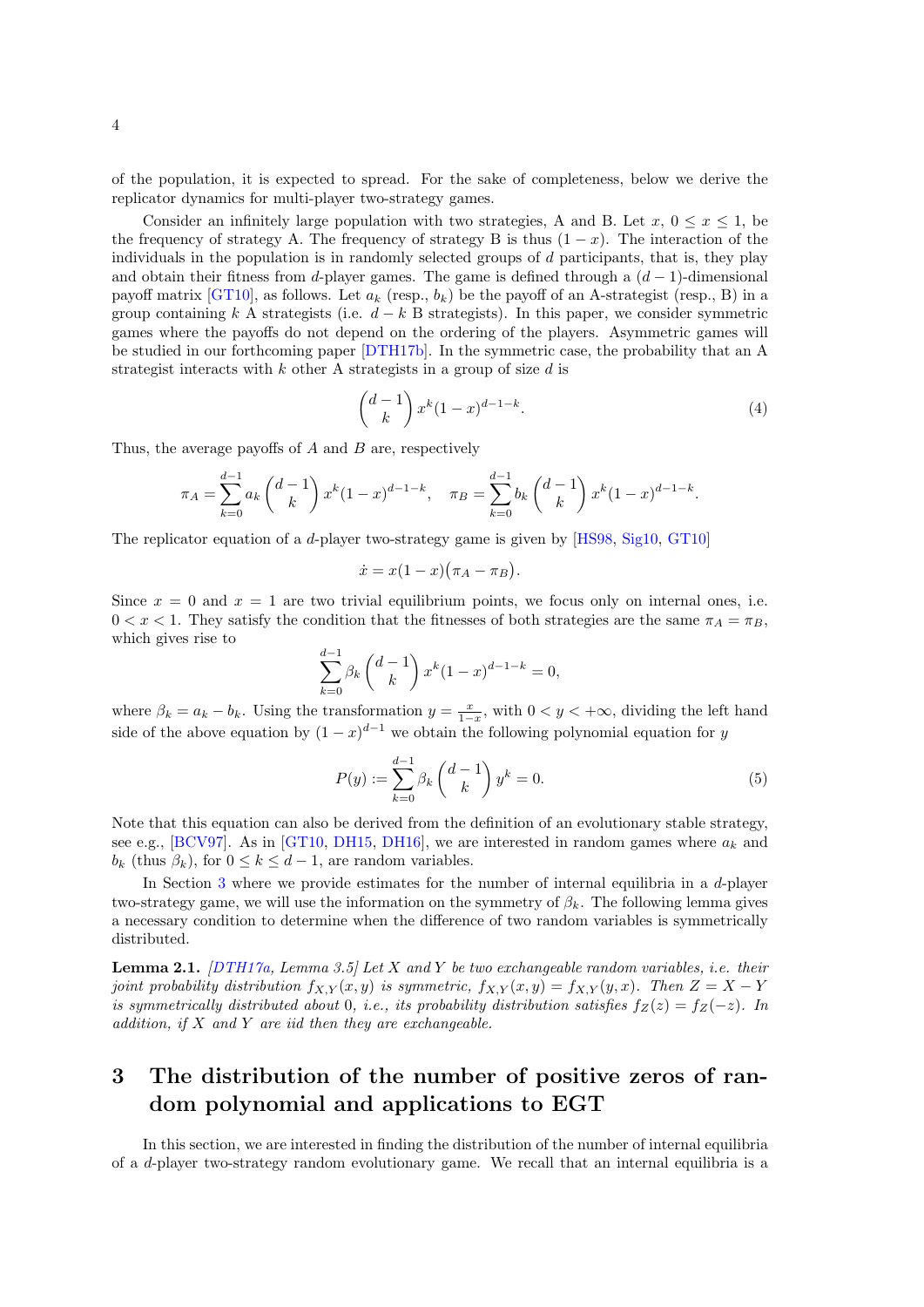real and positive zero of the polynomial  $P(y)$  in [\(5\)](#page-3-0)

<span id="page-4-1"></span>
$$
P(y) := \sum_{k=0}^{d-1} \beta_k \binom{d-1}{k} y^k = 0.
$$
 (6)

Denote by  $\kappa$  the number of positive zeros of this polynomial. For a given  $m, 0 \le m \le d-1$ , we need to compute the probability  $p_m$  that  $\kappa = m$ . To this end, we first adapt a recent method introduced in [\[Zap06\]](#page-30-6) (see also [\[BZ17,](#page-28-14) [GKZ17\]](#page-28-15) for its applications to other problems) to establish a formula to compute the probability that a general random polynomial has a given number of real and positive zeros. Then we apply the general theory to the polynomial [\(6\)](#page-4-1) above.

## 3.1 The distribution of the number of positive zeros of a random polynomials

Consider a general random polynomial

<span id="page-4-5"></span>
$$
\mathbf{P}(t) = \xi_0 t^n + \xi_1 t^{n-1} + \ldots + \xi_{n-1} t + \xi_n.
$$
 (7)

We use the following notations for the elementary symmetric polynomials

$$
\sigma_0(y_1, \ldots, y_n) = 1,
$$
  
\n
$$
\sigma_1(y_1, \ldots, y_n) = y_1 + \ldots + y_n,
$$
  
\n
$$
\sigma_2(y_1, \ldots, y_n) = y_1 y_2 + \ldots + y_{n-1} y_n
$$
  
\n
$$
\vdots
$$
  
\n
$$
\sigma_{n-1}(y_1, \ldots, y_n) = y_1 y_2 \ldots y_{n-1} + \ldots + y_2 y_3 \ldots y_n,
$$
  
\n
$$
\sigma_n(y_1, \ldots, y_n) = y_1 \ldots y_n;
$$
\n(8)

and denote

$$
\Delta(y_1,\ldots,y_n) = \prod_{1 \le i < j \le n} |y_i - y_j|.\tag{9}
$$

the Vandermonde determinant.

<span id="page-4-0"></span>**Theorem 3.1.** Assume that the random variables  $\xi_0, \xi_1, \ldots, \xi_n$  have a joint density  $p(a_0, \ldots, a_n)$ . Let  $0 \leq m \leq d-1$  and  $0 \leq k \leq \lfloor \frac{n-m}{2} \rfloor$ . The probability  $p_{m,2k,n-m-2k}$  that **P** has m positive, 2k complex and  $n - m - 2k$  negative zeros is given by

$$
p_{m,2k,n-m-2k} = \frac{2^k}{m!k!(n-m-2k)!} \int_{\mathbf{R}_+^m} \int_{\mathbf{R}_+^{n-m-2k}} \int_{\mathbf{R}_+^k} \int_{[0,\pi]^k} \int_{\mathbf{R}}
$$
  

$$
r_1 \dots r_k p(a\sigma_0, \dots, a\sigma_n) |a^n \Delta| da \, d\alpha_1 \dots d\alpha_k dr_1 \dots dr_k dx_1 \dots dx_{n-2k}, \quad (10)
$$

where

$$
\sigma_j = \sigma_j(x_1, \dots, x_{n-2k}, r_1 e^{i\alpha_1}, r_1 e^{-i\alpha_1}, \dots, r_k e^{i\alpha_k}, r_k e^{-i\alpha_k}),\tag{11}
$$

$$
\Delta = \Delta(x_1, \dots, x_{n-2k}, r_1 e^{i\alpha_1}, r_1 e^{-i\alpha_1}, \dots, r_k e^{i\alpha_k}, r_k e^{-i\alpha_k}).
$$
\n(12)

As consequences,

#### (1) The probability that **P** has m positive zeros is

<span id="page-4-4"></span><span id="page-4-3"></span><span id="page-4-2"></span>
$$
p_m = \sum_{k=0}^{\lfloor \frac{n-m}{2} \rfloor} p_{m,2k,n-m-2k}.
$$
 (13)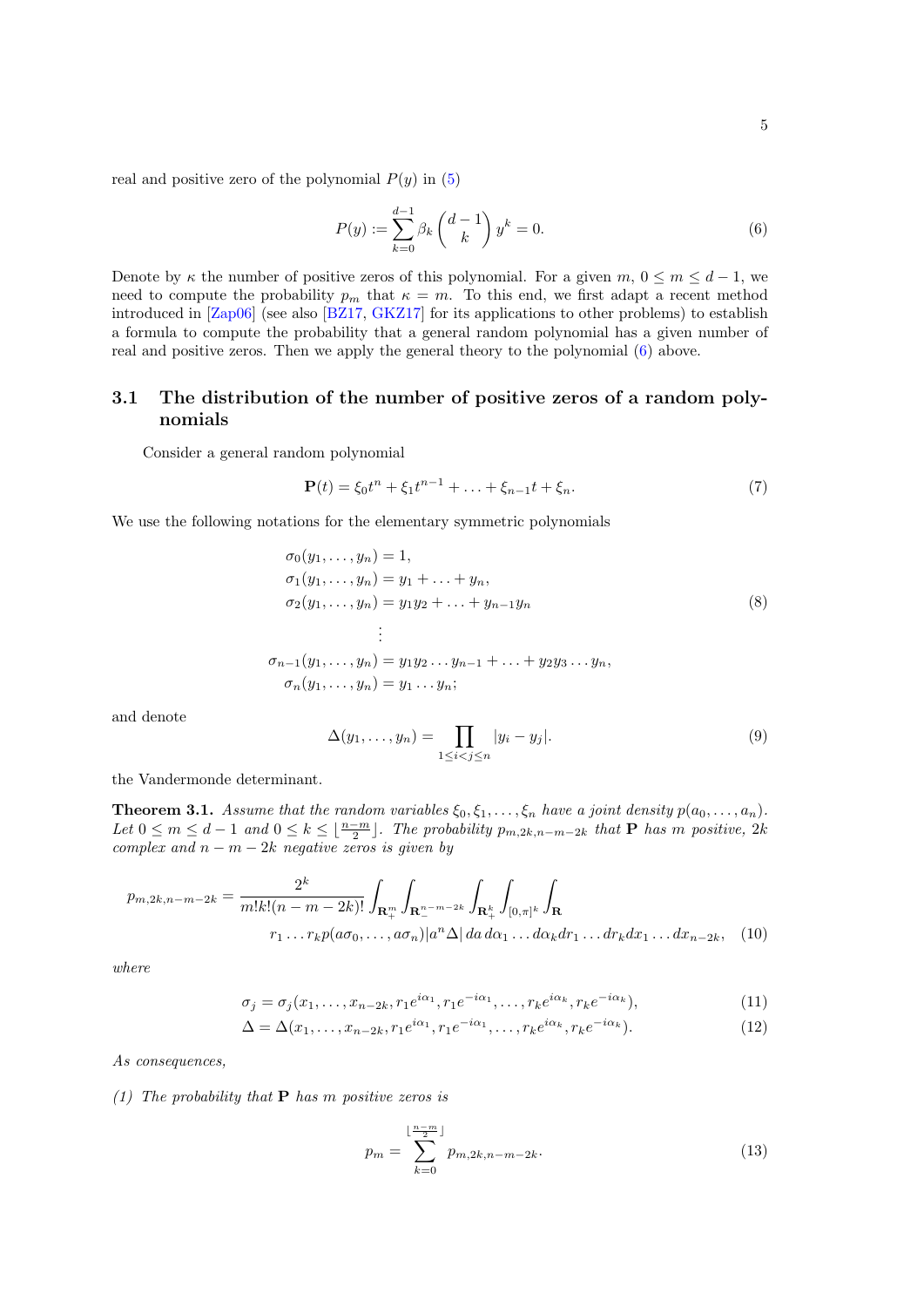(2) In particular, the probability that  $P$  has the maximal number of positive zeros is

$$
p_n = \frac{2^k}{k!(n-2k)!} \int_{\mathbf{R}_+^n} \int_{\mathbf{R}} p(a\sigma_0, \dots, a\sigma_n) |a^n \Delta| da dx_1 \dots dx_n,
$$
 (14)

where

$$
\sigma_j = \sigma_j(x_1, \ldots, x_n), \quad \Delta = \Delta(x_1, \ldots, x_n).
$$

Proof. The reference [\[Zap06,](#page-30-6) Theorem 1] provides a formula to compute the probability that the polynomial **P** has  $n-2k$  real and 2k complex roots. In the present paper, we need to distinguish between positive and negative real zeros. We now sketch and adapt the proof of [\[Zap06,](#page-30-6) Theorem 1 to obtain the formula [\(10\)](#page-4-2) for the probability that the polynomial **P** has m positive, 2k complex and  $n - m - 2k$  negative roots. Consider a  $(n + 1)$ -dimensional vector space V of polynomials of the form

$$
Q(t) = a_0 t^n + a_1 t^{n-1} + \ldots + a_{n-1} t + a_n
$$

and a measure  $\mu$  on this space defined as the integral of the differential form

<span id="page-5-0"></span>
$$
dQ = p(a_0, \dots, a_n) \, da_0 \wedge \dots \wedge da_n. \tag{15}
$$

Our goal is to find  $\mu(V_{m,2k})$  where  $V_{m,2k}$  is the set of polynomials having m positive, 2k complex and  $n - m - 2k$  negative roots. Let  $Q \in V_{m,2k}$ . Denote all zeros of Q as

$$
z_1 = x_1, \dots, z_{n-2k} = x_{n-2k}, \ z_{n-2k+1} = r_1 e^{i\alpha_1}, \ z_{n-2k+2} = r_1 e^{-i\alpha_1}, \dots, z_{n-1} = r_k e^{i\alpha_k}, \ z_n = r_k e^{-i\alpha_k},
$$

where

$$
0 < x_1, \ldots, x_m < \infty; \quad -\infty < x_{m+1}, \ldots, x_{n-2k} < 0; \quad 0 < r_1, \ldots, r_k < \infty; \quad 0 < \alpha_1, \ldots, \alpha_k < \pi.
$$

To find  $\mu(V_{m,2k})$  we need to integrate the differential form [\(15\)](#page-5-0) over the set  $V_{m,2k}$ . The key idea in the proof of [\[Zap06,](#page-30-6) Theorem 1] is to make a change of coordinates  $(a_0, \ldots, a_n) \mapsto$  $(a_0, x_1, \ldots, x_{n-2k}, r_1, \ldots, r_k, \alpha_1, \ldots, \alpha_k)$  and find dQ in the new coordinates. The derivation of the following formula is carried out in detail in [\[Zap06,](#page-30-6) Theorem 1]:

$$
dQ = 2^{k}r_{1} \dots r_{k} p(a_{0}, a_{0}\sigma_{1}(x_{1}, \dots, x_{n-2k}, r_{1}e^{i\alpha_{1}}, r_{1}e^{-i\alpha_{1}}, \dots, r_{k}e^{i\alpha_{k}}, r_{k}e^{-i\alpha_{k}}), \dots
$$
  
\n
$$
a_{0}\sigma_{n}(x_{1}, \dots, x_{n-2k}, r_{1}e^{i\alpha_{1}}, r_{1}e^{-i\alpha_{1}}, \dots, r_{k}e^{i\alpha_{k}}, r_{k}e^{-i\alpha_{k}}))
$$
  
\n
$$
\times |a_{0}^{n}\Delta((x_{1}, \dots, x_{n-2k}, r_{1}e^{i\alpha_{1}}, r_{1}e^{-i\alpha_{1}}, \dots, r_{k}e^{i\alpha_{k}}, r_{k}e^{-i\alpha_{k}}))|
$$
  
\n
$$
\times dx_{1} \wedge \dots \wedge dx_{n-2k} \wedge dr_{1} \wedge \dots \wedge dr_{k} \wedge d\alpha_{1} \wedge \dots \wedge d\alpha_{k} \wedge da_{0}.
$$
 (16)

Now we integrate this equation over all polynomials Q that have m positive zeros,  $n - m - 2k$ negative zeros and  $k$  complex zeros in the upper half-plane. Since there are  $m!$  permutations of the positive zeros,  $(n - m - 2k)!$  permutations of the negative zeros, and k! permutations of the complex zeros, after integrating each polynomial in the left-hand side will occur  $m!k!(n-m-2k)!$ times. Hence the integral of the left-hand side is equal to  $m!k!(n-m-2k)!p_{m,2k,n-m-2k}$ . The integral on the right-hand side equals

$$
2^k \int_{\mathbf{R}_+^m} \int_{\mathbf{R}_-^{n-m-2k}} \int_{\mathbf{R}_+^k} \int_{[0,\pi]^k} \int_{\mathbf{R}} r_1 \dots r_k p(a\sigma_0, \dots, a\sigma_n) |a^n \Delta| da \, d\alpha_1 \dots d\alpha_k dr_1 \dots dr_k dx_1 \dots dx_{n-2k},\tag{17}
$$

hence the assertion [\(10\)](#page-4-2) follows.

$$
\qquad \qquad \Box
$$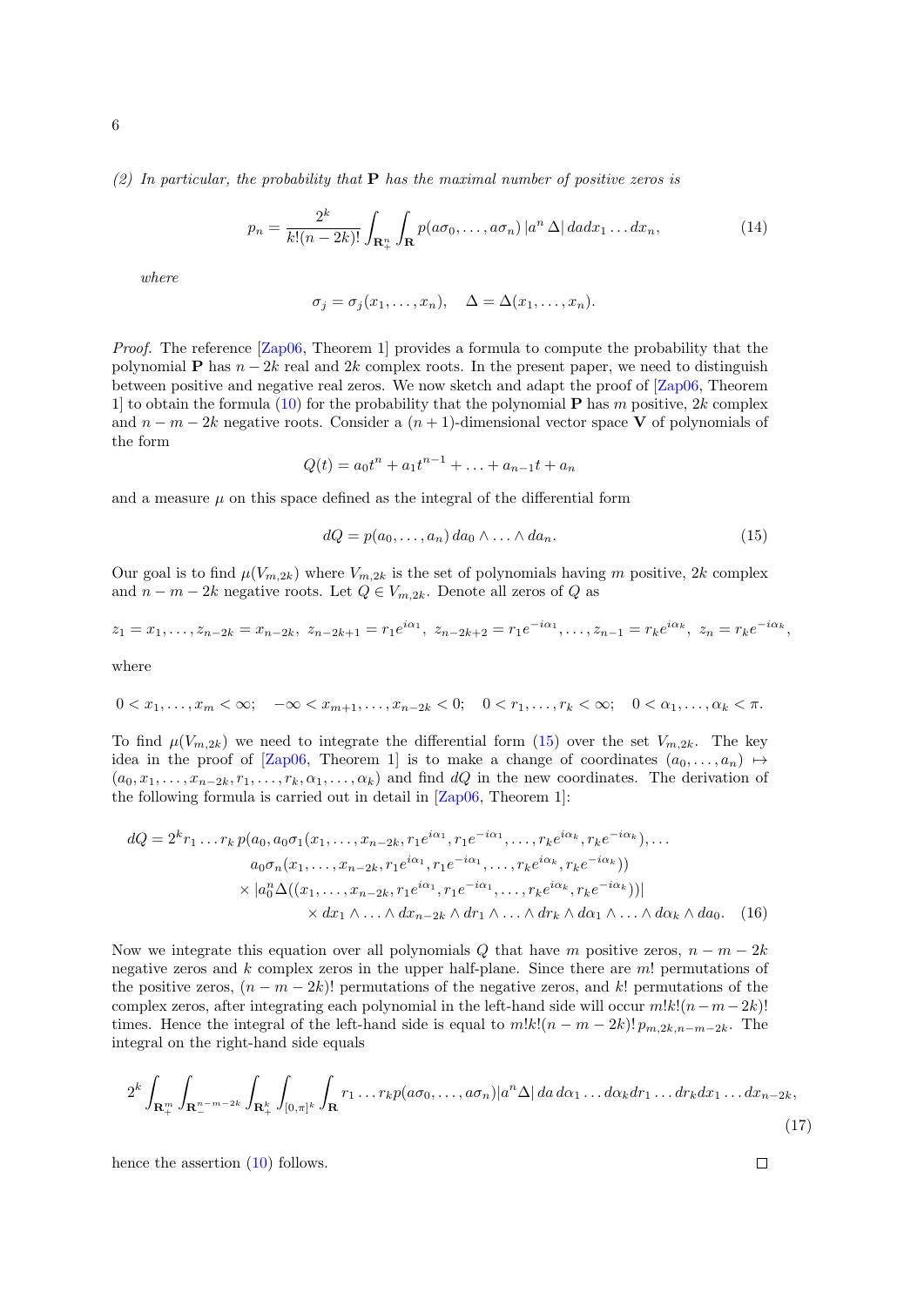### 3.2 The distribution of the number of internal equilibria

Next we apply Theorem [3.1](#page-4-0) to compute the probability that a random evolutionary game has  $m, 0 \leq m \leq d-1$ , internal equilibria. We derive formulas for the most three common cases [\[HTG12\]](#page-29-10):

- C1)  $\{\beta_i, 0 \leq j \leq d-1\}$  are i.i.d. standard normally distributed,
- C2)  $\{\beta_j\}$  are i.i.d uniformly distributed with the common distribution  $f_j(x) = \frac{1}{2} \mathbb{1}_{[-1,1]}(x)$ ,
- C3)  $\{a_k\}$  and  $\{b_k\}$  are i.i.d uniformly distributed with the common distribution  $f_j(x) = \frac{1}{2} \mathbb{1}_{[-1,1]}(x)$ .

The main result of this section is the following theorem (cf. Theorem [1.2\)](#page-2-2).

<span id="page-6-4"></span>Theorem 3.2. The probability that a d-player two-strategy random evolutionary game has m  $(0 \le m \le d-1)$  internal equilibria is

<span id="page-6-1"></span><span id="page-6-0"></span>
$$
p_m = \sum_{k=0}^{\lfloor \frac{d-1-m}{2} \rfloor} p_{m,2k,d-1-m-2k},\tag{18}
$$

where  $p_{m,2k,d-1-m-2k}$  is given below for each of the case above:

- for the case C1)

 $p_{m,2k,d-1-m-2k}$ 

$$
= \frac{2^{k}}{m!k!(d-1-m-2k)!} \frac{\Gamma(\frac{d}{2})}{(\pi)^{\frac{d}{2}} \prod_{i=0}^{d-1} \delta_{i}} \int_{\mathbf{R}_{+}^{m}} \int_{\mathbf{R}_{-}^{d-1-2k-m}} \int_{\mathbf{R}_{+}^{k}} \int_{[0,\pi]^{k}} r_{1} \dots r_{k} \left(\sum_{i=0}^{d-1} \frac{\sigma_{i}^{2}}{\delta_{i}^{2}}\right)^{-\frac{d}{2}} \Delta
$$

$$
d\alpha_{1} \dots d\alpha_{k} dr_{1} \dots dr_{k} dx_{1} \dots dx_{d-1-2k} \quad (19)
$$

where  $\sigma_i$ , for  $i = 0, \ldots, d - 1$ , and  $\Delta$  are given in [\(11\)](#page-4-3)–[\(12\)](#page-4-4) and  $\delta_i = \begin{pmatrix} d-1 \\ i \end{pmatrix}$ i .

-for the case C2)

$$
p_{m,2k,d-1-m-2k} = \frac{2^{k+1-d}}{d\,m!\,k!\,(d-1-m-2k)!\prod_{i=0}^{d-1}\delta_i} \int_{\mathbf{R}_+^m} \int_{\mathbf{R}_-^{d-1-2k-m}} \int_{\mathbf{R}_+^k} \int_{[0,\pi]^k} r_1 \ldots r_k \left(\min\left\{|\delta_i/\sigma_i|\right\}\right)^d \Delta
$$

$$
d\alpha_1 \ldots d\alpha_k dr_1 \ldots dr_k dx_1 \ldots dx_{d-1-2k}.
$$
 (20)

–for the case C3)

$$
p_{m,2k,d-1-m-2k} = \frac{2^{k+1}(-1)^d}{m!k!(d-1-m-2k)! \prod_{j=0}^{d-1} \delta_j^2} \int_{\mathbf{R}_+^m} \int_{\mathbf{R}_-^{d-1-2k-m}} \int_{\mathbf{R}_+^k} \int_{[0,\pi]^k}
$$
  

$$
r_1 \dots r_k \prod_{j=0}^{d-1} |\sigma_j| \sum_{i=0}^d (-1)^i \frac{K_i}{2d-i} \left( \min \{ |\delta_i/\sigma_i| \} \right)^{2d-i} \Delta d\alpha_1 \dots d\alpha_k dr_1 \dots dr_k dx_1 \dots dx_{d-1-2k}.
$$
  
(21)

In particular, the probability that a d-player two-strategy random evolutionary game has the maximal number of internal equilibria is

1) for the case C1)

<span id="page-6-3"></span><span id="page-6-2"></span>
$$
p_{d-1} = \frac{1}{(d-1)!} \frac{\Gamma\left(\frac{d}{2}\right)}{(\pi)^{\frac{d}{2}} \prod_{i=0}^{d-1} \delta_i} \int_{\mathbf{R}_+^{d-1}} q(\sigma_0, \dots, \sigma_{d-1}) dx_1 \dots dx_{d-1},
$$
 (22)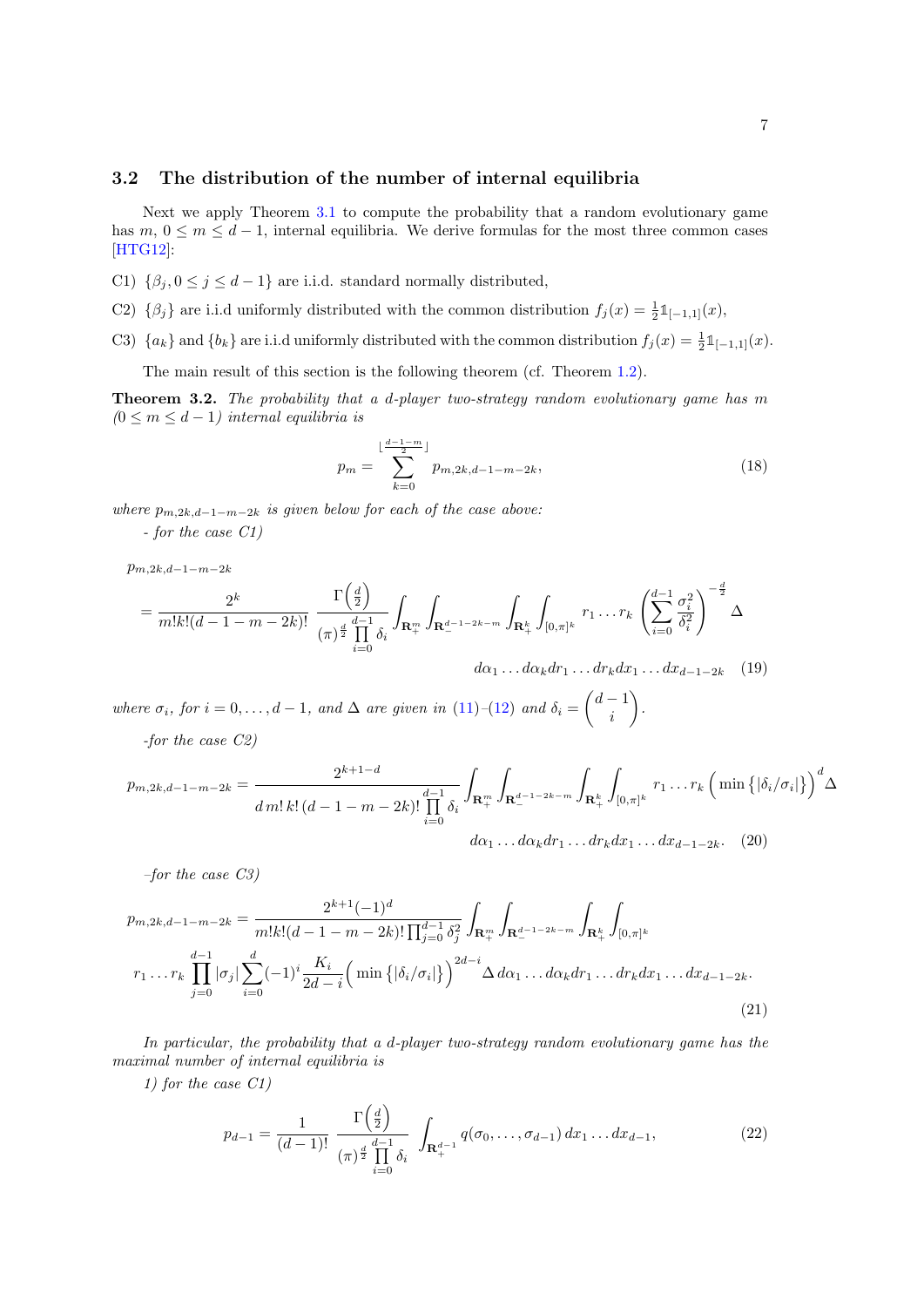2) for the case C2)

$$
p_{d-1} = \frac{2^{1-d}}{d! \prod_{i=0}^{d-1} \delta_i} \int_{\mathbf{R}^{d-1}_+} \left( \min \left\{ |\delta_i / \sigma_i| \right\} \right)^d \Delta \, dx_1 \dots dx_{d-1},\tag{23}
$$

3) for the case C3)

<span id="page-7-0"></span>
$$
p_{d-1} = \frac{2(-1)^d}{(d-1)! \prod_{j=0}^{d-1} \delta_j^2} \int_{\mathbf{R}_+^{d-1}} \prod_{j=0}^{d-1} |\sigma_j| \sum_{i=0}^d (-1)^i \frac{K_i}{2d-i} \left( \min \left\{ |\delta_i / \sigma_i| \right\} \right)^{2d-i} \Delta \, dx_1 \dots dx_{d-1}. \tag{24}
$$

Note that in formulas [\(22\)](#page-6-3)-[\(24\)](#page-7-0) above,  $\sigma_j = \sigma_j(x_1, \ldots, x_{d-1}), \Delta = \Delta(x_1, \ldots, x_{d-1}).$ 

*Proof.* 1) Since  $\{\beta_j, 0 \leq j \leq d-1\}$  are i.i.d. standard normally distributed and for  $i \neq j$  the joint distribution  $p(y_0, \ldots, y_{d-1})$  of  $\left\{ \begin{pmatrix} d-1 \\ j \end{pmatrix} \right\}$  $\left\{ \beta_j, 0 \leq j \leq d-1 \right\}$  is given by

$$
p(y_0, \ldots, y_{d-1}) = \frac{1}{(2\pi)^{\frac{d}{2}} \prod_{i=0}^{d-1} {d-1 \choose i}} \exp\left[-\frac{1}{2} \sum_{i=0}^{d-1} \frac{y_i^2}{d-1} \right] = \frac{1}{(2\pi)^{\frac{d}{2}} |\mathcal{C}|^{\frac{1}{2}}} \exp\left[-\frac{1}{2} \mathbf{y}^T \mathcal{C}^{-1} \mathbf{y}\right],
$$

where  $\mathbf{y} = \begin{bmatrix} y_0 & y_1 & \dots & y_{d-1} \end{bmatrix}^T$  and C is the covariance matrix

$$
\mathcal{C}_{ij} = \begin{pmatrix} d-1 \\ i \end{pmatrix} \begin{pmatrix} d-1 \\ j \end{pmatrix} \delta_{ij}.
$$

Therefore,

<span id="page-7-1"></span>
$$
p(a\sigma_0,\ldots,a\sigma_{d-1})=\frac{1}{(2\pi)^{\frac{d}{2}}|\mathcal{C}|^{\frac{1}{2}}}\exp\left(-\frac{a^2}{2}\boldsymbol{\sigma}^T\mathcal{C}^{-1}\boldsymbol{\sigma}\right) \text{ where } \boldsymbol{\sigma}=[\sigma_0 \ \sigma_1 \ \ldots \ \sigma_{d-1}]^T. \tag{25}
$$

Using the following formula for moments of a normal distribution,

$$
\int_{\mathbf{R}} |x|^n \exp\left(-\alpha x^2\right) dx = \frac{\Gamma\left(\frac{n+1}{2}\right)}{\alpha^{\frac{n+1}{2}}},
$$

we compute

$$
\int_{\mathbf{R}} |a|^{d-1} \exp\left(-\frac{a^2}{2}\boldsymbol{\sigma}^T \mathcal{C}^{-1} \boldsymbol{\sigma}\right) da = \frac{\Gamma\left(\frac{d}{2}\right)}{\left(\frac{\boldsymbol{\sigma}^T \mathcal{C}^{-1} \boldsymbol{\sigma}}{2}\right)^{\frac{d}{2}}} = \frac{2^{\frac{d}{2}} \Gamma\left(\frac{d}{2}\right)}{\left(\boldsymbol{\sigma}^T \mathcal{C}^{-1} \boldsymbol{\sigma}\right)^{\frac{d}{2}}}.
$$

Applying Theorem [3.1](#page-4-0) to the polynomial  $P$  given in  $(1)$  and using the above identity we obtain

$$
p_{m,2k,d-1-m-2k} = \frac{2^k}{m!k!(d-1-m-2k)!} \int_{\mathbf{R}_+^m} \int_{\mathbf{R}_-^{d-1-2k-m}} \int_{\mathbf{R}_+^k} \int_{[0,\pi]^k} \int_{\mathbf{R}}
$$
  

$$
r_1 \dots r_k p(a\sigma_0, \dots, a\sigma_{d-1}) |a|^{d-1} \Delta da \, d\alpha_1 \dots d\alpha_k dr_1 \dots dr_k dx_1 \dots dx_{d-1-2k}
$$
  

$$
= \frac{2^k}{m!k!(d-1-m-2k)!} \frac{1}{(2\pi)^{\frac{d}{2}} |\mathcal{C}|^{\frac{1}{2}}} 2^{\frac{d}{2}} \Gamma(\frac{d}{2}) \int_{\mathbf{R}_+^m} \int_{\mathbf{R}_-^{d-1-2k-m}} \int_{\mathbf{R}_+^k} \int_{[0,\pi]^k}
$$
  

$$
r_1 \dots r_k (\sigma^T \mathcal{C}^{-1} \sigma)^{-\frac{d}{2}} \Delta da_1 \dots d\alpha_k dr_1 \dots dr_k dx_1 \dots dx_{d-1-2k}
$$
  

$$
= \frac{2^k}{m!k!(d-1-m-2k)!} \frac{\Gamma(\frac{d}{2})}{(\pi)^{\frac{d}{2}} |\mathcal{C}|^{\frac{1}{2}}} \int_{\mathbf{R}_+^m} \int_{\mathbf{R}_-^{d-1-2k-m}} \int_{\mathbf{R}_+^k} \int_{[0,\pi]^k}
$$
  

$$
r_1 \dots r_k (\sigma^T \mathcal{C}^{-1} \sigma)^{-\frac{d}{2}} \Delta da_1 \dots d\alpha_k dr_1 \dots dr_k dx_1 \dots dx_{d-1-2k},
$$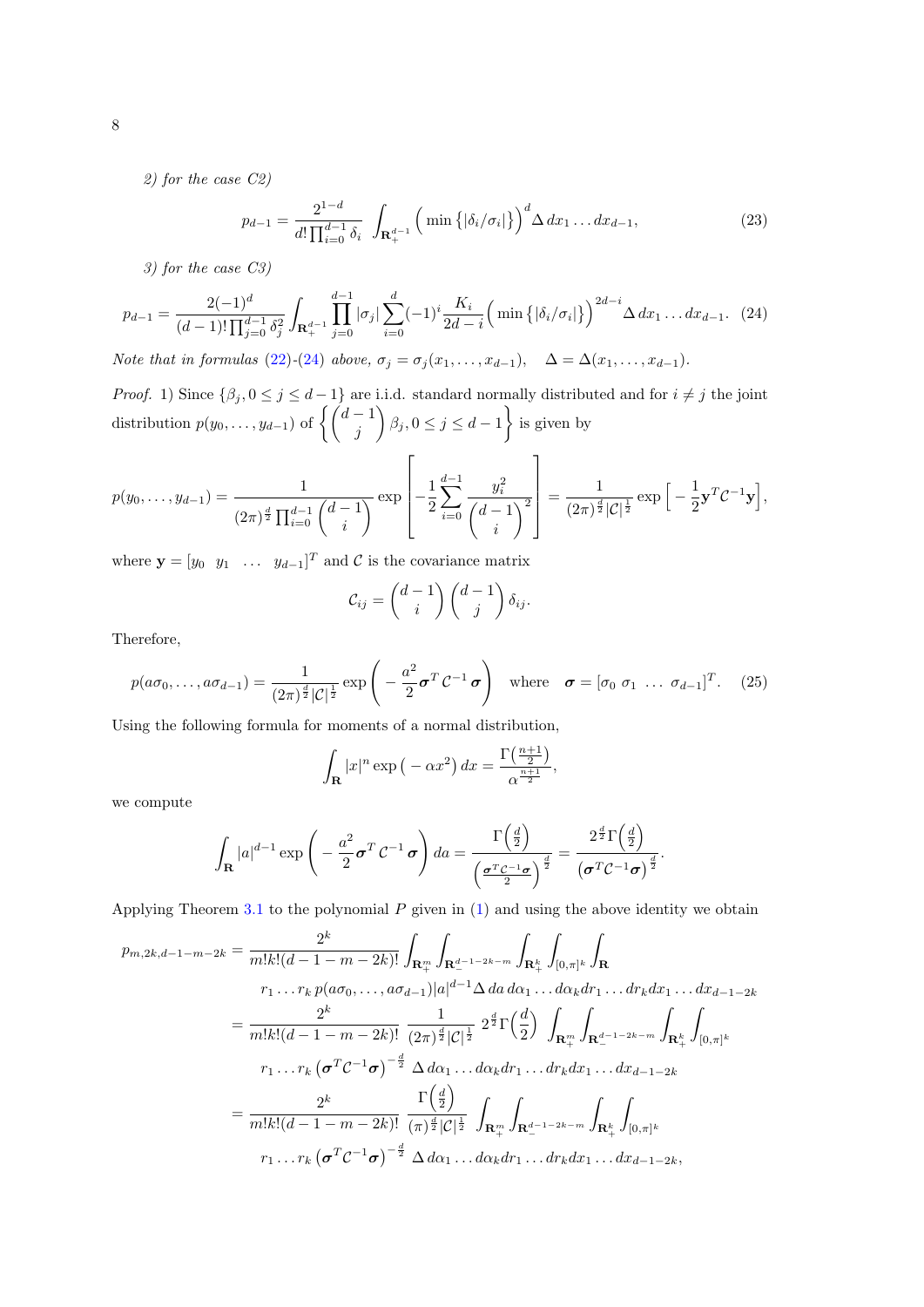2) Now since  $\{\beta_i\}$  are i.i.d uniformly distributed with the common distribution  $f_i(x)$  $\frac{1}{2} \mathbb{1}_{[-1,1]}(x)$ , the joint distribution  $p(y_0, \ldots, y_{d-1})$  of  $\left\{ \begin{pmatrix} d-1 \\ j \end{pmatrix} \right\}$  $\left\{\beta_j, 0 \leq j \leq d-1\right\}$  is given by

$$
p(y_0, \ldots, y_{d-1}) = \frac{1}{2^d \prod_{i=0}^{d-1} \delta_i} \mathbb{1}_{\times_{i=0}^{d-1} [-\delta, \delta_i]}(y_0, \ldots, y_{d-1}) \text{ where } \delta_i = \begin{pmatrix} d-1 \\ i \end{pmatrix}.
$$

Therefore,

$$
p(a\sigma_0,\ldots,a\sigma_{d-1})=\frac{1}{2^d\prod_{i=0}^{d-1}\delta_i}\mathbb{1}_{\times_{i=0}^{d-1}[-\delta,\delta_i]}(a\sigma_0,\ldots,a\sigma_{d-1}).
$$

Since  $\mathbb{1}_{\chi_{i=0}^{d-1}[-\delta,\delta_i]}(a\sigma_0,\ldots,a\sigma_{d-1})=1$  if and only if  $a\sigma_i\in[-\delta_i,\delta_i]$  for all  $i=0,\ldots,d-1$ ; i.e.,

$$
a \in \bigcap_{i=0}^{d-1} [-|\delta_i/\sigma_i|, |\delta_i/\sigma_i|] = [-\min\{|\delta_i/\sigma_i|\}, \min\{|\delta_i/\sigma_i|\}],
$$

We compute

$$
\int_{\mathbf{R}} |a|^{d-1} p(a\sigma_0, \ldots, a\sigma_{d-1}) da = \frac{1}{2^d \prod_{i=0}^{d-1} \delta_i} \int_{-\min\left\{ |\delta_i / \sigma_i| \right\}}^{\min\left\{ |\delta_i / \sigma_i| \right\}} |a|^{d-1} da = \frac{1}{d 2^{d-1} \prod_{i=0}^{d-1} \delta_i} \Big( \min \left\{ |\delta_i / \sigma_i| \right\} \Big)^d.
$$

Similarly as in the Gaussian case, using this identity and applying Theorem [3.1](#page-4-0) we obtain

$$
p_{m,2k,d-1-m-2k} = \frac{2^k}{m!k!(d-1-m-2k)!} \int_{\mathbf{R}_+^m} \int_{\mathbf{R}_-^{d-1-2k-m}} \int_{\mathbf{R}_+^k} \int_{[0,\pi]^k} \int_{\mathbf{R}}
$$
  

$$
r_1 \dots r_k p(a\sigma_0, \dots, a\sigma_{d-1}) |a|^{d-1} \Delta da \, d\alpha_1 \dots d\alpha_k dr_1 \dots dr_k dx_1 \dots dx_{d-1-2k}
$$
  

$$
= \frac{2^{k+1-d}}{d m! k! (d-1-m-2k)!} \prod_{i=0}^{d-1} \delta_i \int_{\mathbf{R}_+^m} \int_{\mathbf{R}_-^{d-1-2k-m}} \int_{\mathbf{R}_+^k} \int_{[0,\pi]^k}
$$
  

$$
r_1 \dots r_k \left( \min \{ |\delta_i/\sigma_i| \} \right)^d \Delta da \, d\alpha_1 \dots d\alpha_k dr_1 \dots dr_k dx_1 \dots dx_{d-1-2k}.
$$

3) Now we assume that  $a_j$  and  $b_j$  are i.i.d uniformly distributed with the common distribution  $\gamma(x) = \frac{1}{2} \mathbb{1}_{[-1,1]}(x)$ . Since  $\beta_j = a_j - b_j$ , its probability density is given by

$$
\gamma_{\beta}(x) = \int_{-\infty}^{+\infty} f(y) f(x+y) dy = (1-|x|) \mathbb{1}_{[-1,1]}(x).
$$

The probability density of  $\delta_j \beta_j$  is

$$
\gamma_j(x) = \frac{1}{\delta_j} \Big( 1 - \frac{|x|}{\delta_j} \Big) \mathbb{1}_{[-1,1]}(x/\delta_j) = \frac{\delta_j - |x|}{\delta_j^2} \mathbb{1}_{[-\delta_j, \delta_j]}(x),
$$

and the joint distribution  $p(y_0, \ldots, y_{d-1})$  of  $\{\delta_j \beta_j, 0 \leq j \leq d-1\}$  is given by

$$
p(y_0,\ldots,y_{d-1})=\prod_{j=0}^{d-1}\frac{\delta_j-|y_j|}{\delta_j^2}\mathbb{1}_{\times_{i=0}^{d-1}[-\delta_i,\delta_i]}(y_0,\ldots,y_{d-1}).
$$

Therefore

$$
p(a\sigma_0,\ldots,a\sigma_{d-1})=\prod_{j=0}^{d-1}\frac{\delta_j-|a\sigma_j|}{\delta_j^2}\mathbb{1}_{\times_{i=0}^{d-1}[-\delta_i,\delta_i]}(a\sigma_0,\ldots,a\sigma_{d-1}).
$$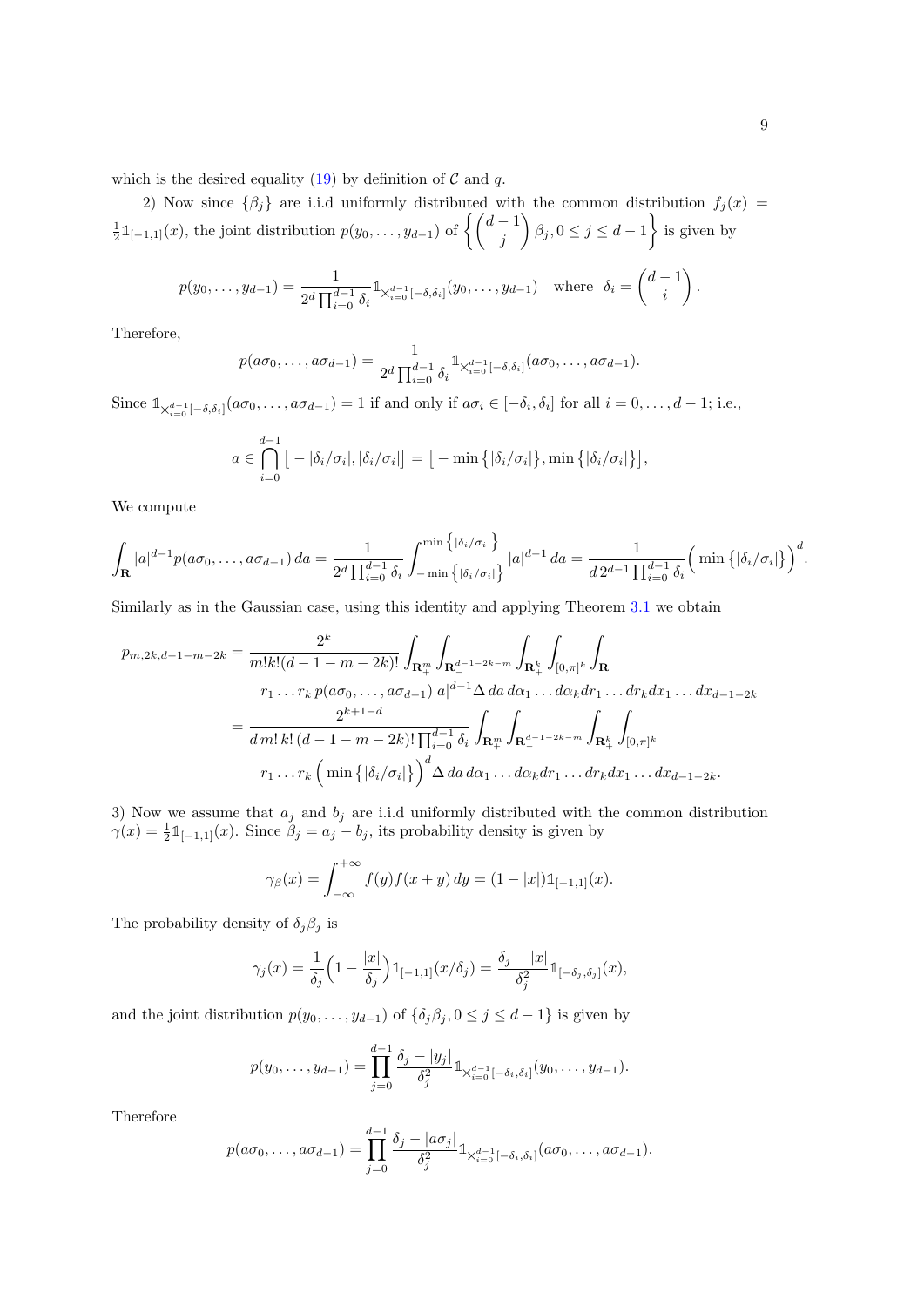We compute

$$
\int_{\mathbf{R}} |a|^{d-1} p(a\sigma_{0},...,a\sigma_{d-1}) da = \frac{1}{\prod_{j=0}^{d-1} \delta_{j}^{2}} \int_{-\min\left\{ |\delta_{i}/\sigma_{i}| \right\}}^{\min\left\{ |\delta_{i}/\sigma_{i}| \right\}} |a|^{d-1} \prod_{j=0}^{d-1} (\delta_{j} - |a\sigma_{j}|) da
$$
  
\n
$$
= \frac{2}{\prod_{j=0}^{d-1} \delta_{j}^{2}} \int_{0}^{\min\left\{ |\delta_{i}/\sigma_{i}| \right\}} a^{d-1} \prod_{j=0}^{d-1} (\delta_{j} - a|\sigma_{j}|) da
$$
  
\n
$$
= 2(-1)^{d} \prod_{j=0}^{d-1} \frac{|\sigma_{j}|}{\delta_{j}^{2}} \int_{0}^{\min\left\{ |\delta_{i}/\sigma_{i}| \right\}} a^{d-1} \prod_{j=0}^{d-1} (a - \frac{\delta_{j}}{|\sigma_{j}|}) da
$$
  
\n
$$
= 2(-1)^{d} \prod_{j=0}^{d-1} \frac{|\sigma_{j}|}{\delta_{j}^{2}} \sum_{i=0}^{d} (-1)^{i} K_{i} \int_{0}^{\min\left\{ |\delta_{i}/\sigma_{i}| \right\}} a^{2d-1-i} da
$$
  
\n
$$
= 2(-1)^{d} \prod_{j=0}^{d-1} \frac{|\sigma_{j}|}{\delta_{j}^{2}} \sum_{i=0}^{d} (-1)^{i} \frac{K_{i}}{2d-i} \left( \min\left\{ |\delta_{i}/\sigma_{i}| \right\} \right)^{2d-i}
$$

where  $K_i = \sigma_i(\delta_0/|\sigma_0|, \ldots, \delta_{d-1}/|\sigma_{d-1}|)$  for  $i = 0, \ldots, d$ . Therefore,

$$
p_{m,2k,d-1-m-2k}
$$
\n
$$
= \frac{2^{k}}{m!k!(d-1-m-2k)!} \int_{\mathbf{R}_{+}^{m}} \int_{\mathbf{R}_{-}^{d-1-2k-m}} \int_{\mathbf{R}_{+}^{k}} \int_{[0,\pi]^{k}} \int_{\mathbf{R}}
$$
\n
$$
r_{1} \dots r_{k} p(a\sigma_{0}, \dots, a\sigma_{d-1})|a|^{d-1} \Delta da \, d\alpha_{1} \dots d\alpha_{k} dr_{1} \dots dr_{k} dx_{1} \dots dx_{d-1-2k}
$$
\n
$$
= \frac{2^{k+1}(-1)^{d}}{m!k!(d-1-m-2k)!} \prod_{j=0}^{d-1} \delta_{j}^{2} \int_{\mathbf{R}_{+}^{m}} \int_{\mathbf{R}_{-}^{d-1-2k-m}} \int_{\mathbf{R}_{+}^{k}} \int_{[0,\pi]^{k}}
$$
\n
$$
r_{1} \dots r_{k} \prod_{j=0}^{d-1} |\sigma_{j}| \sum_{i=0}^{d} (-1)^{i} \frac{K_{i}}{2d-i} \left(\min\left\{ |\delta_{i}/\sigma_{i}| \right\} \right)^{2d-i} \Delta d\alpha_{1} \dots d\alpha_{k} dr_{1} \dots dr_{k} dx_{1} \dots dx_{d-1-2k}
$$

**Corollary 3.3.** The expected numbers of the internal equilibria and stable internal equilibria,  $E(d)$ and  $SE(d)$ , respectively, of a d-player two-strategy can be computed via

 $\Box$ 

$$
E(d) = \sum_{m=0}^{d-1} m p_m, \qquad SE(d) = \frac{1}{2} \sum_{m=0}^{d-1} m p_m.
$$

Note that these formulas are applicable for non-Gaussian distributions in contrast to the method used in the previous section that can only be used for the Gaussian case.

**Remark 3.4.** In Theorem [3.2](#page-6-4) for the case C1), the assumption that  $\beta_k$  are standard Gaussians, thus particularly have variance 1, is just for simplicity. Suppose that  $\beta_k$  is Gaussian with mean 0 and variance  $\eta^2$ . We show that the probability  $p_m$ , for  $0 \le m \le d-1$ , does not depend on  $\eta$ . In this case, the formula for p is given by [\(25\)](#page-7-1) but with C being replaced by  $\eta^2 C$ . To indicate its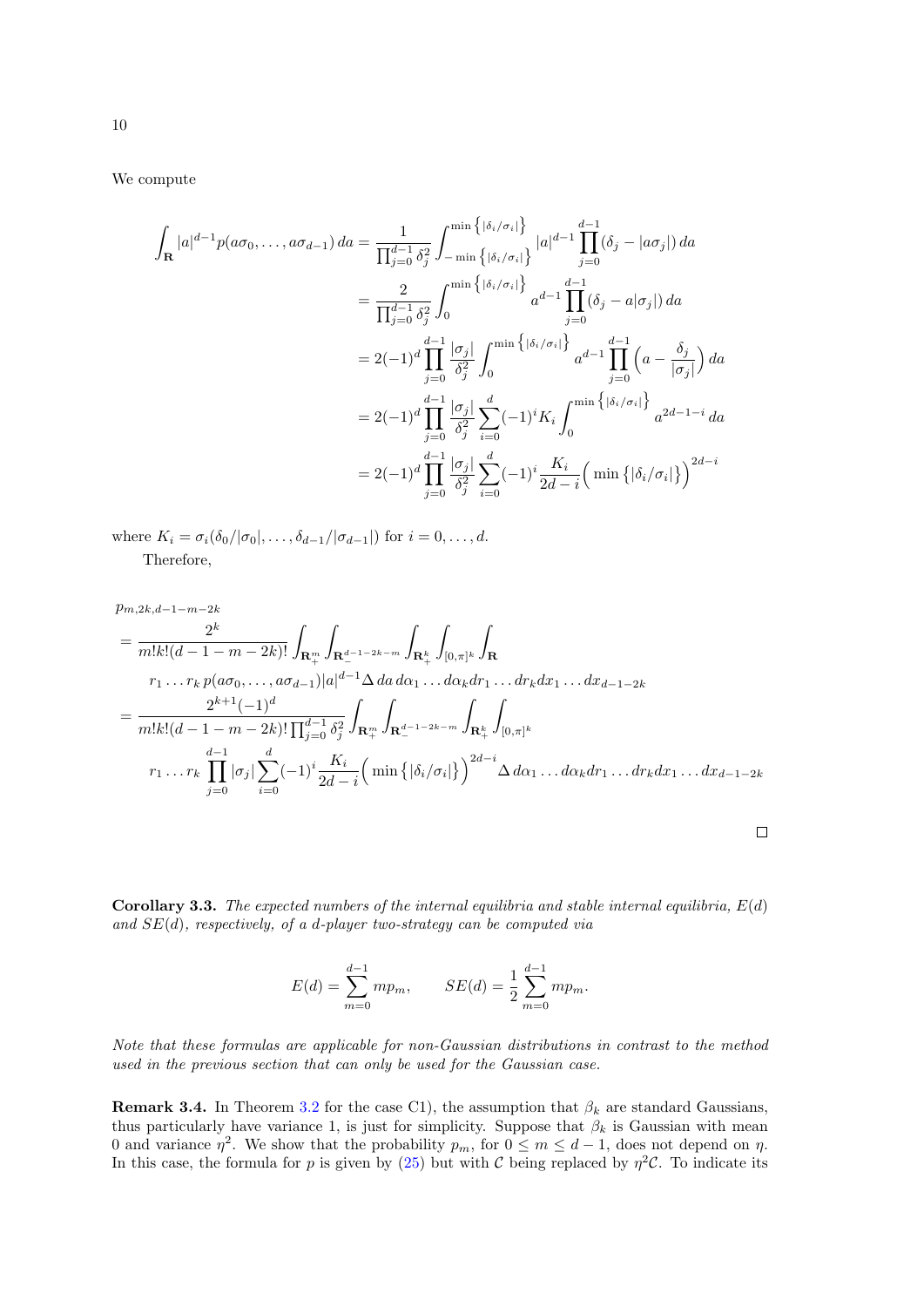dependence on  $\eta$ , we write  $p_{\eta}$ . We use a change of variable  $a = \eta \tilde{a}$ . Then

$$
a^{d-1}p_{\eta}(a\sigma_{0},...,a\sigma_{d-1}) da = \eta^{d-1}\tilde{a}^{d-1} \frac{1}{(\sqrt{2\pi}\eta)^{d} \prod_{j=0}^{d-1} {d-1 \choose j}} \exp\left[ -\frac{\tilde{a}^{2}}{2} \sum_{j=0}^{d-1} \frac{\sigma_{j}^{2}}{\left(d-1\right)^{2}} \right] \eta d\tilde{a}
$$
  

$$
= \tilde{a}^{d-1} \frac{1}{(\sqrt{2\pi})^{d} \prod_{j=0}^{d-1} {d-1 \choose j}} \exp\left[ -\frac{\tilde{a}^{2}}{2} \sum_{j=0}^{d-1} \frac{\sigma_{j}^{2}}{\left(d-1\right)^{2}} \right] d\tilde{a}
$$
  

$$
= \tilde{a}^{d-1} p_{1}(\tilde{a}\sigma_{0},..., \tilde{a}\sigma_{d-1}),
$$

from which we deduce that  $p_m$  does not depend on  $\eta$ . Similarly for the other cases, the uniform interval can be  $\frac{1}{2\alpha}[-\alpha, \alpha]$  for some  $\alpha > 0$ .  $\Box$ 

In the following examples, we apply Theorem  $3.2$  to obtain explicit formulas for games with small number of players  $(d = 3, 4)$ . For illustration we consider the case of normal distributions, i.e. the case C1). All formulas in these examples are executed using Mathematica.

### 3.3 Concrete examples

#### Example 3.1 (Three-player two-strategy games:  $d = 3$ ).

1) One internal equilibria:  $p_1 = p_{1,0,1}$ . We have

$$
m = 1, \ k = 0, \sigma_0 = 1, \quad \sigma_1 = x_1 + x_2, \sigma_2 = x_1 x_2, \Delta = |x_2 - x_1|
$$

$$
q(\sigma_0, \sigma_1, \sigma_2) = \frac{1}{\left(1 + x_1^2 x_2^2 + \frac{1}{4}(x_1 + x_2)^2\right)^{3/2}} |x_2 - x_1|
$$

Substituting these values into [\(19\)](#page-6-0) we obtain the probability that a three-player two-strategy evolutionary game has 1 internal equilibria

$$
p_1 = \frac{1}{4\pi} \int_{\mathbf{R}_+} \int_{\mathbf{R}_-} \frac{1}{\left(1 + x_1^2 x_2^2 + \frac{1}{4} \left(x_1 + x_2\right)^2\right)^{3/2}} |x_2 - x_1| \, dx_1 \, dx_2 = 0.5.
$$

2) Two internal equilibria:  $p_2 = p_{2,0,0}$ . We have

$$
m = 2, \ k = 0, \sigma_0 = 1, \quad \sigma_1 = x_1 + x_2, \sigma_2 = x_1 x_2, \Delta = |x_2 - x_1|
$$

$$
q(\sigma_0, \sigma_1, \sigma_2) = \frac{1}{\left(1 + x_1^2 x_2^2 + \frac{1}{4}(x_1 + x_2)^2\right)^{3/2}} |x_2 - x_1|
$$

The probability that a three-player two-strategy evolutionary game has 2 internal equilibria

$$
\frac{1}{2}
$$

$$
p_2 = \frac{1}{8\pi} \int_{\mathbf{R}_+^2} \frac{1}{\left(1 + x_1^2 x_2^2 + \frac{1}{4} \left(x_1 + x_2\right)^2\right)^{3/2}} |x_2 - x_1| \, dx_1 \, dx_2 \approx 0.134148. \tag{26}
$$

3) None-internal equilibria: the probability that a three-player two-strategy evolutionary game has none internal equilibria is  $p_0 = 1 - p_1 - p_2 \approx 1 - 0.5 - 0.134148 = 0.365852$ .

#### Example 3.2 (Four-player two-strategy games:  $d = 4$ ).

1) One internal equilibria:  $p_1 = p_{1,0,2} + p_{1,2,0}$ 

We first compute  $p_{1,0,2}$ . In this case,

$$
m=1, \quad k=0, \quad \sigma_0=1, \quad \sigma_1=x_1+x_2+x_3, \sigma_2=x_1x_2+x_1x_3+x_2x_3, \Delta=|x_2-x_1|\,|x_3-x_1|\,|x_3-x_2|.
$$

 $\mathbf{I}$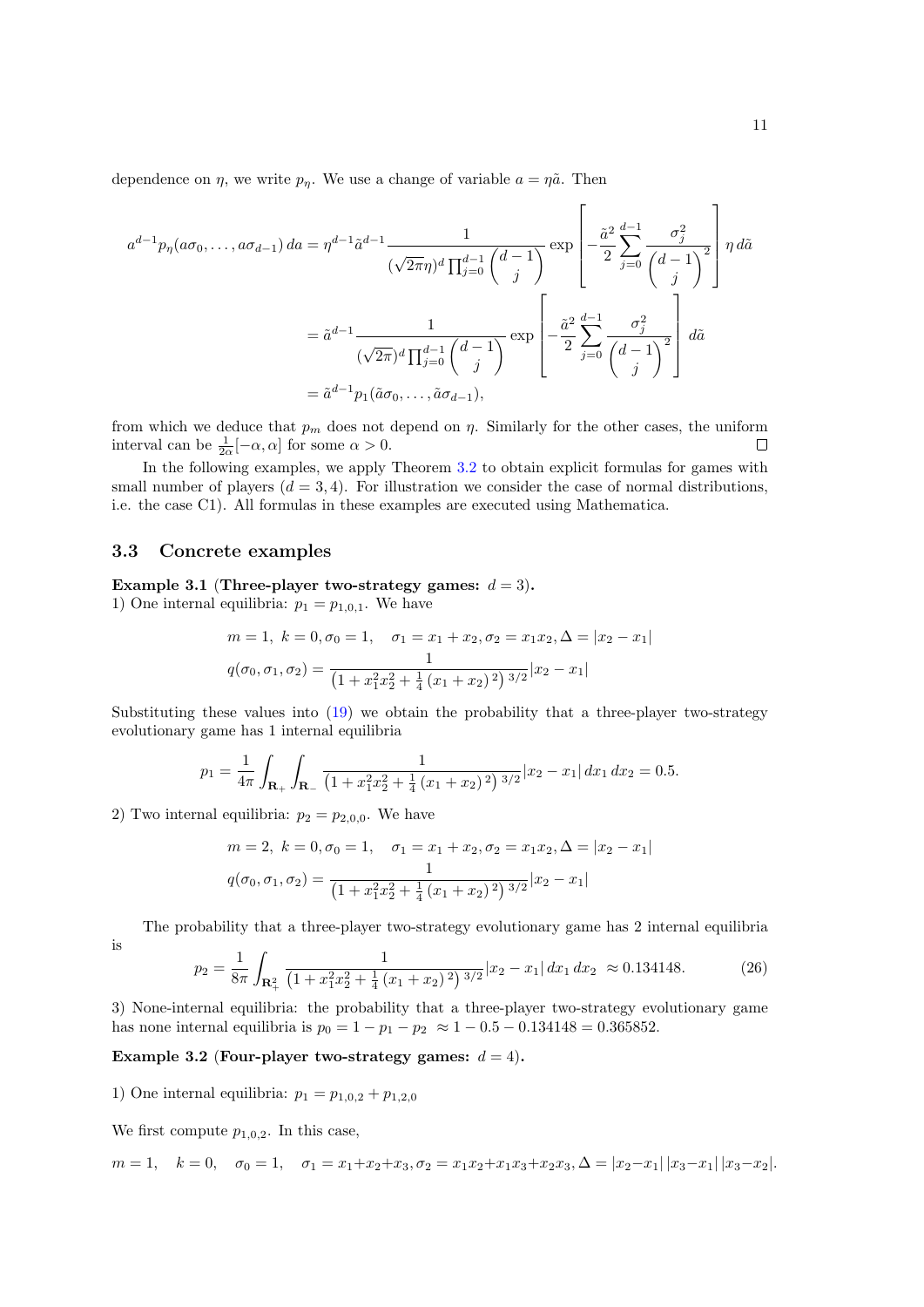Substituting these into [\(19\)](#page-6-0) we get

$$
p_{1,0,2} = \frac{1}{18\pi^2} \int_{\mathbf{R}_-} \int_{\mathbf{R}_+} \int_{\mathbf{R}_+} \left( 1 + \frac{(x_1 + x_2 + x_3)^2}{9} + \frac{(x_1x_2 + x_1x_3 + x_2x_3)^2}{9} + (x_1x_2x_3)^2 \right)^{-2} \times |x_2 - x_1| |x_3 - x_1| |x_3 - x_2| dx_1 dx_2 dx_3 \approx 0.223128.
$$

Next we compute  $p_{1,2,0}$ . In this case,

$$
m = 1, \quad k = 1, \quad \sigma_0 = 1, \sigma_1 = \sigma_1(x_1, r_1 e^{i\alpha_1}, r_1 e^{-i\alpha_1}) = x_1 + r_1 e^{i\alpha_1} + r_1 e^{-i\alpha_1} = x_1 + 2r_1 \cos(\alpha_1),
$$
  
\n
$$
\sigma_2 = \sigma_2(x_1, r_1 e^{i\alpha_1}, r_1 e^{-i\alpha_1}) = x_1 (r_1 e^{i\alpha_1} + r_1 e^{-i\alpha_1}) + r_1^2 = 2x_1 r_1 \cos(\alpha_1) + r_1^2,
$$
  
\n
$$
\sigma_3 = \sigma_3(x_1, r_1 e^{i\alpha_1}, r_1 e^{-i\alpha_1}) = x_1 r_1^2.
$$
  
\n
$$
\Delta = \Delta(x_1, r_1 e^{i\alpha_1}, r_1 e^{-i\alpha_1}) = |r_1 e^{i\alpha_1} - x_1||r_1 e^{-i\alpha_1} - x_1||r_1 e^{i\alpha_1} - r_1 e^{-i\alpha_1}| = |r_1^2 - 2x_1 r_1 \cos(\alpha_1) + x_1^2||2r_1 \sin(\alpha_1)|.
$$

Substituting these into [\(19\)](#page-6-0) yields

$$
p_{1,2,0} = \frac{2}{9\pi^2} \int_{\mathbf{R}_+} \int_{[0,\pi]} \int_{\mathbf{R}_+} r_1 \left( 1 + \frac{(x_1 + 2r_1 \cos(\alpha_1))^2}{9} + \frac{(2x_1r_1 \cos(\alpha_1) + r_1^2)^2}{9} + (x_1r_1^2)^2 \right)^{-2} \times |r_1^2 - 2x_1r_1 \cos(\alpha_1) + x_1^2||2r_1 \sin(\alpha_1)| dx_1 dr_1 d\alpha_1 d\alpha \approx 0.260348.
$$

Therefore, we obtain that

$$
p_1 = p_{1,0,2} + p_{1,2,0} \approx 0.223128 + 0.260348 = 0.483476.
$$

2) Two internal equilibria:  $p_2 = p_{2,0,1}$ 

$$
m = 2, \quad k = 0, \quad \sigma_0 = 1, \quad \sigma_1 = x_1 + x_2 + x_3, \quad \sigma_2 = x_1 x_2 + x_1 x_3 + x_2 x_3, \quad \sigma_3 = x_1 x_2 x_3,
$$
  

$$
\Delta = |x_2 - x_1| |x_3 - x_1| |x_3 - x_2|
$$

The probability that a four-player two-strategy evolutionary game has 2 internal equilibria is

$$
p_2 = \frac{1}{18\pi^2} \int_{\mathbf{R}_+} \int_{\mathbf{R}_+} \int_{\mathbf{R}_-} \left( 1 + \frac{(x_1 + x_2 + x_3)^2}{9} + \frac{(x_1x_2 + x_1x_3 + x_2x_3)^2}{9} + (x_1x_2x_3)^2 \right)^{-2} \times |x_2 - x_1| \, |x_3 - x_1| \, |x_3 - x_2| \, dx_1 \, dx_2 \, dx_3 \approx 0.223128. \tag{27}
$$

3) Three internal equilibria:  $p_3 = p_{3,0,0}$ 

$$
m = 3, \quad k = 0, \quad \sigma_0 = 1, \quad \sigma_1 = x_1 + x_2 + x_3, \quad \sigma_2 = x_1 x_2 + x_1 x_3 + x_2 x_3, \quad \sigma_3 = x_1 x_2 x_3, \Delta = |x_2 - x_1| |x_3 - x_1| |x_3 - x_2|
$$

The probability that a four-player two-strategy evolutionary game has 3 internal equilibria is

$$
p_3 = \frac{1}{54\pi^2} \int_{\mathbf{R}_+^3} \left( 1 + \frac{(x_1 + x_2 + x_3)^2}{9} + \frac{(x_1x_2 + x_1x_3 + x_2x_3)^2}{9} + (x_1x_2x_3)^2 \right)^{-2}
$$
  
 
$$
\times |x_2 - x_1| |x_3 - x_1| |x_3 - x_2| dx_1 dx_2 dx_3 \approx 0.0165236.
$$

4) None-internal equilibria: the probability that a four-player two-strategy evolutionary game has none internal equilibria is:  $p_0 = 1-p_1-p_2-p_3 \approx 1-0.483476-0.223128-0.0165236 = 0.276872$ .

## <span id="page-11-0"></span>4 Universal estimates for  $p_m$

In Section [3,](#page-3-1) we have derived closed formulas for the probability distributions  $p_m(0 \le m \le d-$ 1) of the number of internal equilibria. However, it is computationally expensive to compute these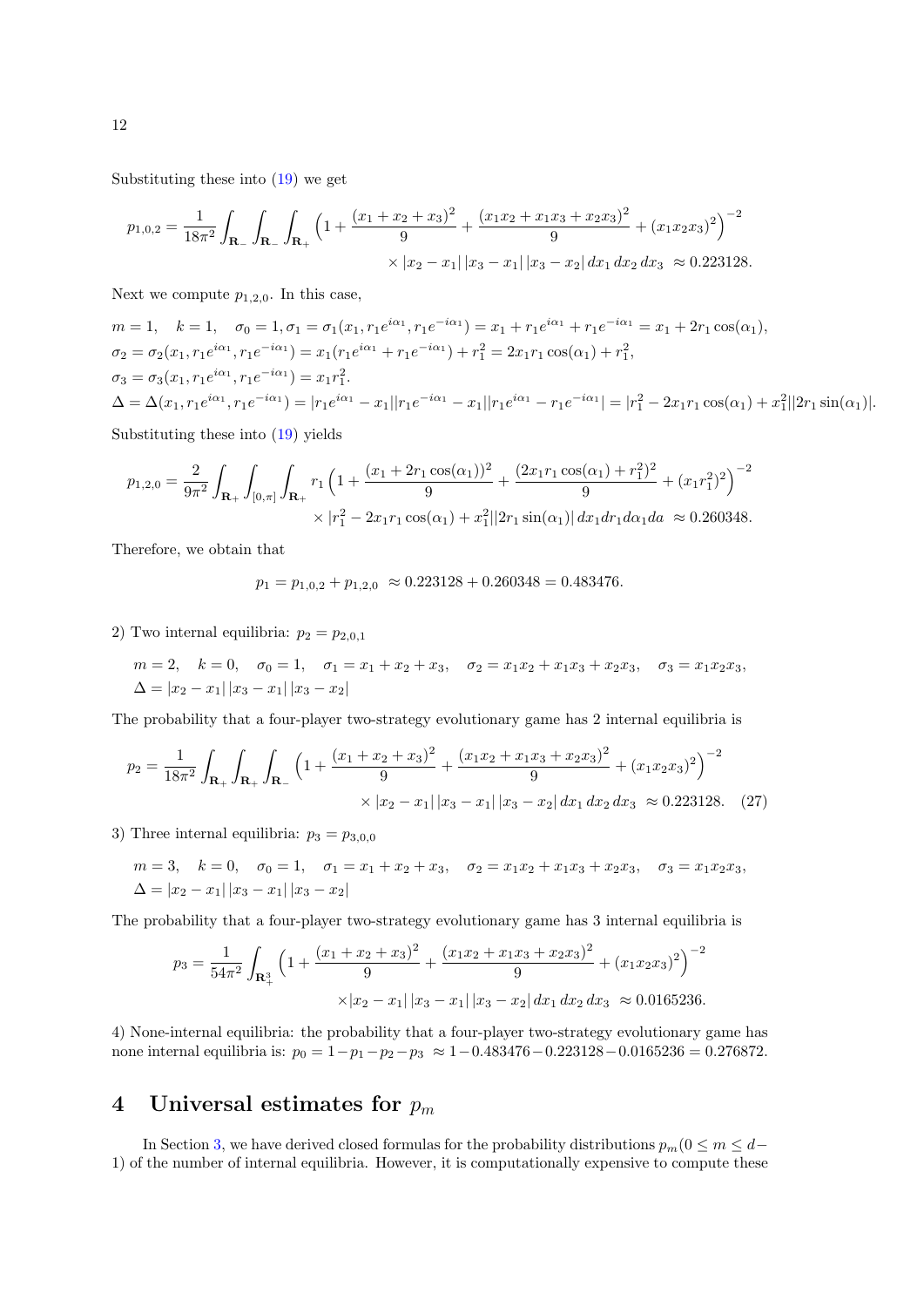probabilities using the closed formula since it involves complex multiple-dimensional integrals. In this section, using Descartes' rule of signs and combinatorial techniques, we provide universal estimates for  $p_m$ . Descartes' rule of signs is a technique for determining an upper bound on the number of positive real roots of a polynomial in terms of the number of sign changes in the sequence formed by its coefficients. This rule has been applied to random polynomials before in the literature [\[BP32\]](#page-28-16); however this paper only obtained estimates for the expected number of zeros of a random polynomial.

**Theorem 4.1** (Descartes' rule of signs, see e.g., [\[Cur18\]](#page-28-17)). Consider a polynomial of degree n,  $p(x) = a_n x^n + \ldots + a_0$  with  $a_n \neq 0$ . Let v be the number of variations in the sign of the coefficients  $a_n, a_{n-1}, \ldots, a_0$  and  $n_p$  be the number of real positive zeros. Then  $(v - n_p)$  is an even non-negative integer.

We recall that an internal equilibria of a  $d$ -player two-strategy game is a positive root of the polynomial  $P$  given in  $(1)$ . We will apply Descartes' rule of signs to find an upper bound for the probability that a random polynomial have a certain number of positive roots. This is a problem that is of interest in its own right and may have applications elsewhere; therefore we will first study this problem for a general random polynomial of the form

<span id="page-12-0"></span>
$$
p(y) := \sum_{k=0}^{n} a_k y^k,
$$
\n(28)

and then apply it to the polynomial P. It turns out that the symmetry of  ${a_k}$  will be the key: the asymmetric case requires completely different treatment from the symmetry one.

#### 4.1 Estimates of  $p_m$ : symmetric case

<span id="page-12-2"></span>**Proposition 4.2.** Suppose that the coefficients  $a_k, 0 \leq k \leq n$  in the polynomial [\(28\)](#page-12-0) are i.i.d and symmetrically distributed. Let  $p_{k,n}, 0 \leq k \leq n$  is the probability that the sequence of coefficients  $(a_0, \ldots, a_n)$  have k changes of signs. Then

<span id="page-12-1"></span>
$$
p_{k,n} = \frac{1}{2^n} \begin{pmatrix} n \\ k \end{pmatrix} . \tag{29}
$$

*Proof.* We take the sequence of coefficients  $(a_0, \ldots, a_n)$  and move from the left starting from  $a_0$  to the right ending at  $a_n$ . When there is a change of sign, we write a 1 and write a 0 when there is not. Then the changes of signs form a binary sequence of length n. There are totally  $2<sup>n</sup>$  of them. Thereby  $p_{k,n}$  is the probability that there are exactly k numbers of 1 in the binary sequence. There are  $\binom{n}{k}$ ) numbers of such sequence. Since  $\{\beta_k\}$  are independent and symmetrically distributed, k each sequence has a probability  $\frac{1}{2^n}$  of occurring. From this we deduce [\(29\)](#page-12-1).  $\Box$ 

The next two lemmas on the sum of binomial coefficients will be used later on.

<span id="page-12-3"></span>**Lemma 4.3.** Let  $0 \leq k \leq n$  be positive integers. Then it holds that

$$
\sum_{\substack{j=k \ j: even}}^n \binom{n}{j} = \frac{1}{2} \left[ \sum_{j=0}^{n-k} \binom{n}{j} + (-1)^k \binom{n-1}{k-1} \right] \quad \text{and} \quad \sum_{\substack{j=k \ j: odd}}^n \binom{n}{j} = \frac{1}{2} \left[ \sum_{j=0}^{n-k} \binom{n}{j} - (-1)^k \binom{n-1}{k-1} \right],\tag{30}
$$

where it is understood that  $\binom{n}{i}$ j  $\Big) = 0$  if  $j < 0$ . In particular, for  $k = 0$ , we get

<span id="page-12-4"></span>
$$
\sum_{\substack{j=0 \ j: even}}^{n} \binom{n}{j} = \sum_{\substack{j=0 \ j: odd}}^{n} \binom{n}{j} = 2^{n-1}.
$$
\n(31)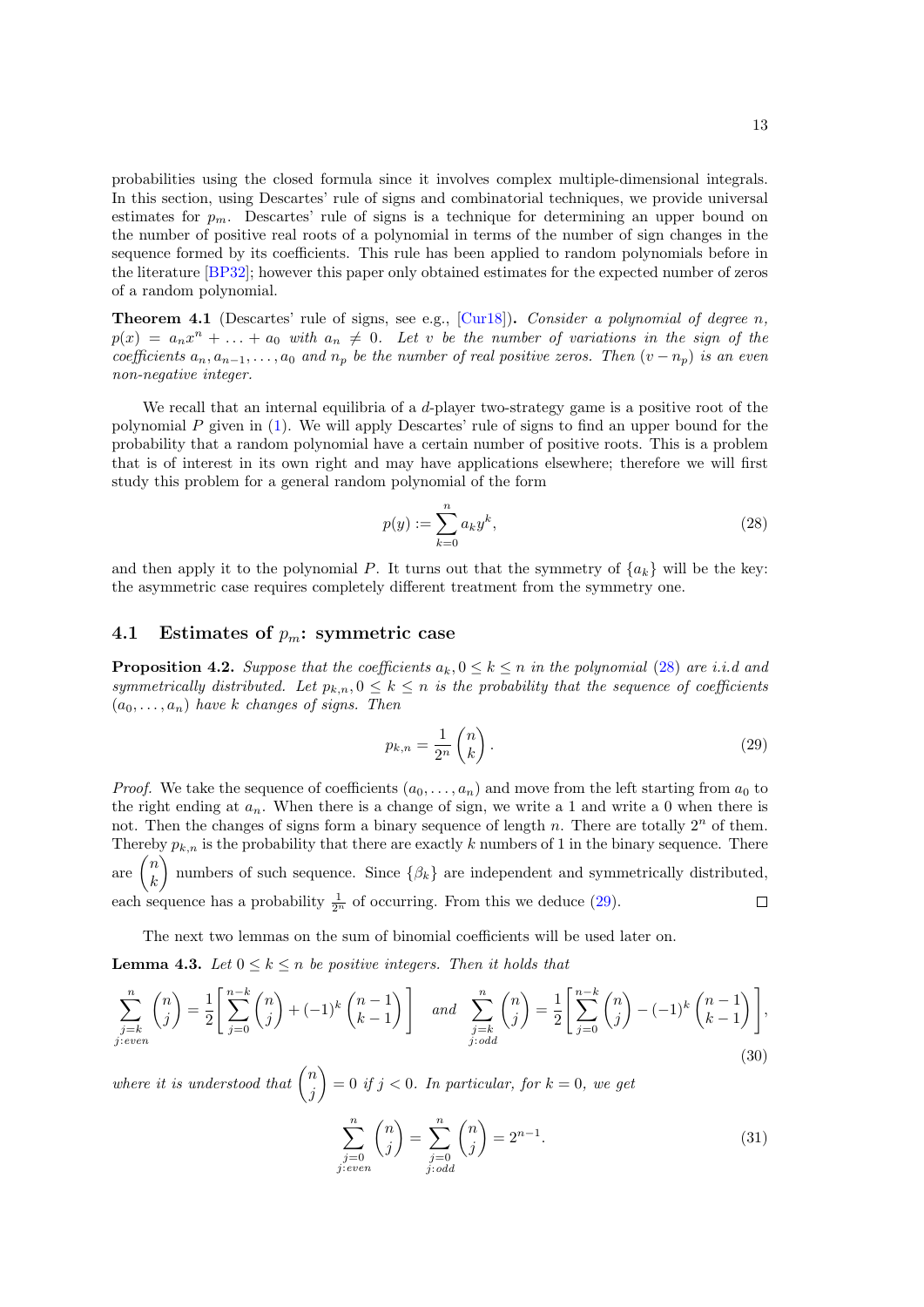*Proof.* Since 
$$
\sum_{j=0}^{n} {n \choose j} (-1)^{j} = (1 + (-1))^{n} = 0
$$
, we have  

$$
\sum_{j=k}^{n} {n \choose j} (-1)^{j} = -\sum_{j=0}^{k-1} {n \choose j} (-1)^{j}
$$

According to [\[DT17,](#page-28-18) Lemma 5.4]

$$
\sum_{j=0}^{k-1} \binom{n}{j} (-1)^j = (-1)^{k-1} \binom{n-1}{k-1}.
$$

Therefore,

$$
\sum_{j=k}^{n} {n \choose j} (-1)^{j} = (-1)^{k} {n-1 \choose k-1},
$$

or equivalently:

$$
\sum_{\substack{j=k \ j \text{ even}}}^n \binom{n}{j} - \sum_{\substack{j=k \ j \text{ odd}}}^n \binom{n}{j} = (-1)^k \binom{n-1}{k-1}.
$$

Define  $\bar{S}_{k,n} := \sum_{j=k}^{n}$  $\sqrt{n}$ j and  $S_{k,n} := \sum_{j=0}^{k} \binom{n}{j}$ j ). Then using the property that  $\binom{n}{i}$ j  $\binom{n}{n} = \binom{n}{n}$  $n - j$  $\big)$  we get  $\overline{S}_{k,n} = S_{n-k,n}$  and

$$
\sum_{\substack{j=k \ j \text{even}}}^{n} \binom{n}{j} = \frac{1}{2} \Big[ \bar{S}_{k,n} + (-1)^k \binom{n-1}{k-1} \Big] = \frac{1}{2} \Big[ S_{n-k,n} + (-1)^k \binom{n-1}{k-1} \Big] \text{ and}
$$
  

$$
\sum_{\substack{j=k \ j \text{odd}}}^{n} \binom{n}{j} = \frac{1}{2} \Big[ \bar{S}_{k,n} - (-1)^k \binom{n-1}{k-1} \Big] = \frac{1}{2} \Big[ S_{n-k,n} - (-1)^k \binom{n-1}{k-1} \Big].
$$

This finishes the proof of this Lemma.

The following lemma provides estimates on the sum of the first  $k$  binomial coefficients.

<span id="page-13-0"></span>**Lemma 4.4.** Let n and  $0 \le k \le n$  be positive integers. We have the following estimates [\[MS77,](#page-29-17) Lemma 8  $\mathcal C$  Corollary 9, Chapter 10] and [\[GKM12\]](#page-28-19)

$$
\frac{2^{nH\left(\frac{k}{n}\right)}}{\sqrt{8k\left(1-\frac{k}{n}\right)}} \le \sum_{j=0}^{k} \binom{n}{j} \le \delta 2^{nH\left(\frac{k}{n}\right)} \quad \text{if} \quad 0 \le k \le \frac{n}{2}, \quad \text{and} \tag{32}
$$

$$
2^{n} - \delta 2^{nH\left(\frac{k}{n}\right)} \le \sum_{j=0}^{k} \binom{n}{j} \le 2^{n} - \frac{2^{nH\left(\frac{k}{n}\right)}}{\sqrt{8k(1 - \frac{k}{n})}} \quad \text{if} \quad \frac{n}{2} \le k \le n,\tag{33}
$$

where  $\delta = 0.98$  and H is the binary entropy function

$$
H(s) = -x \log_2(x) - (1 - x) \log_2(1 - x).
$$
 (34)

 $\Box$ 

In addition, if  $n = 2n'$  is even and  $0 \leq k \leq n'$ , we also have the following estimate [\[LPV03,](#page-29-18) Lemma 3.8.2]

<span id="page-13-1"></span>
$$
\sum_{j=0}^{k-1} {2n' \choose j} \le 2^{2n'-1} {2n' \choose k} / {2n' \choose n'}.
$$
\n(35)

14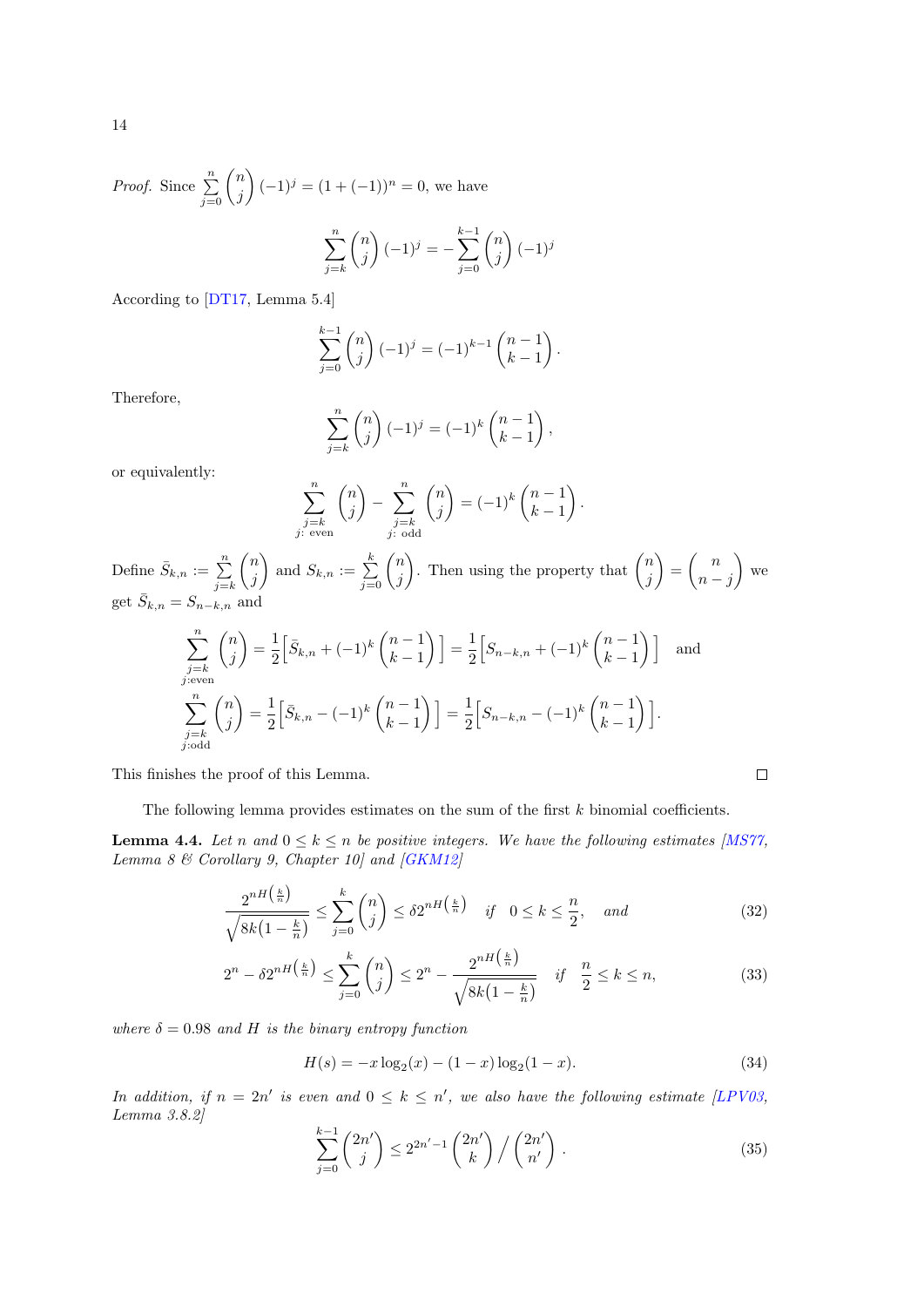We now apply Proposition [4.2](#page-12-2) and Lemmas  $4.3-4.4$  $4.3-4.4$  to derive estimates on the probability that a d-player two-strategy evolutionary game has a certain number of internal equilibria. The main theorem of this section is the following.

<span id="page-14-3"></span>**Theorem 4.5.** Let  $p_m, 0 \leq m \leq d-1$ , be the probability that a d-player two-strategy has m number of internal equilibria. The following assertions hold

(a) Upper-bound for  $p_m$ , for all  $0 \le m \le d-1$ ,

$$
p_m \le \frac{1}{2^{d-1}} \sum_{\substack{j:j \ge m \\ j-m \ even}} \binom{d-1}{j} = \frac{1}{2^d} \left[ \sum_{j=0}^{d-1-m} \binom{d-1}{j} + \binom{d-2}{m-1} \right] \tag{36}
$$

<span id="page-14-1"></span><span id="page-14-0"></span>
$$
\leq \begin{cases} \frac{1}{2^d} \left[ \delta 2^{(d-1)H\left(\frac{m}{d-1}\right)} + \binom{d-2}{m-1} \right] & \text{if } \frac{d-1}{2} \leq m \leq d-1, \\ \\ \frac{1}{2^d} \left[ 2^{d-1} - \frac{2^{(d-1)H\left(\frac{m}{d-1}\right)}}{8m\left(1 - \frac{m}{d-1}\right)} + \binom{d-2}{m-1} \right] & \text{if } 0 \leq m \leq \frac{d-1}{2}. \end{cases} \tag{37}
$$

As consequences,  $0 \leq p_m \leq \frac{1}{2}$  for all  $0 \leq m \leq d-1$ ,  $p_{d-1} \leq \frac{1}{2^{d-1}}$ ,  $p_{d-2} \leq \frac{d-1}{2^{d-1}}$  and  $\lim_{d \to \infty} p_{d-1} = \lim_{d \to \infty} p_{d-2} = 0.$ 

In addition, if  $d - 1 = 2d'$  is even and  $0 \le m \le d'$  then

<span id="page-14-2"></span>
$$
p_m \le \frac{1}{2^d} \left[ 2^{d-2} \binom{d-1}{m-1} / \binom{d-1}{d'} + \binom{d-2}{m-1} \right].
$$
 (38)

(b) Lower-bound for  $p_0$  and  $p_1$ :

$$
p_0 \ge \frac{1}{2^{d-1}}
$$
 and  $p_1 \ge \frac{d-1}{2^{d-1}}$ . (39)

- (c) For  $d = 2$ :  $p_0 = p_1 = \frac{1}{2}$ .
- (d) For  $d = 3: p_1 = \frac{1}{2}$ .

Proof. (a) This part is a combination of Decartes' rule of signs, Proposition [4.2](#page-12-2) and Lemmas [4.3-](#page-12-3)[4.4.](#page-13-0) In fact, as a consequence of Decartes's rule of signs and by Proposition [4.2,](#page-12-2) we have

$$
p_m \leq \sum_{\substack{j:j \geq m \\ j-m: \text{ even}}} p_{j,d-1} = \frac{1}{2^{d-1}} \sum_{\substack{j:j \geq m \\ j-m: \text{ even}}} \binom{d-1}{j},
$$

which is the inequality part in [\(36\)](#page-14-0). Next, applying Lemma [4.3](#page-12-3) for  $k = m$  and  $n = d - 1$  and then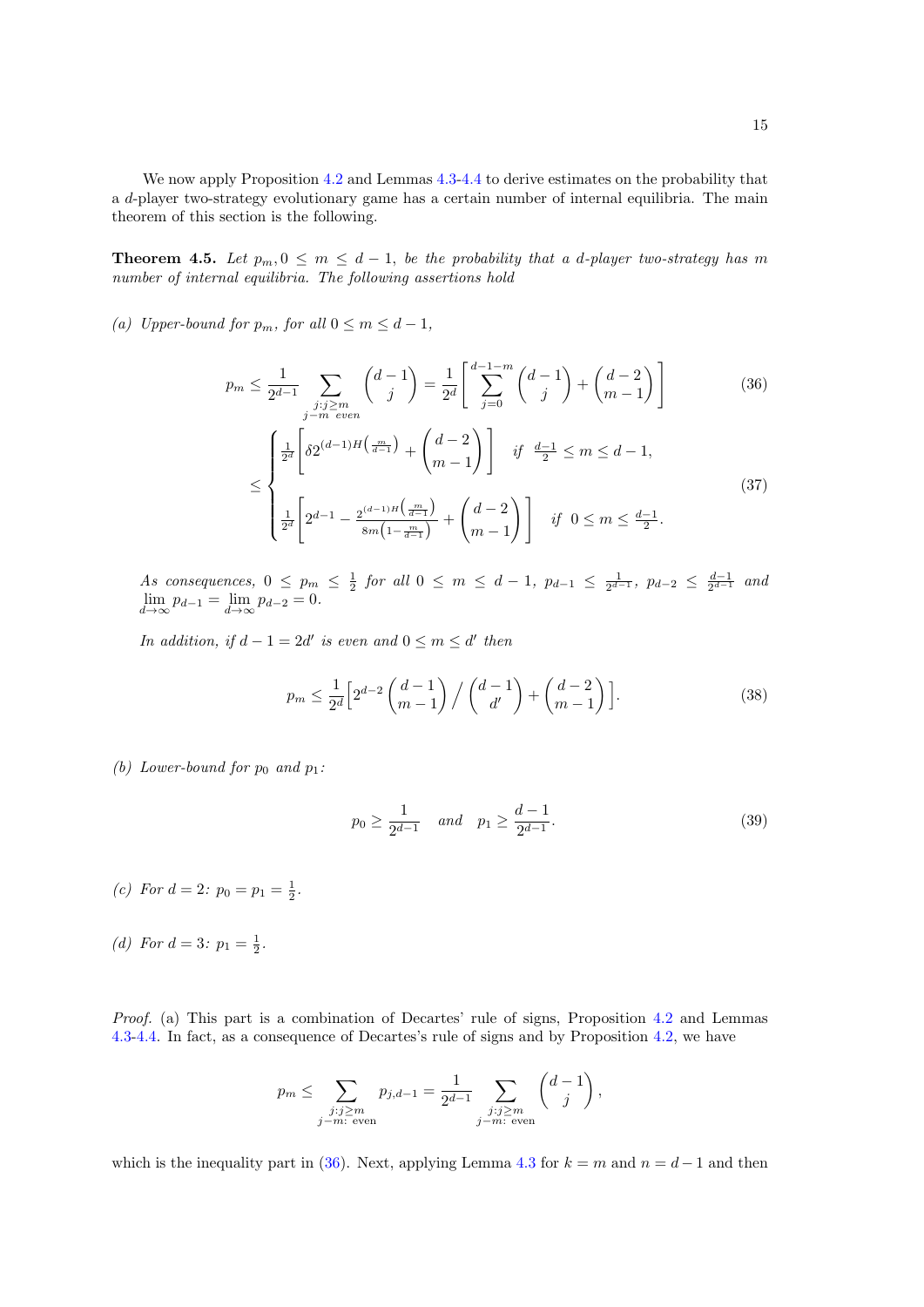Lemma [4.4,](#page-13-0) we get

$$
\frac{1}{2^{d-1}} \sum_{\substack{k:k \ge m \\ k-m: \text{ even}}} \binom{d-1}{k} = \begin{cases} \frac{1}{2^d} \left[ \sum_{j=0}^{d-1-m} \binom{d-1}{j} + (-1)^m \binom{d-2}{m-1} \right] & \text{if } m \text{ is even} \\ \\ \frac{1}{2^d} \left[ \sum_{j=0}^{d-1-m} \binom{d-1}{j} - (-1)^m \binom{d-2}{m-1} \right] & \text{if } m \text{ is odd} \end{cases}
$$

$$
= \frac{1}{2^d} \left[ \sum_{j=0}^{d-1-m} \binom{d-1}{j} + \binom{d-2}{m-1} \right]
$$

$$
\leq \begin{cases} \frac{1}{2^d} \left[ \delta 2^{(d-1)H\left(\frac{m}{d-1}\right)} + \binom{d-2}{m-1} \right] & \text{if } \frac{d-1}{2} \le m \le d-1, \\ \\ \frac{1}{2^d} \left[ 2^{d-1} - \frac{2^{(d-1)H\left(\frac{m}{d-1}\right)}}{8m \left(1 - \frac{m}{d-1}\right)} + \binom{d-2}{m-1} \right] & \text{if } 0 \le m \le \frac{d-1}{2}. \end{cases}
$$

This proves the equality part in [\(36\)](#page-14-0) and [\(37\)](#page-14-1). For the consequences: the estimate  $p_m \leq \frac{1}{2}$  for all  $0 \leq m \leq d-1$  is followed from [\(36\)](#page-14-0) and [\(31\)](#page-12-4); the estimates  $p_{d-1} \leq \frac{1}{2^{d-1}}$  and  $p_{d-2} \leq \frac{d-1}{2^{d-1}}$  are special cases of [\(36\)](#page-14-0) for  $m = d - 1$  and  $m = d - 2$  respectively.

Finally, the estimate [\(38\)](#page-14-2) is a consequence of [\(36\)](#page-14-0) and [\(35\)](#page-13-1).

(b) It follows from Decartes' rule of signs and Proposition [4.2](#page-12-2) that

$$
p_0 \ge p_{0,d-1} = \frac{1}{2^{d-1}}
$$
 and  $p_1 \ge p_{1,d-1} = \frac{d-1}{2^{d-1}}$ .

(c) For  $d = 2$ : from parts (a) and (b) we have

$$
\frac{1}{2} \le p_0, p_1 \le \frac{1}{2},
$$

which implies that  $p_0 = p_1 = \frac{1}{2}$  as claimed.

(d) Finally, for  $d = 3$ : also from parts (a) and (b) we get

$$
\frac{1}{2} \le p_1 \le \frac{1}{2},
$$

so  $p_1 = \frac{1}{2}$ . We finish the proof of the Theorem.

### 4.2 Estimates of  $p_m$ : general case

In the proof of Proposition [4.2](#page-12-2) the assumption that  ${a_k}$  are symmetrically distributed is crucial. Under this assumption, all  $2<sup>n</sup>$  binary sequences constructed there are equally distributed which results in a compact formula for  $p_{k,n}$ . However, when  $\{a_k\}$  are not symmetrically distributed, those binary sequences are no-longer equally distributed. Thus computing  $p_{k,n}$  become much more intricate. In this section, we will consider the general case where

$$
\mathbf{P}(a_i > 0) = \alpha, \ \ \mathbf{P}(a_i < 0) = 1 - \alpha \quad \text{for all} \ \ i = 0, \dots, n.
$$

We start with the following proposition that provides explicit formulas for  $p_{k,n}$  for  $k \in$  $\{0, 1, n-1, n\}.$ 

 $\Box$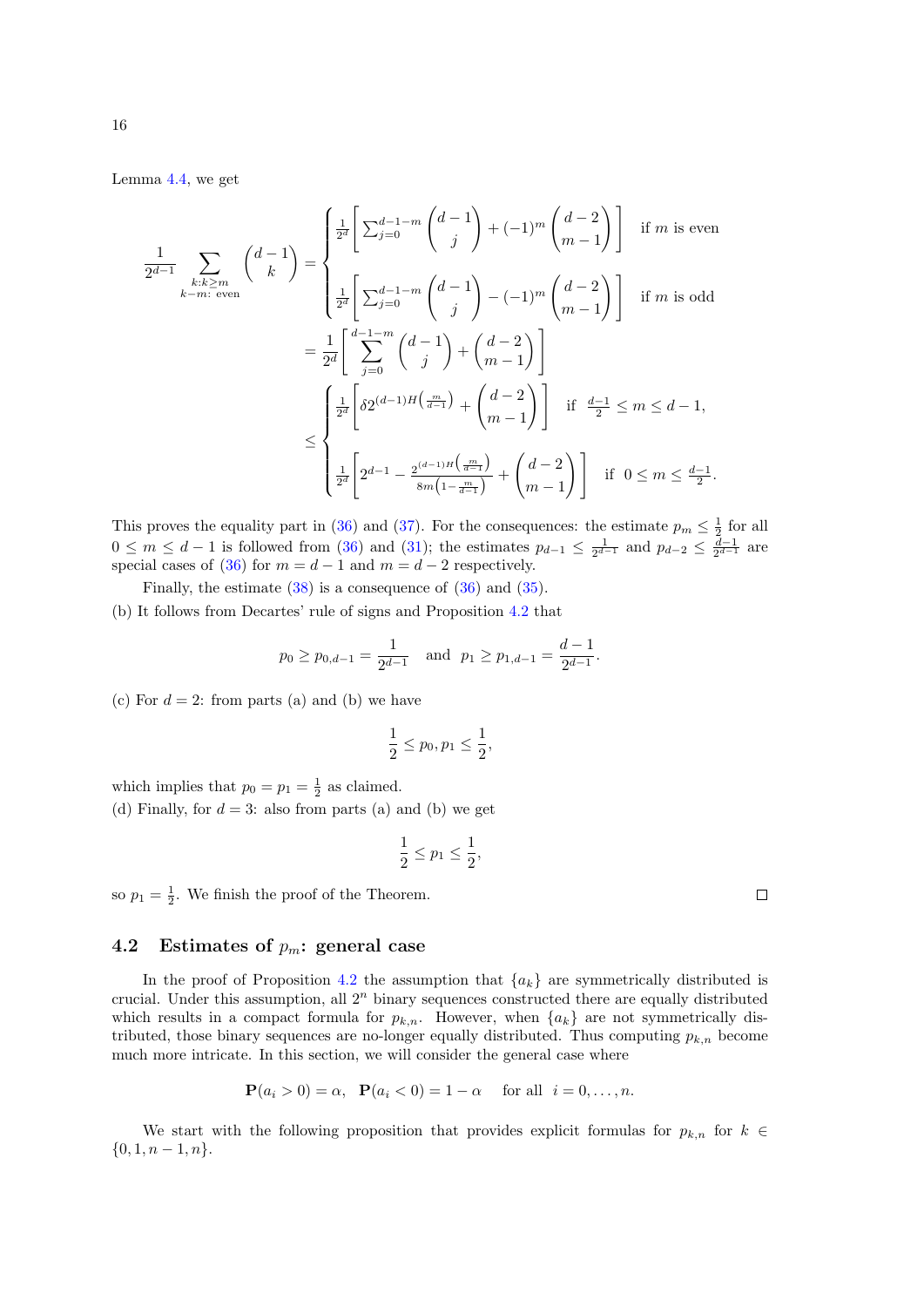<span id="page-16-0"></span>Proposition 4.6. The following formulas hold

• 
$$
p_{0,n} = \alpha^{n+1} + (1 - \alpha)^{n+1}, \quad p_{1,n} = \begin{cases} \frac{n}{2^n} & \text{if } \alpha = \frac{1}{2}, \\ 2\alpha(1 - \alpha)\frac{(1 - \alpha)^n - \alpha^n}{1 - 2\alpha} & \text{if } \alpha \neq \frac{1}{2}, \end{cases}
$$
  
\n•  $p_{n-1,n} = \begin{cases} n\alpha^{\frac{n}{2}}(1 - \alpha)^{\frac{n}{2}} & \text{if } n \text{ even} \\ \alpha^{\frac{n+1}{2}}(1 - \alpha)^{\frac{n+1}{2}} \left[ \frac{n+1}{2} \left( \frac{\alpha}{1 - \alpha} + \frac{1 - \alpha}{\alpha} \right) + (n-1) \right] & \text{if } n \text{ odd.} \end{cases}$  and  
\n•  $p_{n,n} = \begin{cases} \alpha^{\frac{n}{2}}(1 - \alpha)^{\frac{n}{2}} & \text{if } n \text{ is even} \\ 2\alpha^{\frac{n+1}{2}}(1 - \alpha)^{\frac{n+1}{2}} & \text{if } n \text{ is odd} \end{cases}$ 

In particular, if  $\alpha = \frac{1}{2}$ , then  $p_{0,n} = p_{1,n} = \frac{1}{2^n}$  and  $p_{1,n} = p_{n-1,n} = \frac{n}{2^n}$ .

*Proof.* The four extreme cases  $k \in \{0, 1, n-1, n\}$  are special because we can characterise explicitly the events that the sequence  $\{a_0, \ldots, a_n\}$  has k changes of signs. We have

$$
p_{0,n} = \mathbf{P}\{a_0 > 0, \dots, a_n > 0\} + \mathbf{P}\{a_0 < 0, \dots, a_n < 0\}
$$
  
=  $\alpha^{n+1} + (1 - \alpha)^{n+1}$ .

$$
p_{1,n} = \mathbf{P}\{\cup_{k=0}^{n-1}\{a_0 > 0, \dots a_k > 0, a_{k+1} < 0, \dots, a_n < 0\} \cup \{a_0 < 0, \dots a_k < 0, a_{k+1} > 0, \dots, a_n > 0\}\}\
$$
  
\n
$$
= \sum_{k=0}^{n-1} \left(\alpha^{k+1}(1-\alpha)^{n-k} + (1-\alpha)^{k+1}\alpha^{n-k}\right)
$$
  
\n
$$
= \alpha(1-\alpha)^n \sum_{k=0}^{n-1} \left(\frac{\alpha}{1-\alpha}\right)^k + \alpha^n(1-\alpha) \sum_{k=0}^{n-1} \left(\frac{1-\alpha}{\alpha}\right)^k
$$
  
\n
$$
= \begin{cases} \frac{n}{2^n} & \text{if } \alpha = \frac{1}{2}, \\ \alpha(1-\alpha)^n \frac{1-\left(\frac{\alpha}{1-\alpha}\right)^n}{1-\frac{\alpha}{1-\alpha}} + \alpha^n(1-\alpha) \frac{1-\left(\frac{1-\alpha}{\alpha}\right)^n}{1-\frac{1-\alpha}{\alpha}} & \text{if } \alpha \neq \frac{1}{2} \end{cases}
$$
  
\n
$$
= \begin{cases} \frac{n}{2^n} & \text{if } \alpha = \frac{1}{2}, \\ 2\alpha(1-\alpha) \frac{(1-\alpha)^n - \alpha^n}{1-2\alpha} & \text{if } \alpha \neq \frac{1}{2}. \end{cases}
$$

$$
p_{n,n} = \mathbf{P}\{\{a_0 > 0, a_1 < 0, \dots, (-1)^n a_n > 0\} \cup \{a_0 < 0, a_1 > 0, \dots, (-1)^n a_n < 0\}\}
$$
  
= 
$$
\begin{cases} \alpha^{\frac{n+2}{2}}(1-\alpha)^{\frac{n}{2}} + (1-\alpha)^{\frac{n+2}{2}}\alpha^{\frac{n}{2}} & \text{if } n \text{ is even} \\ 2\alpha^{\frac{n+1}{2}}(1-\alpha)^{\frac{n+1}{2}} & \text{if } n \text{ is odd} \end{cases}
$$
  
= 
$$
\begin{cases} \alpha^{\frac{n}{2}}(1-\alpha)^{\frac{n}{2}} & \text{if } n \text{ is even} \\ 2\alpha^{\frac{n+1}{2}}(1-\alpha)^{\frac{n+1}{2}} & \text{if } n \text{ is odd} \end{cases}
$$

It remains to compute  $p_{n-1,n}$ .

 $p_{n-1,n} =$  $\sum^{n-1}$  $k=0$  $\mathbf{P}\{a_k \text{ and } a_{k+1} \text{ have the same signs and there are } n-1 \text{ changes of signs in } (a_0, \ldots, a_k, a_{k+1}, \ldots, a_n)\}\$ =:  $\sum^{n-1}$  $k=0$  $\gamma_k$ .

We now compute  $\gamma_k$ . This depends on the parity of n and k. If both n and k are even, then

$$
\gamma_k = \mathbf{P}(a_0 > 0, a_1 < 0, \dots, a_k > 0, a_{k+1} > 0, \dots, a_n < 0) + \mathbf{P}(a_0 < 0, a_1 > 0, \dots, a_k < 0, a_{k+1} < 0, \dots, a_n > 0)
$$
  
=  $(1 - \alpha)^{\frac{n}{2}} \alpha^{\frac{n+2}{2}} + (1 - \alpha)^{\frac{n+2}{2}} \alpha^{\frac{n}{2}}.$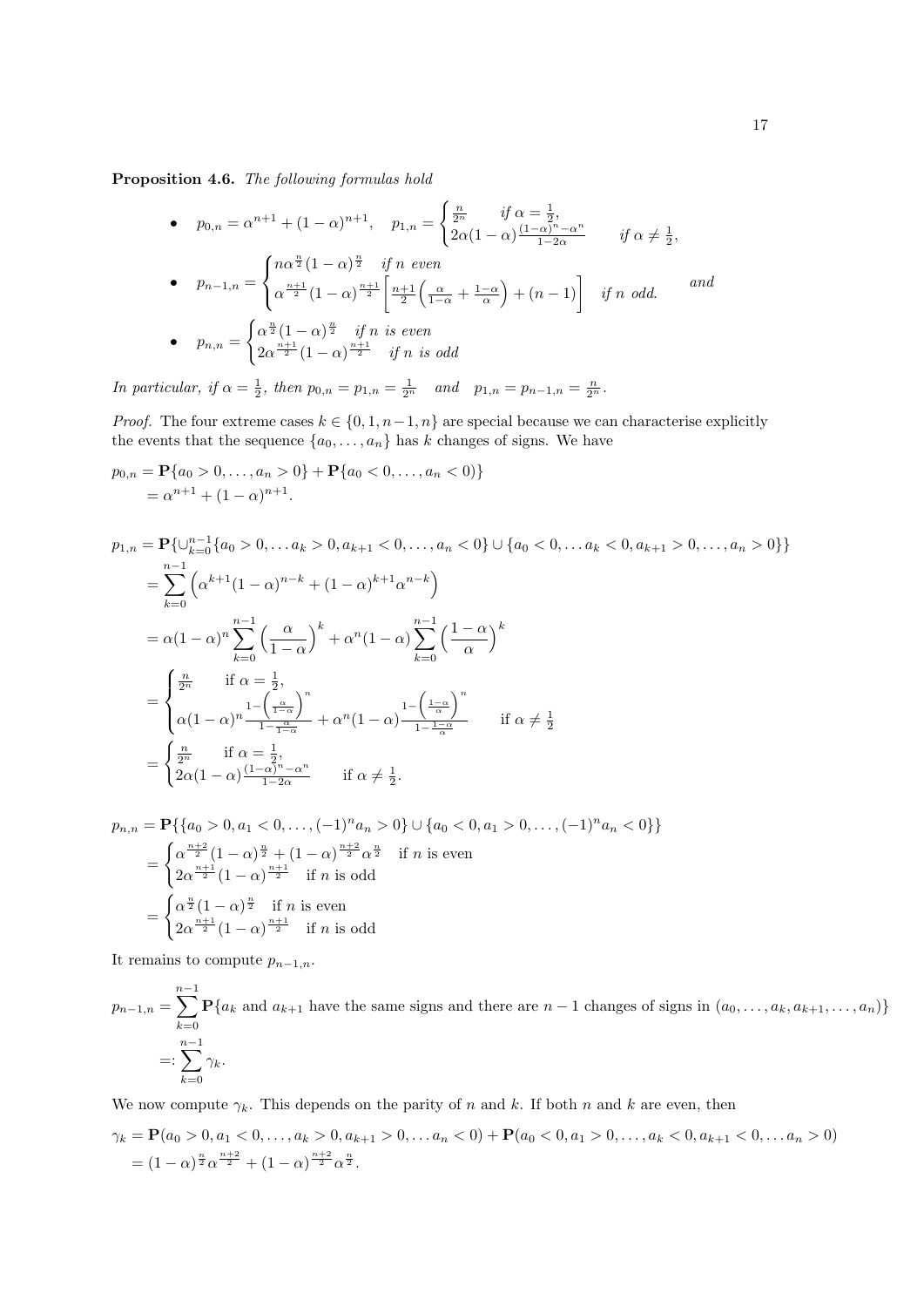If  $n$  is even and  $k$  is odd, then

$$
\gamma_k = \mathbf{P}(a_0 > 0, a_1 < 0, \dots, a_k < 0, a_{k+1} < 0, \dots, a_n < 0) + \mathbf{P}(a_0 < 0, a_1 > 0, \dots, a_k > 0, a_{k+1} > 0, \dots, a_n > 0)
$$
  
=  $\alpha^{\frac{n+2}{2}} (1 - \alpha)^{\frac{n}{2}} + (1 - \alpha)^{\frac{n+2}{2}} \alpha^{\frac{n}{2}}.$ 

Therefore, in both cases, i.e., if  $n$  is even we get

$$
\gamma_k = \alpha^{\frac{n}{2}} (1 - \alpha)^{\frac{n}{2}}.
$$

From this we deduce  $p_{n-1,n} = n\alpha^{\frac{n}{2}}(1-\alpha)^{\frac{n}{2}}$ . Similarly if n is odd and k is even

$$
\gamma_k = \mathbf{P}(a_0 > 0, a_1 < 0, \dots, a_k > 0, a_{k+1} > 0, \dots, a_n > 0) + \mathbf{P}(a_0 < 0, a_1 > 0, \dots, a_k < 0, a_{k+1} < 0, \dots, a_n < 0)
$$
  
=  $(1 - \alpha)^{\frac{n+3}{2}} \alpha^{\frac{n-1}{2}} + (1 - \alpha)^{\frac{n-1}{2}} \alpha^{\frac{n+3}{2}}.$ 

If both  $n$  and  $k$  are odd

$$
\gamma_k = \mathbf{P}(a_0 > 0, a_1 < 0, \dots, a_k < 0, a_{k+1} < 0, \dots, a_n > 0) + \mathbf{P}(a_0 < 0, a_1 > 0, \dots, a_k > 0, a_{k+1} > 0, \dots, a_n < 0)
$$
  
=  $\alpha^{\frac{n+1}{2}} (1 - \alpha)^{\frac{n+1}{2}} + (1 - \alpha)^{\frac{n+1}{2}} \alpha^{\frac{n+1}{2}}.$ 

Then when  $n$  is odd, we obtain

$$
p_{n-1,n} = \frac{n+1}{2} \left[ (1-\alpha)^{\frac{n+3}{2}} \alpha^{\frac{n-1}{2}} + (1-\alpha)^{\frac{n-1}{2}} \alpha^{\frac{n+3}{2}} \right] + (n-1) \alpha^{\frac{n+1}{2}} (1-\alpha)^{\frac{n+1}{2}}
$$
  
=  $\alpha^{\frac{n+1}{2}} (1-\alpha)^{\frac{n+1}{2}} \left[ \frac{n+1}{2} \left( \frac{\alpha}{1-\alpha} + \frac{1-\alpha}{\alpha} \right) + (n-1) \right].$ 

In conclusion,

$$
p_{n-1,n} = \begin{cases} n\alpha^{\frac{n}{2}}(1-\alpha)^{\frac{n}{2}} & \text{if } n \text{ even} \\ \alpha^{\frac{n+1}{2}}(1-\alpha)^{\frac{n+1}{2}} \left[ \frac{n+1}{2} \left( \frac{\alpha}{1-\alpha} + \frac{1-\alpha}{\alpha} \right) + (n-1) \right] & \text{if } n \text{ odd.} \end{cases}
$$

 $\Box$ 

The computations of  $p_{k,n}$  for others k are more involved. We will employ combinatorial techniques and derive recursive formulas for  $p_{k,n}$ . We define

> $u_{k,n} = \mathbf{P}(\text{there are } k \text{ variations of signs in } \{a_0, \ldots, a_n\} | a_n > 0)$  and  $v_{k,n} = \mathbf{P}(\text{there are } k \text{ variations of signs in } \{a_0, \ldots, a_n\} | a_n < 0).$

We have the following lemma.

<span id="page-17-1"></span>Lemma 4.7. The following recursive relations hold

<span id="page-17-0"></span>
$$
u_{k,n} = \alpha u_{k,n-1} + (1 - \alpha)v_{k-1,n-1} \quad \text{and} \quad v_{k,n} = \alpha u_{k-1,n-1} + (1 - \alpha)v_{k,n-1}.\tag{40}
$$

*Proof.* Applying the law of total probability  $P(A|B) = P(A|B, C)P(C|B) + P(A|B, \overline{C})P(\overline{C}|B)$ , we have:

$$
\mathbf{P}(k \text{ sign switches in } \{a_0, \dots, a_n\} | a_n > 0)
$$
  
=  $\mathbf{P}(k \text{ sign switches in } \{a_0, \dots, a_n\} | a_n > 0, a_{n-1} > 0)\mathbf{P}(a_{n-1} > 0 | a_n > 0)$   
+  $\mathbf{P}(k \text{ sign switches in } \{a_0, \dots, a_n\} | a_n > 0, a_{n-1} < 0)\mathbf{P}(a_{n-1} < 0 | a_n > 0).$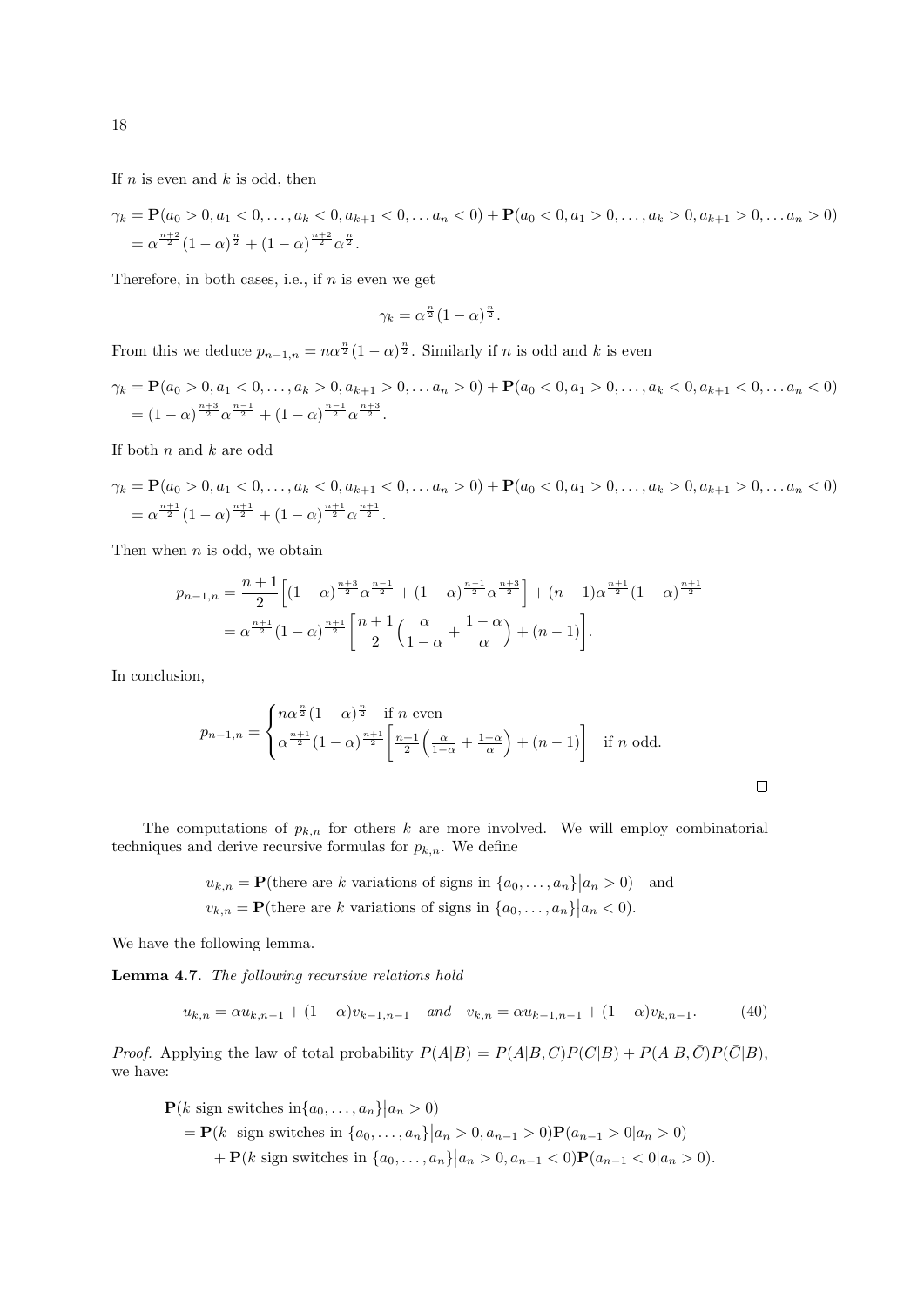Since  $a_{n-1}$  and  $a_n$  are independent, we have  $\mathbf{P}(a_{n-1} > 0 | a_n > 0) = \mathbf{P}(a_{n-1} > 0)$  and  $P(a_{n-1} < a_n > 0)$  $0|a_n > 0$  =  $P(a_{n-1} < 0)$ . Therefore,

$$
P(k \text{ sign switches in } \{a_0, ..., a_n\} | a_n > 0)
$$
  
=  $\mathbf{P}(k \text{ sign switches in } \{a_0, ..., a_n\} | a_n > 0, a_{n-1} > 0)\mathbf{P}(a_{n-1} > 0)$   
+  $\mathbf{P}(k \text{ sign switches in } \{a_0, ..., a_n\} | a_n > 0, a_{n-1} < 0)\mathbf{P}(a_{n-1} < 0)$   
=  $\mathbf{P}(k \text{ sign switches in } \{a_0, ..., a_{n-1}\} | a_{n-1} > 0)\mathbf{P}(a_{n-1} > 0)$   
+  $\mathbf{P}(k-1 \text{ sign switches in } \{a_0, ..., a_{n-1}\} | a_{n-1} < 0)\mathbf{P}(a_{n-1} < 0).$ 

Therefore we obtain the first relationship in [\(40\)](#page-17-0). The second one is proved similarly.

We can decouple the recursive relations in Lemma [4.7](#page-17-1) to obtain recursive relations for  ${u_{k,n}}$ and  $v_{k,n}$  separately.

<span id="page-18-1"></span>Lemma 4.8. The following recursive relations hold

$$
u_{k,n} = \alpha (1 - \alpha)(u_{k-2,n-2} - u_{k,n-2}) + u_{k,n-1} \quad \text{and} \quad v_{k,n} = \alpha (1 - \alpha)(v_{k-2,n-2} - v_{k,n-2}) + v_{k,n-1}
$$
\n(41)

Proof. From [\(40\)](#page-17-0), it follows that

<span id="page-18-0"></span>
$$
v_{k-1,n-1} = \frac{u_{k,n} - \alpha u_{k,n-1}}{1 - \alpha}, \quad v_{k,n-1} = \frac{u_{k+1,n} - \alpha u_{k+1,n-1}}{1 - \alpha}
$$
(42)

Replace  $(42)$  to  $(40)$  we have

$$
\frac{u_{k+1,n+1} - \alpha u_{k+1,n}}{1 - \alpha} = \alpha u_{k-1,n-1} + (1 - \alpha) \frac{u_{k+1,n} - \alpha u_{k+1,n-1}}{1 - \alpha}
$$

which implies that

$$
u_{k+1,n+1} = (1 - \alpha)\alpha u_{k-1,n-1} + (1 - \alpha)(u_{k+1,n} - \alpha u_{k+1,n-1}) + \alpha u_{k+1,n}
$$
  
=  $(1 - \alpha)\alpha u_{k-1,n-1} - \alpha(1 - \alpha)u_{k+1,n-1} + u_{k+1,n}.$ 

Re-indexing we get  $u_{k,n} = (1-\alpha)\alpha(u_{k-2,n-2} - u_{k,n-2}) + u_{k,n-1}$ . Similarly we obtain the recursive formula for  $v_{k,n}$ .  $\Box$ 

<span id="page-18-3"></span>Using the recursive equations for  $u_{k,n}$  and  $v_{k,n}$  we can also derive a recursive relation for  $p_{k,n}$ . **Proposition 4.9.**  $\{p_{k,n}\}\$  satisfies the following recursive relation.

<span id="page-18-2"></span>
$$
p_{k,n} = \alpha (1 - \alpha)(p_{k-2,n-2} - p_{k,n-2}) + p_{k,n-1}.
$$
\n(43)

Proof. From Lemmas [4.7](#page-17-1) and [4.8](#page-18-1) we have

$$
p_{k,n} = \alpha u_{k,n} + (1 - \alpha)v_{k,n}
$$
  
=  $\alpha[\alpha(1 - \alpha)(u_{k-2,n-2} - u_{k,n-2}) + u_{k,n-1}]$   
+  $(1 - \alpha)[\alpha(1 - \alpha)(v_{k-2,n-2} - v_{k,n-2}) + v_{k,n-1}]$   
=  $\alpha(1 - \alpha)[\alpha(u_{k-2,n-2} - u_{k,n-2}) + (1 - \alpha)(v_{k-2,n-2} - v_{k,n-2})]$   
+  $\alpha u_{k,n-1} + (1 - \alpha)v_{k,n-1}$   
=  $\alpha(1 - \alpha)(p_{k-2,n-2} - p_{k,n-2}) + p_{k,n-1}.$ 

This finishes the proof.

In the next main theorem we will find explicit formulas for  $p_{k,n}$  from the recursive formula in the previous lemma using the method of generating function. The case  $\alpha = \frac{1}{2}$  will be a special one.

 $\Box$ 

 $\Box$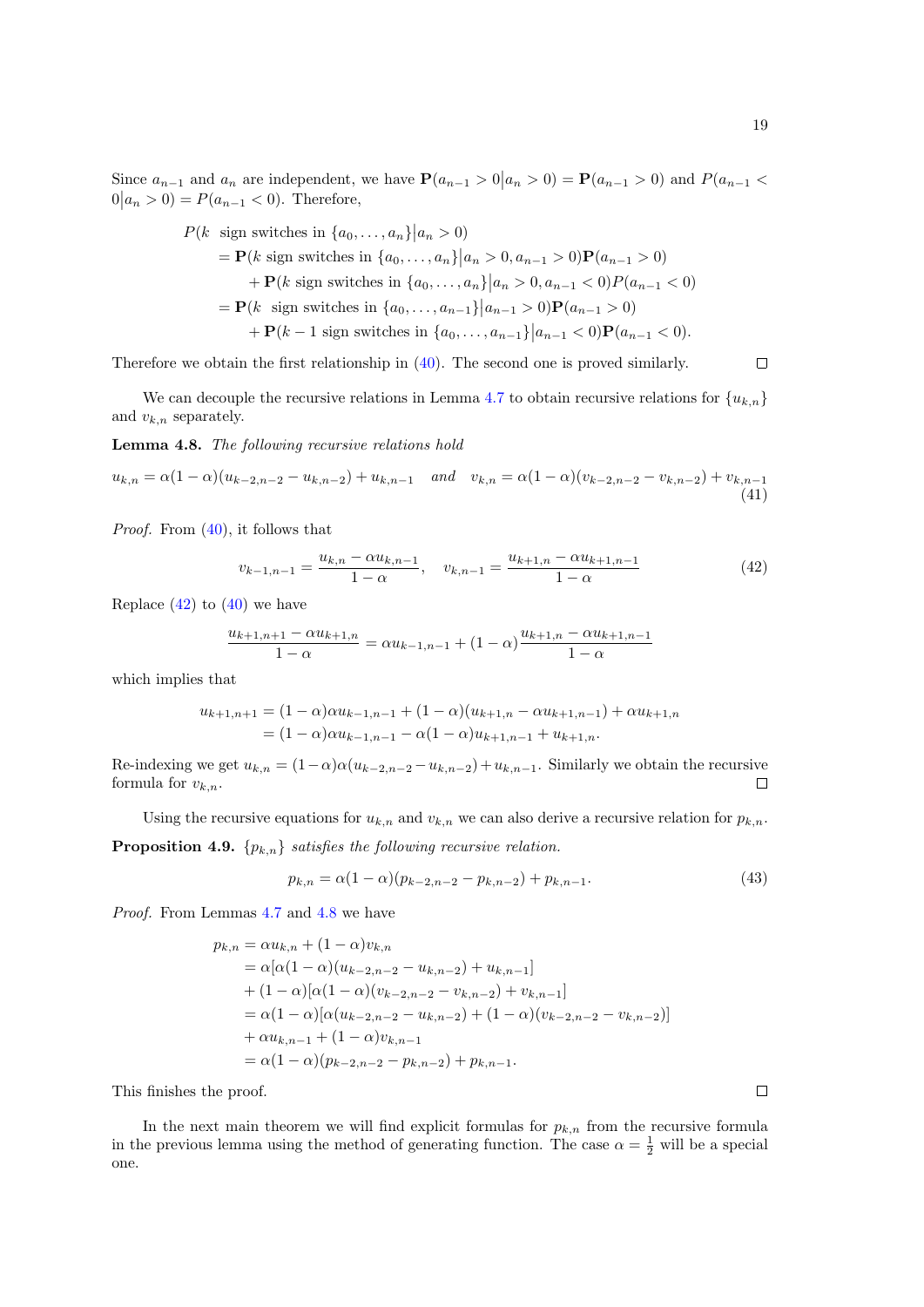<span id="page-19-0"></span>**Theorem 4.10.**  $p_{k,n}$  is given explicitly by: for  $\alpha = \frac{1}{2}$ ,

$$
p_{k,n} = \frac{1}{2^n} \begin{pmatrix} n \\ k \end{pmatrix}
$$

and for  $\alpha \neq \frac{1}{2}$ ,

If k is even,  $k = 2k'$ , then

$$
p_{k,n} = \begin{cases} \sum_{m=\lceil \frac{n}{2} \rceil}^{n} \frac{n-k+1}{2m-n+1} \binom{m}{k',n-k'-m,2m-n} (-1)^{n-k'-m} (\alpha(1-\alpha))^{n-m} & \text{if } n \text{ even,} \\ \\ \sum_{m=\lceil \frac{n}{2} \rceil}^{n} \frac{n-k+1}{2m-n+1} \binom{m}{k',n-k'-m,2m-n} (-1)^{n-k'-m} (\alpha(1-\alpha))^{n-m} \\ \\ +2 \binom{\lceil \frac{n-1}{2} \rceil}{k'} (-1)^{\lceil \frac{n-1}{2} \rceil-k'+1} (\alpha(1-\alpha))^{\frac{n+1}{2}} & \text{if } n \text{ odd.} \end{cases}
$$

If k is odd,  $k = 2k' + 1$ , then

$$
p_{k,n} = 2 \sum_{m=\lceil \frac{n-1}{2} \rceil}^{n} \left( k', n-k'-m-1, 2m-n+1 \right) (-1)^{n-k'-m-1} (\alpha (1-\alpha))^{n-m}.
$$

Proof. Set  $1/A^2 := \alpha(1-\alpha)$ . By Cauchy-Schartz inequality  $\alpha(1-\alpha) \leq \frac{(\alpha+1-\alpha)^2}{4} = \frac{1}{4}$ , it follows that  $A^2 \geq 4$ . Define  $a_{k,n} := A^n p_{k,n}$ . Substituting this relation into [\(43\)](#page-18-2) we get the following recursive formula for  $a_{k,n}$ 

$$
a_{k,n} = a_{k-2,n-2} - a_{k,n-2} + A a_{k,n-1}.
$$

According to Proposition [4.6](#page-16-0)

$$
a_{0,n} = A^n p_{0,n} = A^n \left( \alpha^{n+1} + (1 - \alpha)^{n+1} \right) = \alpha \left( \frac{\alpha}{1 - \alpha} \right)^{\frac{n}{2}} + (1 - \alpha) \left( \frac{1 - \alpha}{\alpha} \right)^{\frac{n}{2}},\tag{44}
$$

$$
a_{1,n} = A^n p_{1,n} = \begin{cases} n & \text{if } \alpha = \frac{1}{2} \\ \frac{2\alpha(1-\alpha)}{1-2\alpha} \left[ \left( \frac{1-\alpha}{\alpha} \right)^{\frac{n}{2}} - \left( \frac{\alpha}{1-\alpha} \right)^{\frac{n}{2}} \right]. \end{cases}
$$
(45)

Also  $a_{k,n} = 0$  for  $k > n$ . Let  $F(x, y)$  be the generating function of  $a_{k,n}$ , that is

<span id="page-19-2"></span><span id="page-19-1"></span>
$$
F(x,y) := \sum_{k=0}^{\infty} \sum_{n=0}^{\infty} a_{k,n} x^k y^n.
$$

Define

$$
g(x,y) = \sum_{n=0}^{\infty} a_{0,n} y^n + \sum_{n=0}^{\infty} a_{1,n} xy^n.
$$

From [\(44\)](#page-19-1)-[\(45\)](#page-19-2) we have: for  $\alpha = \frac{1}{2}$ 

$$
g(x,y) = \sum_{n=0}^{\infty} y^n + xy \sum_{n=0}^{\infty} n y^{n-1} = \frac{1}{1-y} + xy \frac{d}{dy} \left( \frac{1}{1-y} \right) = \frac{1-y+xy}{(1-y)^2},
$$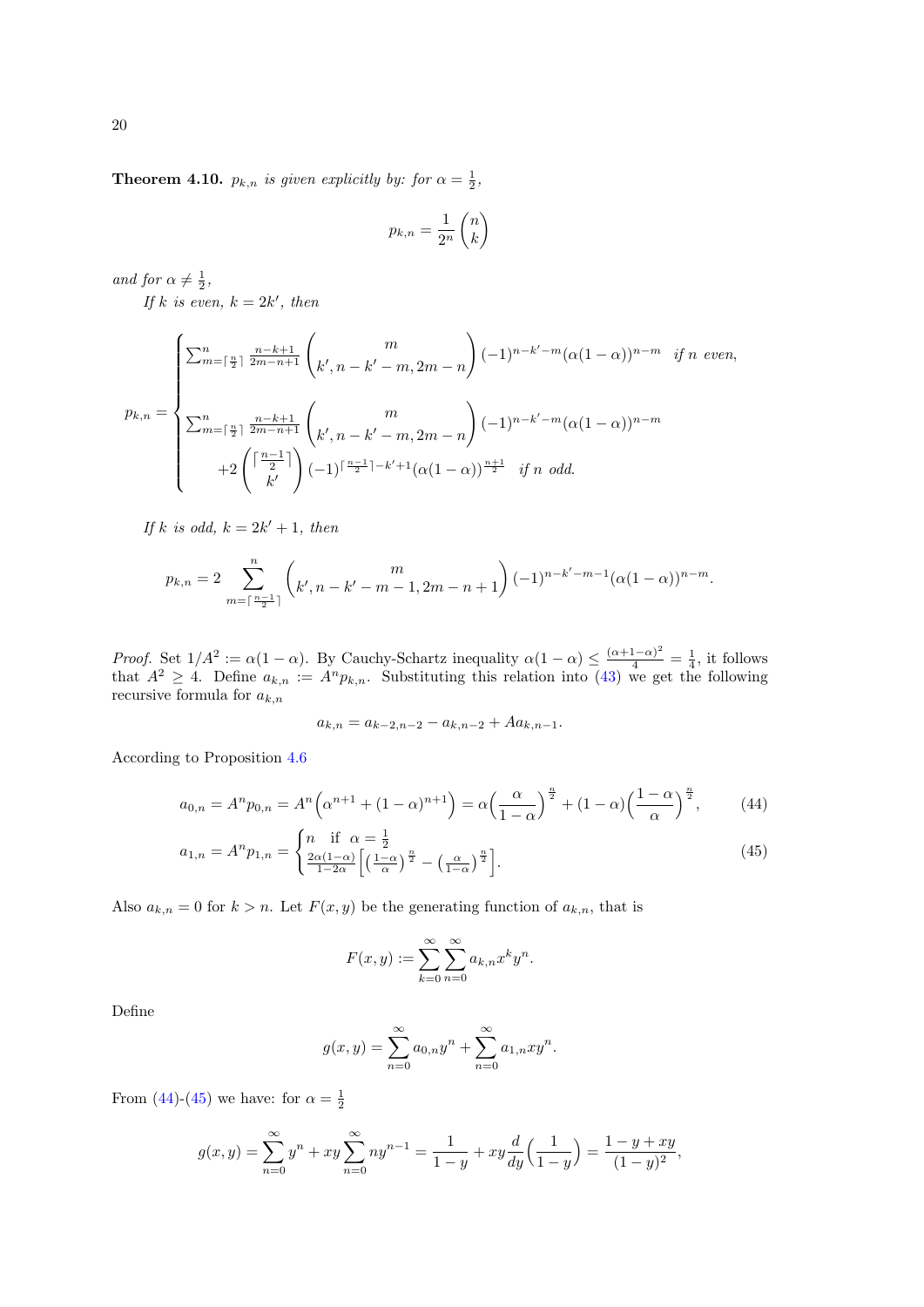and for  $\alpha \neq \frac{1}{2}$ 

$$
g(x,y) = \sum_{n=0}^{\infty} \left[ \alpha \left( \frac{\alpha}{1-\alpha} \right)^{\frac{n}{2}} + (1-\alpha) \left( \frac{1-\alpha}{\alpha} \right)^{\frac{n}{2}} \right] y^n + \frac{2\alpha(1-\alpha)x}{1-2\alpha} \sum_{n=1}^{\infty} \left[ \left( \frac{1-\alpha}{\alpha} \right)^{\frac{n}{2}} - \left( \frac{\alpha}{1-\alpha} \right)^{\frac{n}{2}} \right] y^n
$$
  
\n
$$
= \left[ \alpha - \frac{2\alpha(1-\alpha)x}{1-2\alpha} \right] \sum_{n=0}^{\infty} \left( \frac{\alpha}{1-\alpha} \right)^{\frac{n}{2}} y^n + \left[ 1 - \alpha + \frac{2\alpha(1-\alpha)x}{1-2\alpha} \right] \sum_{n=0}^{\infty} \left( \frac{1-\alpha}{\alpha} \right)^{\frac{n}{2}} y^n
$$
  
\n
$$
= \left[ \alpha - \frac{2\alpha(1-\alpha)x}{1-2\alpha} \right] \sum_{n=0}^{\infty} (\alpha A)^n y^n + \left[ 1 - \alpha + \frac{2\alpha(1-\alpha)x}{1-2\alpha} \right] \sum_{n=0}^{\infty} ((1-\alpha)A)^n y^n
$$
  
\n
$$
= \left[ \alpha - \frac{2\alpha(1-\alpha)x}{1-2\alpha} \right] \frac{1}{1-\alpha Ay} + \left[ 1 - \alpha + \frac{2\alpha(1-\alpha)x}{1-2\alpha} \right] \frac{1}{1-(1-\alpha)Ay}
$$
  
\n
$$
= \frac{\left( \alpha(1-2\alpha) - 2\alpha(1-\alpha)x \right) \left( 1 - (1-\alpha)Ay \right) + \left( (1-\alpha)(1-2\alpha) + 2\alpha(1-\alpha)x \right) \left( 1 - \alpha Ay \right)}{(1-2\alpha)(1-\alpha y)(1-(1-\alpha)Ay)}
$$
  
\n
$$
= \frac{1-\frac{2y}{A}+\frac{2xy}{A}}{1-Ay+y^2}.
$$

Note that in the above computations we have the following identities

$$
\frac{1}{A^2} = \alpha(1-\alpha), \quad \frac{\alpha}{1-\alpha} = (\alpha A)^2, \quad \frac{1-\alpha}{\alpha} = (1-\alpha)^2 A^2, \quad (1-\alpha A y)(1-(1-\alpha)Ay) = 1-Ay+y^2.
$$

Now we have

$$
F(x,y) = \sum_{k=0}^{\infty} \sum_{n=0}^{\infty} a_{k,n} x^k y^n
$$
  
=  $g(x,y) + \sum_{k=2}^{\infty} \sum_{n=2}^{\infty} (a_{k-2,n-2} - a_{k,n-2} + Aa_{k,n-1}) x^k y^n$   
=  $g(x,y) + \sum_{k=2}^{\infty} \sum_{n=2}^{\infty} a_{k-2,n-2} x^k y^n - \sum_{k=2}^{\infty} \sum_{n=2}^{\infty} a_{k,n-2} x^k y^n + A \sum_{k=2}^{\infty} \sum_{n=2}^{\infty} a_{k,n-1} x^k y^n$  (46)  
=  $g(x,y) + (I) + (II) + (III).$  (47)

We rewrite the sums (I), (II) and (III) as follow. For the first sum

<span id="page-20-0"></span>
$$
(I) = \sum_{k=2}^{\infty} \sum_{n=2}^{\infty} a_{k-2,n-2} x^k y^n = x^2 y^2 \sum_{k=0}^{\infty} \sum_{n=0}^{\infty} a_{k,n} x^k y^n = x^2 y^2 F(x, y).
$$

For the second sum

$$
(II) = \sum_{k=2}^{\infty} \sum_{n=2}^{\infty} a_{k,n-2} x^k y^n = \sum_{k=0}^{\infty} \sum_{n=2}^{\infty} a_{k,n-2} x^k y^n - \sum_{n=2}^{\infty} a_{0,n-2} y^n - \sum_{n=2}^{\infty} a_{1,n-2} x y^n
$$
  
=  $y^2 \sum_{k=0}^{\infty} \sum_{n=0}^{\infty} a_{k,n} x^k y^n - y^2 \sum_{n=0}^{\infty} a_{0,n} y^n - y^2 \sum_{n=1}^{\infty} a_{1,n} x y^n$   
=  $y^2 (F(x, y) - g(x, y)).$ 

And finally for the last sum

$$
(III) = \sum_{k=2}^{\infty} \sum_{n=2}^{\infty} a_{k,n-1} x^k y^n = y(F(x, y) - g(x, y)).
$$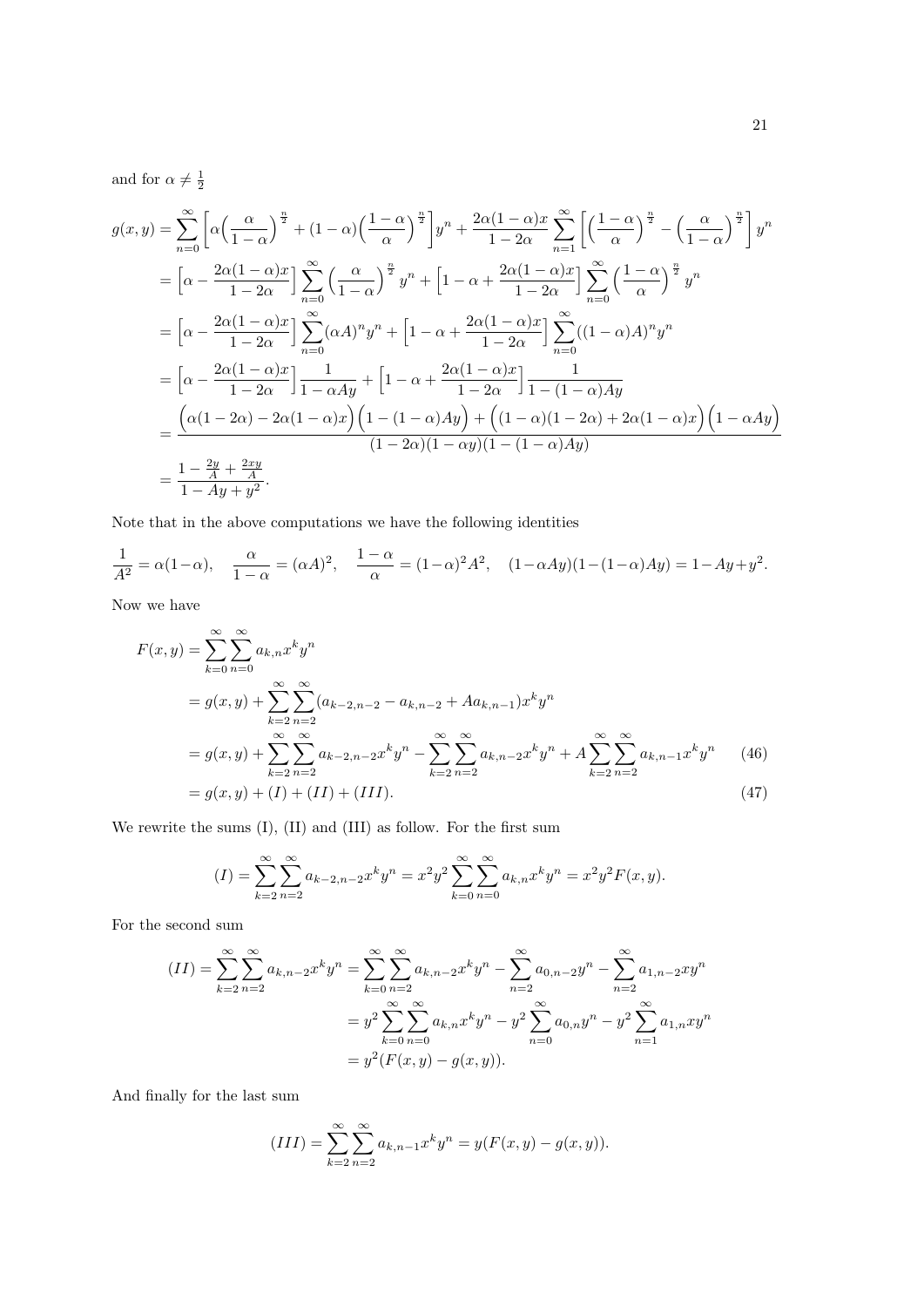Substituting these sums back into [\(47\)](#page-20-0) we get

 $F(x,y) = g(x,y) + x^2y^2F(x,y) - y^2(F(x,y) - g(x,y)) + Ay(F(x,y) - g(x,y)),$ 

which implies that

$$
F(x,y) = \frac{g(x,y)(1 - Ay + y^{2})}{(1 - Ay + y^{2} - x^{2}y^{2})}.
$$

For  $\alpha = \frac{1}{2}$ , we get

$$
F(x,y) = \frac{1-y+xy}{(1-y)^2} \frac{(1-y)^2}{(1-y)^2 - x^2y^2} = \frac{1}{1-y-xy}
$$
  
= 
$$
\sum_{n=0}^{\infty} (1+x)^n y^n
$$
  
= 
$$
\sum_{n=0}^{\infty} \sum_{k=0}^n {n \choose k} x^k y^n,
$$

which implies that  $\alpha_{k,n} = \begin{pmatrix} n \\ k \end{pmatrix}$ k ). Hence for the case  $\alpha = \frac{1}{2}$ , we obtain  $p_{k,n} = \frac{1}{2^n}$  $\sqrt{n}$ k .).

For the case  $\alpha \neq \frac{1}{2}$  we obtain

$$
F(x,y) = \frac{1 - \frac{2y}{A} + \frac{2xy}{A}}{1 - Ay + y^2} \frac{1 - Ay + y^2}{1 - Ay + y^2 - x^2 y^2} = \frac{1 - \frac{2y}{A} + \frac{2xy}{A}}{1 - Ay + y^2 - x^2 y^2}.
$$

Finding the series expansion for this case is much more involved than the previous one. Using the multinomial theorem we have

$$
\frac{1}{1 - Ay + y^2 - x^2 y^2} = \sum_{m=0}^{\infty} (x^2 y^2 - y^2 + Ay)^m
$$
  
\n
$$
= \sum_{m=0}^{\infty} \sum_{\substack{0 \le i,j,l \le m \\ i+j+l=m}} {m \choose i,j,l} (x^2 y^2)^i (-y^2)^j (Ay)^l
$$
  
\n
$$
= \sum_{m=0}^{\infty} \sum_{\substack{0 \le i,j,l \le m \\ i+j+l=m}} {m \choose i,j,l} (-1)^j A^l x^{2i} y^{2i+2j+l}
$$
  
\n
$$
= \sum_{m=0}^{\infty} \sum_{\substack{0 \le i,l \le m \\ i+l \le m}} {m \choose i,m-i-l,l} (-1)^{m-i-l} A^l x^{2i} y^{2m-l}.
$$

Therefore

$$
F(x,y) = \frac{1}{A}(A - 2y + 2xy) \sum_{m=0}^{\infty} \sum_{\substack{0 \le i,l \le m \\ i+l \le m}} {m \choose i,m-i-l,l} (-1)^{m-i-l} A^{l} x^{2i} y^{2m-l}
$$
  
= 
$$
\sum_{m=0}^{\infty} \sum_{\substack{0 \le i,l \le m \\ i+l \le m}} {m \choose i,m-i-l,l} (-1)^{m-i-l} A^{l-1} \Big( A x^{2i} y^{2m-l} - 2x^{2i} y^{2m-l+1} + 2x^{2i+1} y^{2m-l+1} \Big). \tag{48}
$$

From this we deduce that:

If k is even,  $k = 2k'$ , then to obtain the coefficient of  $x^k y^n$  on the right-hand side of [\(48\)](#page-21-0), we select  $(i, m, l)$  such that

<span id="page-21-0"></span>
$$
(i = k' \& 2m - l = n \& 0 \le i, l \le m)
$$
 or  $(i = k' \& 2m - l + 1 = n \& 0 \le i, l \le m)$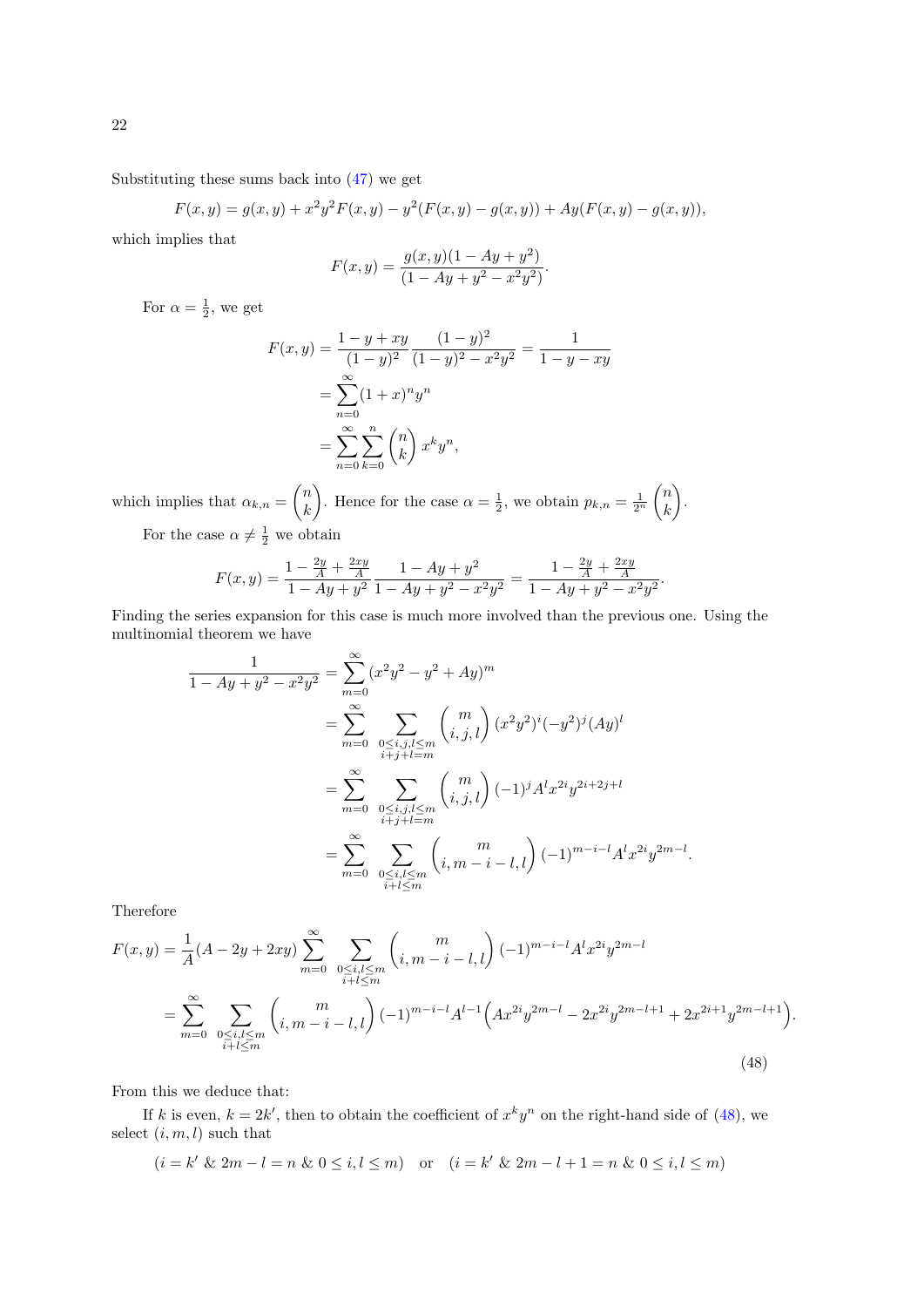Then we obtain

$$
a_{k,n} = \sum_{m=\lceil \frac{n}{2} \rceil}^{n} \binom{m}{k',m-k'-(2m-n),2m-n} (-1)^{m-k'-(2m-n)} A^{2m-n}
$$
  
+ 
$$
2 \sum_{m=\lceil \frac{n-1}{2} \rceil}^{n} \binom{m}{k',m-k'-(2m-n+1),2m-n+1} (-1)^{m-k'-(2m-n+1)+1} A^{2m-n}
$$
  
= 
$$
\sum_{m=\lceil \frac{n}{2} \rceil}^{n} \binom{m}{k',n-k'-m,2m-n} (-1)^{n-k'-m} A^{2m-n}
$$
  
+ 
$$
2 \sum_{m=\lceil \frac{n-1}{2} \rceil}^{n} \binom{m}{k',n-k'-m-1,2m-n+1} (-1)^{n-k'-m} A^{2m-n}
$$
  
= 
$$
\begin{cases} \sum_{m=\lceil \frac{n}{2} \rceil}^{n} \left( \binom{m}{k',n-k'-m,2m-n} + 2 \binom{m}{k',n-k'-m-1,2m-n+1} \right) (-1)^{n-k'-m} A^{2m-n} & \text{if } n \text{ even} \end{cases}
$$
  
= 
$$
\begin{cases} \sum_{m=\lceil \frac{n}{2} \rceil}^{n} \left( \binom{m}{k',n-k'-m,2m-n} + 2 \binom{m}{k',n-k'-m-1,2m-n+1} \right) (-1)^{n-k'-m} A^{2m-n} \\ + 2 \binom{\lceil \frac{n-1}{2} \rceil}{k'} (-1)^{\lceil \frac{n-1}{2} \rceil-k'+1} A^{-1} & \text{if } n \text{ odd} \end{cases}
$$
  
= 
$$
\begin{cases} \sum_{m=\lceil \frac{n}{2} \rceil}^{n} \frac{n-k+1}{2m-n+1} \binom{m}{k',n-k'-m,2m-n} (-1)^{n-k'-m} A^{2m-n} & \text{if } n \text{ even} \end{cases}
$$
  
= 
$$
\begin{cases} \sum_{m=\lceil \frac{n}{2} \rceil}^{n} \frac{n-k+1}{2m-n+1} \binom{m}{k',n-k'-m,2m-n} (-1)^{n-k'-m} A^{2m-n} \\ -2 \binom{\lceil \frac{n-1}{2} \rceil}{k'} (-1)^{\lceil \frac{n-1}{2
$$

Similarly, if k is odd,  $k = 2k' + 1$ , then to obtain the coefficient of  $x^k y^n$  on the right-hand side of  $(48)$ , we select  $(i, m, l)$  such that

$$
(i = k' \& 2m - l + 1 = n \& 0 \le i, l \le m)
$$

and obtain

$$
a_{k,n} = 2 \sum_{m=\lceil\frac{n-1}{2}\rceil}^{n} \binom{m}{k',n-k'-m-1,2m-n+1} (-1)^{n-k'-m-1} A^{2m-n}.
$$

From  $a_{k,n}$  we compute  $p_{k,n}$  using the relations  $p_{k,n} = \frac{a_{k,n}}{A^n}$  and  $A^2 = \frac{1}{\alpha(1-\alpha)}$  and obtain the claimed formulas. This finishes the proof of this theorem.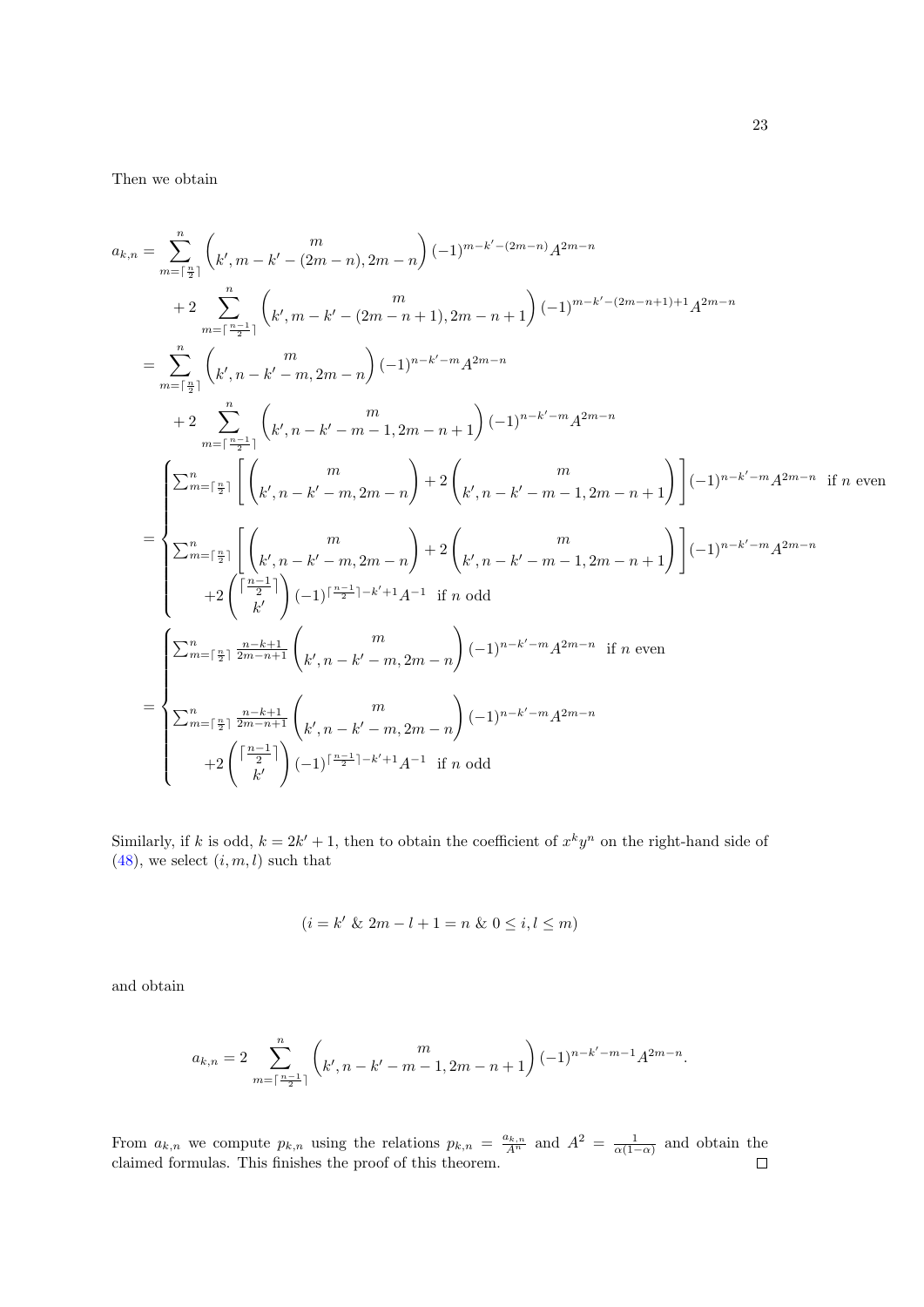**Remark 4.11.** We can find  $a_{k,n}$  by establishing a recursive relation. We have

$$
\frac{1}{F(x,y)} = \frac{1 - Ay + y^2 - x^2y^2}{1 - \frac{2y}{A} + \frac{2xy}{A}}
$$
\n
$$
= -\frac{Axy}{2} - \frac{Ay}{2} + \frac{A^2}{4} + \frac{1 - A^2/4}{1 - \frac{2y}{A} + \frac{2xy}{A}}
$$
\n
$$
= -\frac{Axy}{2} - \frac{Ay}{2} + \frac{A^2}{4} + (1 - A^2/4) \sum_{n=0}^{\infty} \left(\frac{2y}{A}(1-x)\right)^n
$$
\n
$$
= -\frac{Axy}{2} - \frac{Ay}{2} + \frac{A^2}{4} + (1 - A^2/4) \sum_{n=0}^{\infty} \left(\frac{2}{A}\right)^n (1 - x)^n y^n
$$
\n
$$
= -\frac{Axy}{2} - \frac{Ay}{2} + \frac{A^2}{4} + (1 - A^2/4) \sum_{n=0}^{\infty} \sum_{k=0}^n (-1)^k C_{k,n} \left(\frac{2}{A}\right)^n x^k y^n
$$
\n
$$
= 1 + \left(\frac{2}{A} - A\right)y - \frac{2}{A}xy + (1 - A^2/4) \sum_{n=2}^{\infty} \sum_{k=0}^n (-1)^k C_{k,n} \left(\frac{2}{A}\right)^n x^k y^n
$$
\n
$$
=: \sum_{n=0}^{\infty} \sum_{k=0}^n b_{k,n} x^k y^n := B(x, y).
$$

where

$$
b_{0,0} = 1, \quad b_{0,1} = \frac{2}{A} - A, \quad b_{1,1} = -\frac{2}{A} \quad \text{and} \quad b_{k,n} = (1 - A^2/4)(-1)^k C_{k,n} \left(\frac{2}{A}\right)^n \text{ for } 0 \le k \le n, n \ge 2.
$$
\n
$$
\text{Using the relation that } F(x,y)B(x,y) = \left(\sum_{n=0}^{\infty} \sum_{k=0}^{\infty} a_{k,n} x^k y^n \right) \left(\sum_{n'=0}^{\infty} \sum_{k'=0}^{\infty} b_{k'n'} x^{k'} y^{n'} \right) = 1
$$
\n
$$
\text{(49)}
$$

we get the following recursive formula to determine  $a_{K,N}$ 

$$
a_{0,0} = \frac{1}{b_{0,0}} = 1, \quad a_{0,N} = -\sum_{n=0}^{N-1} a_{0,n} b_{0,N-n}, \quad a_{K,N} = -\sum_{k=0}^{K-1} \sum_{n=0}^{N-1} a_{k,n} b_{K-k,N-n}.
$$

It is not trivial to obtain an explicit formula from this recursive formula. However, it is easily implemented using a computational software such as Mathematica or Mathlab.  $\Box$ 

Remark 4.12. Proposition [4.9](#page-18-3) provides a second-order recursive relation for the probabilities  $p_{n,k}$ . This relation resembles the well-known Chu-Vandermonde identity for binomial coefficient,  $b_{k,n} := \binom{n}{k}$ k ), which is for  $0 < m < n$ 

$$
b_{k,n} = \sum_{j=0}^{k} \binom{m}{j} b_{k-j,n-m}.
$$

Particularly for  $m = 2$  we obtain

$$
b_{k,n} = b_{k,n-2} + 2b_{k-1,n-2} + b_{k-2,n-2}
$$
  
=  $b_{k-2,n-2} - b_{k,n-2} + 2(b_{k,n-2} + b_{k-1,n-2})$   
=  $b_{k-2,n-2} - b_{k,n-2} + 2b_{k,n-1}$ ,

where the last identity is the Pascal' rule for binomial coefficients.

On the other hand, the recursive formula  $p_{n,k}$  for  $\alpha = \frac{1}{2}$  becomes

$$
p_{k,n} = \frac{1}{4}(p_{k-2,n-2} - p_{k,n-2}) + p_{k,n-1}.
$$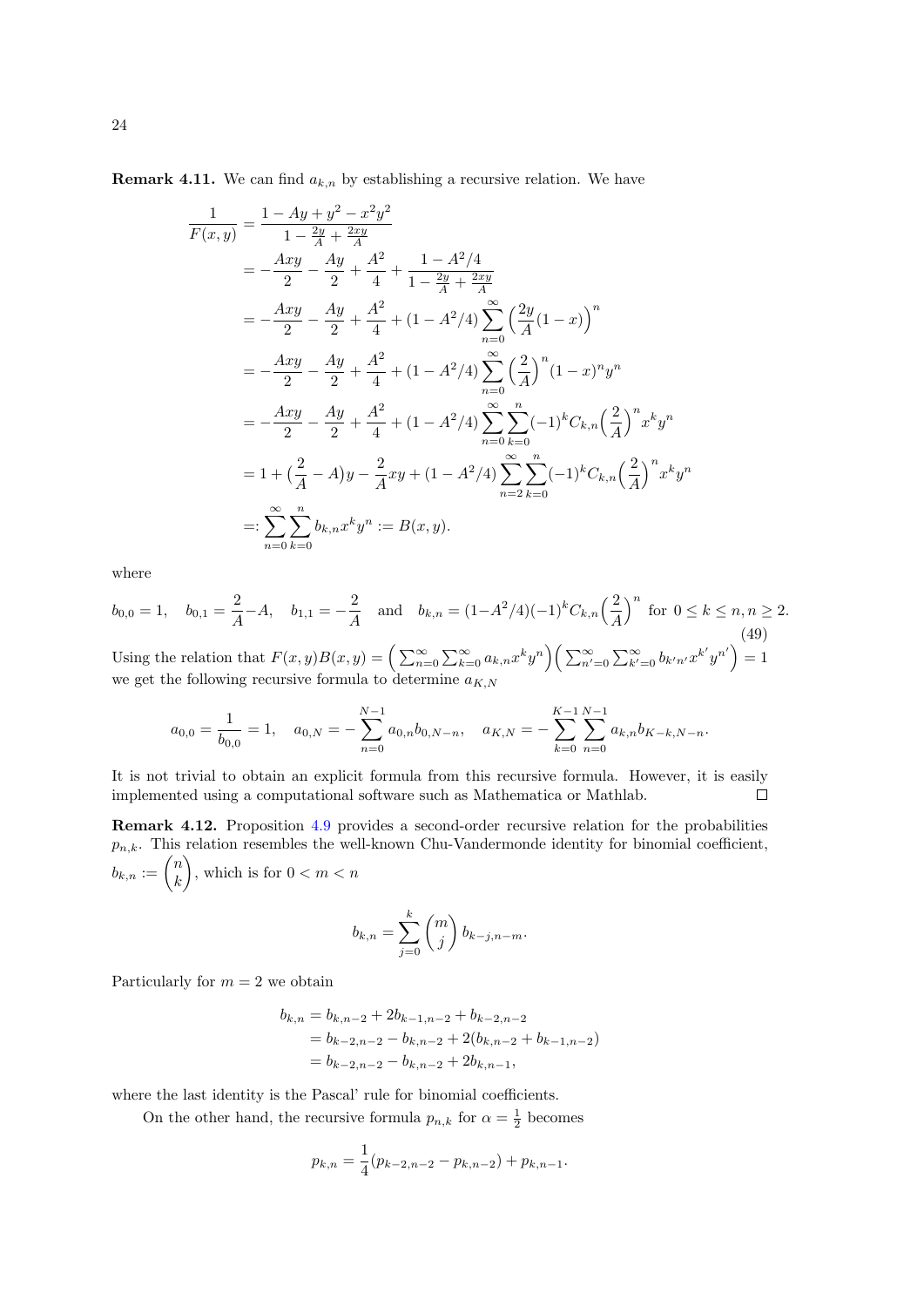Using the transformation  $a_{k,n} := \frac{1}{2^n} p_{k,n}$  as in the proof of Theorem [4.10,](#page-19-0) then

$$
a_{k,n} = a_{k-2,n-2} - a_{k,n-2} + 2a_{k,n-1},
$$

which is exactly the Chu-Vandermonde identity for  $m = 2$  above. Then it is no surprising that in Theorem [4.10](#page-19-0) we obtain that  $a_{k,n}$  is exactly the same as the binomial coefficient  $a_{k,n} = \binom{n}{k}$ k **)**.

### Example 4.1.

- $n = 1:$   $p_{0,1} = \alpha^2 + (1 \alpha)^2;$   $p_{1,1} = 2\alpha(1 \alpha);$
- $n = 2:$   $p_{0,2} = \alpha^3 + (1 \alpha)^3$ ,  $p_{1,2} = 2\alpha(1 \alpha)$ ,  $p_{2,2} = \alpha(1 \alpha)$ ;
- $n = 3:$   $p_{0,3} = \alpha^4 + (1 \alpha)^4$ ,  $p_{1,3} = 2\alpha(1 \alpha)(\alpha^2 \alpha + 1)$ ,  $p_{2,3} = 2\alpha(1 \alpha)(\alpha^2 \alpha + 1)$ ,  $p_{3,3} = 2\alpha^2(1 \alpha)^2$ ; •  $n = 4:$   $p_{0,4} = \alpha^5 + (1 - \alpha)^5$ ,  $p_{1,4} = 2\alpha(1 - \alpha)(2\alpha^2 - 2\alpha + 1)$ ,  $p_{2,4} = 3\alpha(1 - \alpha)(2\alpha^2 - 2\alpha + 1)$ ,
- $p_{3,4} = 4\alpha^2(1-\alpha)^2$ ,  $p_{4,4} = \alpha^2(1-\alpha)^2$ .

Direct computations verify the recursive formula for  $k = 2, n = 4$ 

$$
p_{2,4} = \alpha(1-\alpha)(p_{0,2}-p_{2,2}) + p_{2,3}
$$

We now apply Theorem [4.10](#page-19-0) to the polynomial P to obtain estimates for  $p_m$ ,  $0 \le m \le d-1$ which is the probability that a  $d$ -player two-strategy random evolutionary game has  $m$  internal equilibria. This theorem extends Theorem [4.5](#page-14-3) for  $\alpha = 1/2$  to the general case although we do not get an explicit upper bound in terms of  $d$  as in Theorem [4.5.](#page-14-3)

Theorem 4.13. The following assertions hold

(i) Upper-bound for  $p_m$ 

$$
p_m \leq \sum_{\substack{k \geq m \\ k-m \ even}} p_{k,d-1},
$$

where  $p_{k,d-1}$  can be computed explicitly according to Theorem [4.10](#page-19-0) with n replaced by  $d-1$ .

- (ii) Lower-bound for  $p_0$ :  $p_0 \ge \alpha^d + (1 \alpha)^d \ge \frac{1}{2^{d-1}}$ ,
- (iii) Lower-bound for  $p_1: p_1 \geq$  $\int \frac{d-1}{2^{d-1}}$  if  $\alpha = \frac{1}{2}$ ,  $2\alpha(1-\alpha)\frac{(1-\alpha)^{d-1}-\alpha^{d-1}}{1-2\alpha}$  $\frac{\partial^{a-1}-\alpha^{a-1}}{1-2\alpha}$  if  $\alpha\neq\frac{1}{2}$ ,
- (iv) Upper-bound for  $p_{d-2}$ :

$$
p_{d-2} \le \begin{cases} (d-1)\alpha^{\frac{d-1}{2}}(1-\alpha)^{\frac{d-1}{2}} & \text{if } d \text{ odd} \\ \alpha^{\frac{d}{2}}(1-\alpha)^{\frac{d}{2}}\left[\frac{d}{2}\left(\frac{\alpha}{1-\alpha}+\frac{1-\alpha}{\alpha}\right)+(d-2)\right] & \text{if } d \text{ even} \end{cases}
$$
  

$$
\le \frac{d-1}{2^{d-1}} \quad \text{when } d \ge 3.
$$

(v) Upper-bound for  $p_{d-1}$ :

$$
q_{d-1} \leq \begin{cases} \alpha^{\frac{d-1}{2}} (1-\alpha)^{\frac{d-1}{2}} & \text{if } d \text{ is odd} \\ 2\alpha^{\frac{d}{2}} (1-\alpha)^{\frac{d}{2}} & \text{if } d \text{ is even} \end{cases} \leq \frac{1}{2^{d-1}}.
$$

As consequences

(a) For  $d = 2$ :  $p_0 = \alpha^2 + (1 - \alpha)^2$  and  $p_1 = 2\alpha(1 - \alpha)$ .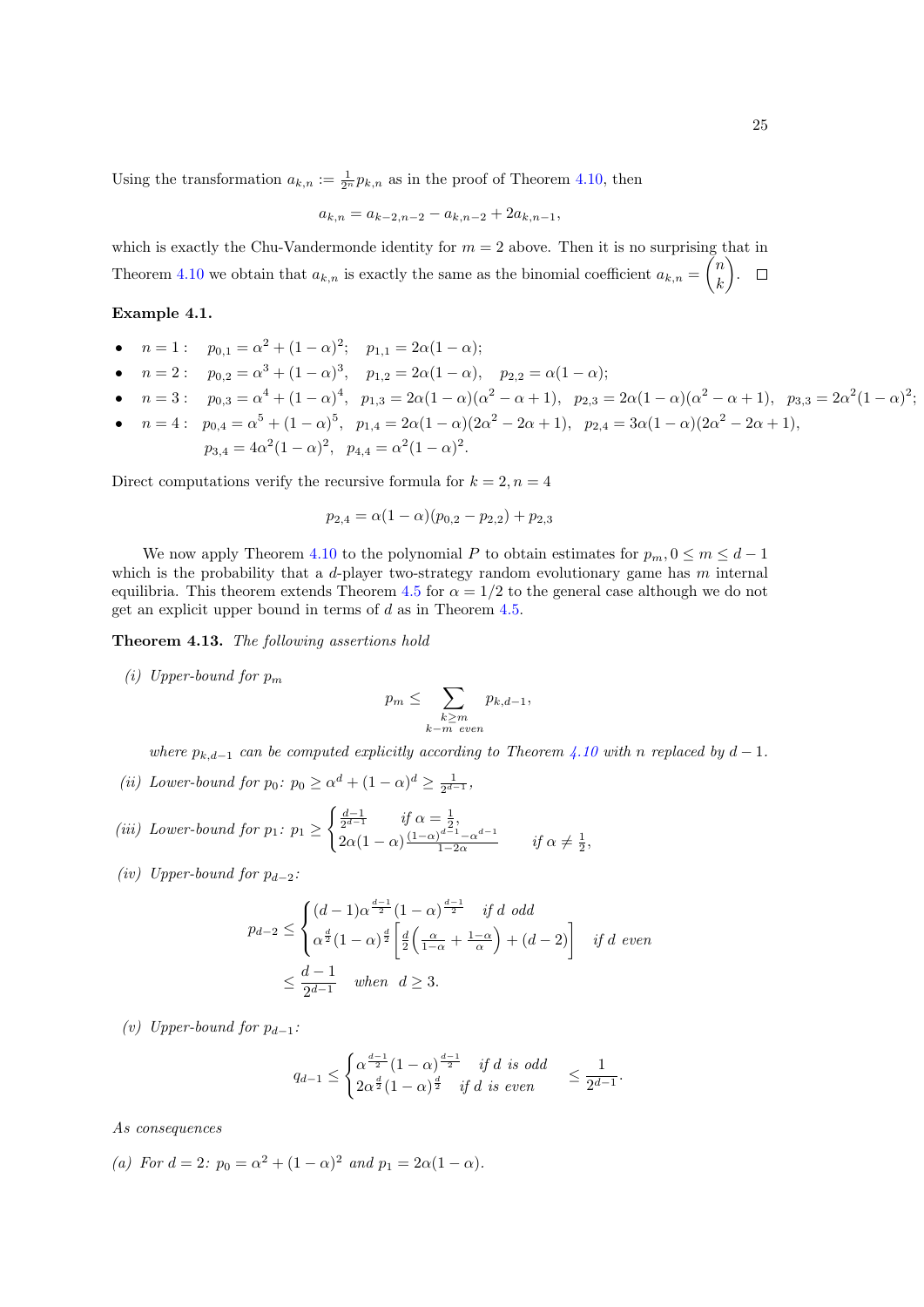(b) For 
$$
d = 3
$$
,  $p_1 = 2\alpha(1 - \alpha)$ .

Proof. We will apply Decartes' rule of signs, Proposition [4.6](#page-16-0) and [4.10](#page-19-0) for the random polynomial [\(5\)](#page-3-0). It follows from Decartes' rule of signs that

$$
p_m \leq \sum_{\substack{k \geq m \\ k-m \text{ even}}} p_{k,d-1},
$$

where  $p_{k,d-1}$  is given explicitly in Theorem [4.10](#page-19-0) with n replaced by  $d-1$ . This proves the first statement. In addition, we can also deduce from Decartes' rule of signs and Proposition [4.6](#page-16-0) the following estimates for special cases  $m \in \{0, 1, d-2, d-1\}$ :

• 
$$
p_0 \ge p_{0,d-1} = \alpha^d + (1 - \alpha)^d \ge \min_{0 \le \alpha \le 1} [\alpha^d + (1 - \alpha)^d] = \frac{1}{2^{d-1}},
$$
  
\n•  $p_1 \ge p_{1,d-1} = \begin{cases} \frac{d-1}{2^{d-1}} & \text{if } \alpha = \frac{1}{2}, \\ 2\alpha(1 - \alpha)\frac{(1 - \alpha)^{d-1} - \alpha^{d-1}}{1 - 2\alpha} & \text{if } \alpha \neq \frac{1}{2}, \end{cases}$   
\n•  $p_{d-2} \le p_{d-2,d-1} = \begin{cases} (d-1)\alpha^{\frac{d-1}{2}}(1 - \alpha)^{\frac{d-1}{2}} & \text{if } d \text{ odd} \\ \alpha^{\frac{d}{2}}(1 - \alpha)^{\frac{d}{2}} \left[ \frac{d}{2} \left( \frac{\alpha}{1 - \alpha} + \frac{1 - \alpha}{\alpha} \right) + (d - 2) \right] & \text{if } d \text{ even.} \end{cases}$   
\n $= \begin{cases} (d-1)(\alpha(1 - \alpha))^{\frac{d-1}{2}} & \text{if } d \text{ odd} \\ \frac{d}{2}(\alpha(1 - \alpha))^{d/2 - 1} - 2(\alpha(1 - \alpha))^{d/2} =: \frac{d}{2}\beta^{d/2 - 1} - 2\beta^{d/2} =: f(\beta) & \text{if } d \text{ even} \end{cases}$   
\n $\le \begin{cases} (d-1)(1/4)^{\frac{d-1}{2}} = \frac{d-1}{2^{d-1}} & \text{if } d \text{ odd} \\ \max_{0 \le \beta \le \frac{1}{4}} f(\beta) = \frac{d-1}{2^{d-1}} & \text{if } d \ge 3 \text{ even} \end{cases}$ 

where to obtain the last inequality, we have used the fact that

$$
0 \le \beta = \alpha(1 - \alpha) \le \frac{1}{4} \text{ and } f'(\beta) = d\beta^{d/2 - 2} \left(\frac{d}{4} - \frac{1}{2} - \beta\right) \ge 0 \text{ when } 0 \le \beta \le \frac{1}{4} \text{ and } d \ge 3.
$$
  
\n•  $p_{d-1} \le p_{d-1,d-1} = \begin{cases} \alpha^{\frac{d-1}{2}} (1 - \alpha)^{\frac{d-1}{2}} & \text{if } d \text{ is odd} \\ 2\alpha^{\frac{d}{2}} (1 - \alpha)^{\frac{d}{2}} & \text{if } d \text{ is even} \end{cases}$   
\n
$$
\le \begin{cases} (1/4)^{\frac{d-1}{2}} = \frac{1}{2^{d-1}} & \text{if } d \text{ is odd} \\ 2(1/4)^{\frac{d}{2}} = \frac{1}{2^{d-1}} & \text{if } d \text{ is even.} \end{cases}
$$

This finishes the proof of the estimates  $(ii) - (v)$ . For the consequences: for  $d = 2$ , in this case the above estimates  $(ii) - (v)$  respectively become:

$$
p_0 \ge \alpha^2 + (1 - \alpha)^2
$$
,  $p_1 \ge \begin{cases} \frac{1}{2} & \text{if } \alpha = \frac{1}{2}, \\ 2\alpha(1 - \alpha) & \text{if } \alpha \ne \frac{1}{2} \end{cases} = 2\alpha(1 - \alpha)$   
and  $p_0 \le \alpha(1 - \alpha) \Big[ \frac{\alpha}{1 - \alpha} + \frac{1 - \alpha}{\alpha} \Big] = \alpha^2 + (1 - \alpha)^2$ ,  $q_1 \le 2\alpha(1 - \alpha)$ .

which imply that  $p_0 = \alpha^2 + (1 - \alpha)^2, p_1 = 2\alpha(1 - \alpha)$ .

Similarly for  $d = 3$ , estimates *(ii)* and *(iii)* respectively become

$$
p_1 \ge \begin{cases} \frac{1}{2} & \text{if } \alpha = \frac{1}{2}, \\ 2\alpha(1-\alpha) & \text{if } \alpha \ne \frac{1}{2} \end{cases} = 2\alpha(1-\alpha), \quad \text{and} \quad p_1 \le 2\alpha(1-\alpha)
$$

from which we deduce that  $p_1 = 2\alpha(1 - \alpha)$ .

 $\Box$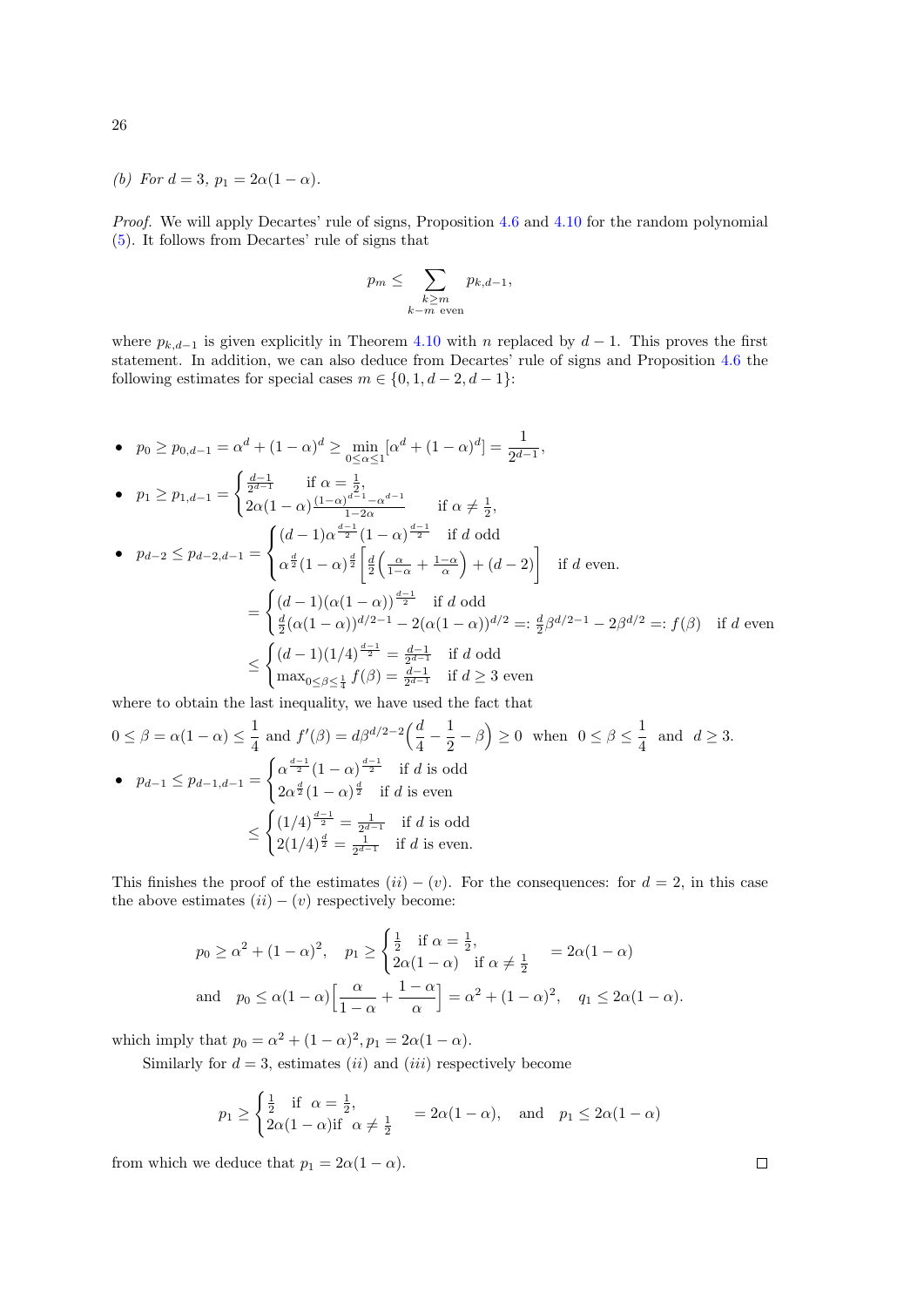## <span id="page-26-0"></span>5 Numerical simulations

In this section, we perform several numerical (sampling) simulations and calculations to illus-trate the analytical results obtained in the previous sections. Figure [1](#page-26-1) shows the values of  $p_m$  for different values of d, for the three cases studied in Theorem [3.2,](#page-6-4) i.e., when  $\beta_k$  are i.i.d. standard normally distributed (GD), uniformly distributed (UD1) and when  $\beta_k = a_k - b_k$  with  $a_k$  and  $\beta_k$  being uniformly distributed (UD2). We compare results obtained from analytical formulas in Theorem [3.2](#page-6-4) and from samplings. The figure shows that they are in accordance with each other agreeing at least 2 digits after the decimal points.



<span id="page-26-1"></span>Figure 1: Probability of having a certain number  $(m)$  of internal equilibria,  $p_m$ , for different values of d. The payoff entries  $a_k$  and  $b_k$  were drawn from a Gaussian distribution with variance 1 and mean 0 (GD) and from a standard uniform distribution (UD2). We also study the case where  $\beta_k = a_k - b_k$  itself is drawn from a standard uniform distribution (UD1). Results are obtained from analytical formulas (Theorem [1.2\)](#page-2-2) (panel a) and are based on sampling  $10^6$  payoff matrices where payoff entries are drawn from the corresponding distributions. Analytical and simulations results are in accordance with each other. All results are obtained using Mathematica.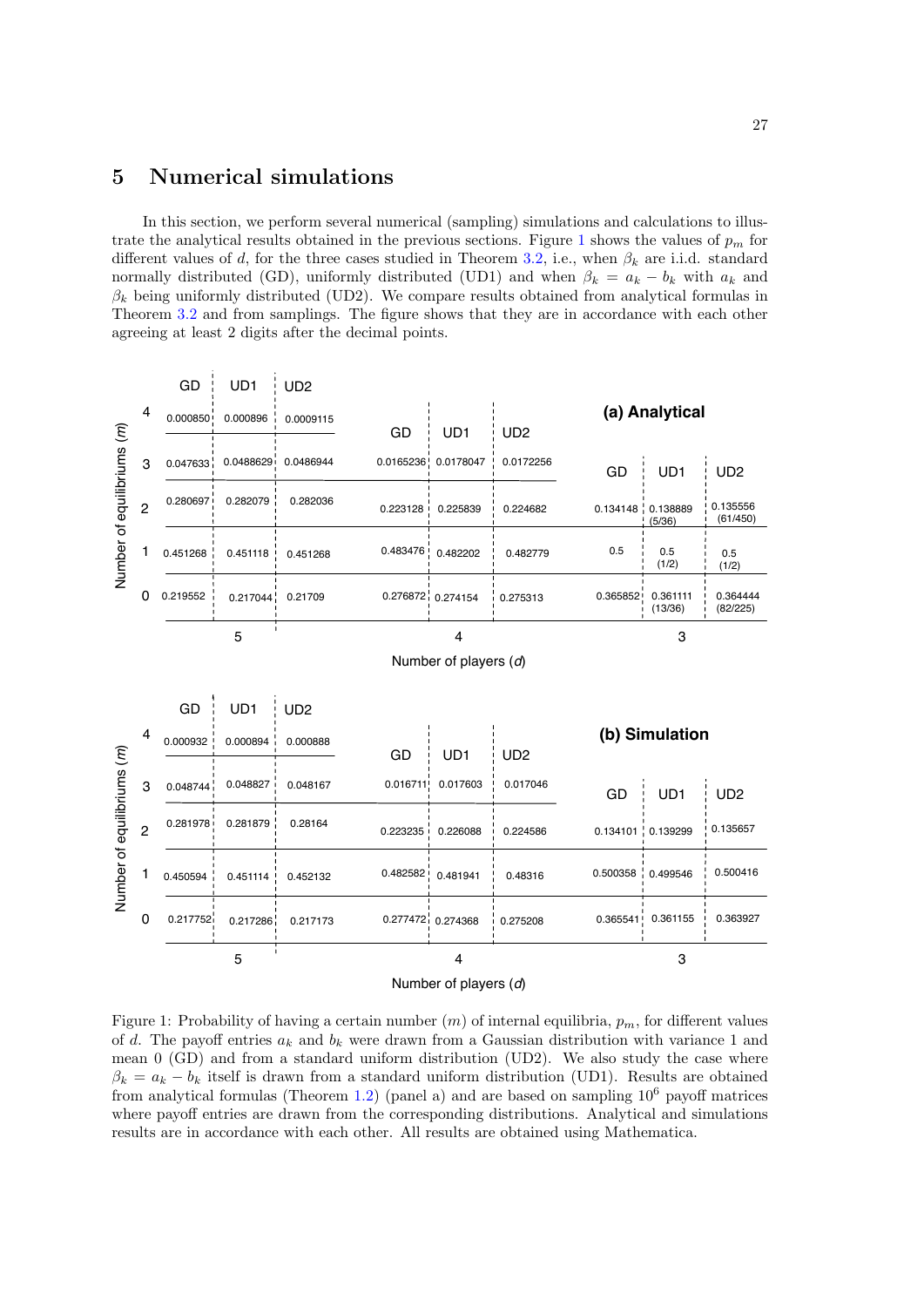## <span id="page-27-1"></span>6 Further discussions and future research

In this paper, we have provided closed formulas and universal estimates for the probability distribution of the number of internal equilibria in a d-player two-strategy random evolutionary game. We have explored further connections between the evolutionary game theory and the random polynomial theory as discovered in our previous works [\[DH15,](#page-28-7) [DH16,](#page-28-8) [DTH17a\]](#page-28-11). We believe that the results reported in the present work open up a new exciting avenue of research in the study of equilibrium properties of random evolutionary games. We now provide further discussions on these issues and possible directions for future research.

Computations of probabilities  $p_m$ . Although we have found analytical formulas for  $p_m$  it is computationally challenging to deal with them because of their complexity. Obtaining an effective computational method for  $p_m$  would be an interesting problem for future investigation.

Mean-field approximation theory. Consider a general polynomial  $P$  as given in [\(7\)](#page-4-5) with dependent coefficients, and let  $P_m([a, b], n)$  be the probability that **P** has m real roots in the interval [a, b] (recall that n is the degree of the polynomial, which is equal to  $d-1$  in Equation [\(1\)](#page-1-0)). The mean-field theory in [\[SM08\]](#page-30-7) neglects the correlations between the real roots and simply consider that these roots are randomly and independently distributed on the real axis with some local density  $f(t)$  at a point t where  $f(t)$  being the density that can be computed from the Edelman-Kostlan theorem  $[EK95]$ . Within this approximation in the large n limit, the probability  $P_m([a, b], n)$  is given by a non-homogeneous Poisson distribution, see [\[SM08,](#page-30-7) Section 3.2.2 & Equation (70)],

$$
P_m([a, b], n) \approx \frac{\mu^m}{m!} e^{-\mu} \quad \text{where} \quad \mu = \int_a^b f(t) dt. \tag{50}
$$

Now let us apply this theory to approximate the probability  $p_m$  that a random d-player twostrategy evolutionary game has m internal equilibria. Suppose that  $\beta_k$  are i.i.d. normal Gaussians, then, for large  $d$ ,  $p_m$  can be approximated by

$$
p_m \approx \frac{E(d)^m}{m!} e^{-E(d)},
$$

where  $E(d)$  is the expected number of internal equilibria. According to [\[DTH17a\]](#page-28-11), for large d, we have  $E(d) \sim \frac{\sqrt{2d-1}}{2}$ . Therefore, we obtain the following approximate formula for  $p_m$  for large d,

$$
p_m \approx \frac{1}{m!} \left(\frac{\sqrt{2d-1}}{2}\right)^m e^{-\frac{\sqrt{2d-1}}{2}}.
$$
 (51)

This formula is simple and can be easily computed; however, it is unclear to us how to quantify the errors of approximation since we do not have an efficient method to compute  $p_m$  when d is large, see the first point of this section. We leave this topic for future research.

## Acknowledgments

This paper was written partly when M. H. Duong was at the Mathematics Institute, University of Warwick and was supported by ERC Starting Grant 335120. M. H. Duong and T. A. Han acknowledge Research in Pairs Grant (No. 41606) by the London Mathematical Society to support their collaborative research. We would like to thank Dr. Dmitry Zaporozhets for his useful discussions on [\[Zap06,](#page-30-6) [GKZ17\]](#page-28-15).

## References

<span id="page-27-0"></span>[Abe24] N. H. Abel. Mémoire sur les équations algébriques, où l'on démontre l'impossibilité de la résolution de l'équation générale du cinquième degré. Abel's Ouvres,  $(1):28-33$ , 1824.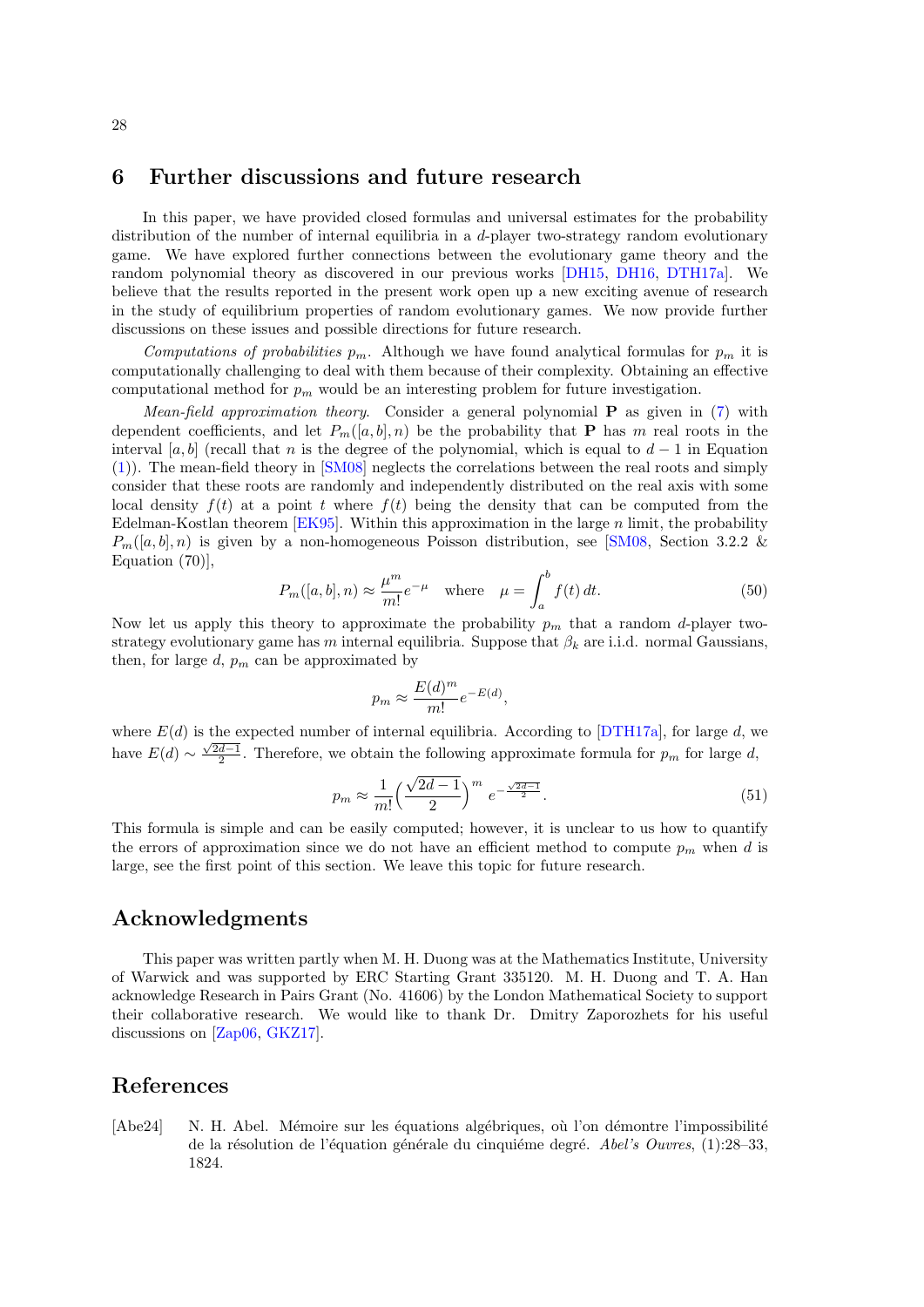- <span id="page-28-0"></span>[Axe84] R. Axelrod. The Evolution of Cooperation. Basic Books, New York, 1984.
- <span id="page-28-5"></span>[BCV97] M. Broom, C. Cannings, and G.T. Vickers. Multi-player matrix games. Bull. Math. Biol., 59(5):931–952, 1997.
- <span id="page-28-16"></span>[BP32] A. Bloch and G. Pólya. On the Roots of Certain Algebraic Equations. Proc. London Math. Soc., S2-33(1):102, 1932.
- <span id="page-28-1"></span>[BR13] M. Broom and J. Rychtar. Game-theoretical models in biology. CRC Press, 2013.
- <span id="page-28-9"></span>[BR16] M. Broom and J. Rychtář. Nonlinear and Multiplayer Evolutionary Games, pages 95–115. Springer International Publishing, Cham, 2016.
- <span id="page-28-10"></span>[Bro00] M. Broom. Bounds on the number of esss of a matrix game. Mathematical Biosciences,  $167(2):163 - 175$ , 2000.
- <span id="page-28-6"></span>[Bro03] M. Broom. The use of multiplayer game theory in the modeling of biological populations. Comments on Theoretical Biology, 8:103–123, 2003.
- <span id="page-28-14"></span>[BZ17] R. Butez and O. Zeitouni. Universal large deviations for Kac polynomials. Electron. Commun. Probab., 22:Paper No. 6, 10, 2017.
- <span id="page-28-17"></span>[Cur18] D. R. Curtiss. Recent extentions of descartes' rule of signs. Annals of Mathematics, 19(4):251–278, 1918.
- <span id="page-28-7"></span>[DH15] M. H. Duong and T. A. Han. On the expected number of equilibria in a multi-player multi-strategy evolutionary game. Dynamic Games and Applications, pages 1–23, 2015.
- <span id="page-28-8"></span>[DH16] M. H. Duong and T. A. Han. Analysis of the expected density of internal equilibria in random evolutionary multi-player multi-strategy games. Journal of Mathematical Biology, 73(6):1727–1760, 2016.
- <span id="page-28-18"></span>[DT17] M. H. Duong and H. M. Tran. On the fundamental solution and a variational formulation of a degenerate diffusion of kolmogorov type. 2017.
- <span id="page-28-11"></span>[DTH17a] M. H. Duong, H. M. Tran, and T. A. Han. On the expected number of internal equilibria in random evolutionary games with correlated payoff matrix.  $arXiv: 1708. 01672$ , 2017.
- <span id="page-28-13"></span>[DTH17b] M. H. Duong, H. M. Tran, and T. A. Han. Statistics of the number of internal equilibria: evolutionary game theory meets random polynomial theory. In preparation, 2017.
- <span id="page-28-12"></span>[EK95] A. Edelman and E. Kostlan. How many zeros of a random polynomial are real? Bull. Amer. Math. Soc. (N.S.), 32(1):1-37, 1995.
- <span id="page-28-3"></span>[FH92] D. Fudenberg and C. Harris. Evolutionary dynamics with aggregate shocks. Journal of Economic Theory, 57(2):420–441, 1992.
- <span id="page-28-2"></span>[Fri98] D. Friedman. On economic applications of evolutionary game theory. Journal of Evolutionary Economics, 8(1):15–43, 1998.
- <span id="page-28-4"></span>[GF13] T. Galla and J. D. Farmer. Complex dynamics in learning complicated games. Proceedings of the National Academy of Sciences, 110(4):1232–1236, 2013.
- <span id="page-28-19"></span>[GKM12] L.-A. Gottlieb, A. Kontorovich, and E. Mossel. Vc bounds on the cardinality of nearly orthogonal function classes. Discrete Mathematics, 312(10):1766 – 1775, 2012.
- <span id="page-28-15"></span>[GKZ17] F. Gtze, D. Koleda, and D. Zaporozhets. Joint distribution of conjugate algebraic numbers: a random polynomial approach. arXiv:1703.02289, 2017.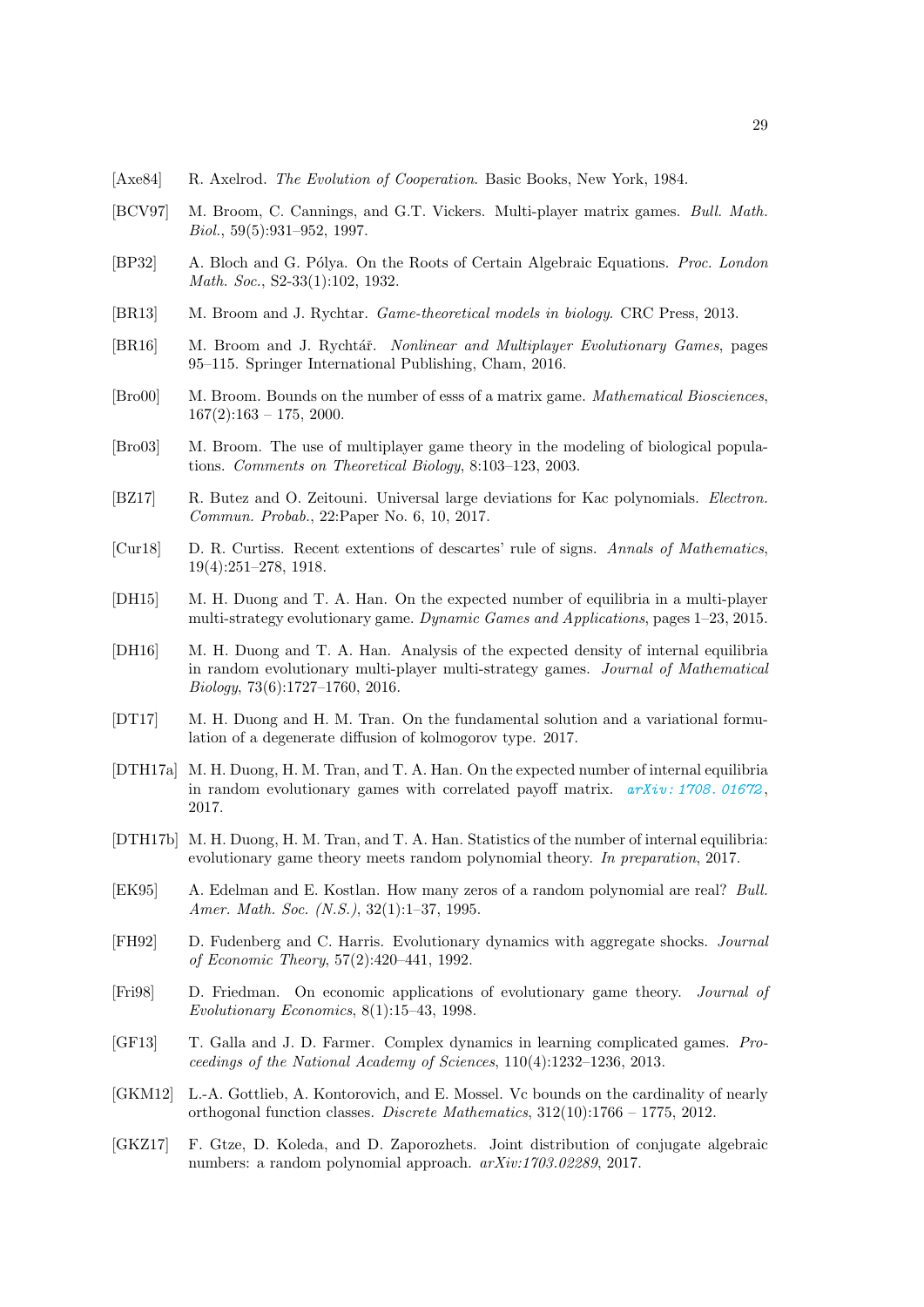- <span id="page-29-11"></span>[GRLD09] T. Gross, L. Rudolf, S. A Levin, and U. Dieckmann. Generalized models reveal stabilizing factors in food webs. Science, 325(5941):747–750, 2009.
- <span id="page-29-13"></span>[GT10] C. S. Gokhale and A. Traulsen. Evolutionary games in the multiverse. Proc. Natl. Acad. Sci. U.S.A., 107(12):5500–5504, 2010.
- <span id="page-29-14"></span>[GT14] C. S. Gokhale and A. Traulsen. Evolutionary multiplayer games. Dynamic Games and Applications, 4(4):468–488, 2014.
- <span id="page-29-7"></span>[Han13] T. A. Han. Intention Recognition, Commitments and Their Roles in the Evolution of Cooperation: From Artificial Intelligence Techniques to Evolutionary Game Theory Models, volume 9. Springer SAPERE series, 2013.
- <span id="page-29-6"></span>[HPL17] T.A Han, L. M. Pereira, and T. Lenaerts. Evolution of commitment and level of participation in public goods games. Autonomous Agents and Multi-Agent Systems, 31(3):561–583, 2017.
- <span id="page-29-2"></span>[HS98] J. Hofbauer and K. Sigmund. Evolutionary Games and Population Dynamics. Cambridge University Press, Cambridge, 1998.
- <span id="page-29-10"></span>[HTG12] T. A. Han, A. Traulsen, and C. S. Gokhale. On equilibrium properties of evolutionary multi-player games with random payoff matrices. Theoretical Population Biology,  $81(4):264 - 272, 2012.$
- <span id="page-29-18"></span>[LPV03] L. Lovász, J. Pelikán, and K. Vesztergombi. Discrete Mathematics: Elementary and Beyond. Undergraduate Texts in Mathematics. Springer New York, 2003.
- <span id="page-29-9"></span>[May01] R. M. May. Stability and complexity in model ecosystems, volume 6. Princeton university press, 2001.
- <span id="page-29-17"></span>[MS77] F.J. MacWilliams and N.J.A. Sloane. The Theory of Error-correcting Codes. North-Holland mathematical library. North-Holland Publishing Company, 1977.
- <span id="page-29-1"></span>[MS82] J. Maynard-Smith. Evolution and the Theory of Games. Cambridge University Press, Cambridge, 1982.
- <span id="page-29-0"></span>[MSP73] J. Maynard Smith and G. R. Price. The logic of animal conflict. Nature, 246:15-18, 1973.
- <span id="page-29-12"></span>[Nas50] John F. Nash. Equilibrium points in n-person games. Proc. Natl. Acad. Sci. U.S.A., 36:48–49, 1950.
- <span id="page-29-3"></span>[Now06] M. A. Nowak. Evolutionary Dynamics. Harvard University Press, Cambridge, MA, 2006.
- <span id="page-29-8"></span>[Pen05] E. Pennisi. How did cooperative behavior evolve? Science, 309(5731):93–93, 2005.
- <span id="page-29-4"></span>[PS10] M. Perc and A. Szolnoki. Coevolutionary games – a mini review. Biosystems, 99(2):109  $-125, 2010.$
- <span id="page-29-15"></span>[PSSS09] J. M. Pacheco, F. C. Santos, M. O. Souza, and B. Skyrms. Evolutionary dynamics of collective action in n-person stag hunt dilemmas. Proceedings of the Royal Society of London B: Biological Sciences, 276(1655):315–321, 2009.
- <span id="page-29-5"></span>[San10] W. H. Sandholm. Population games and evolutionary dynamics. MIT press, 2010.
- <span id="page-29-16"></span>[SCP15] T. Sasaki, X. Chen, and M. Perc. Evolution of public cooperation in a monitored society with implicated punishment and within-group enforcement. Scientific Reports, 5:112, 2015.